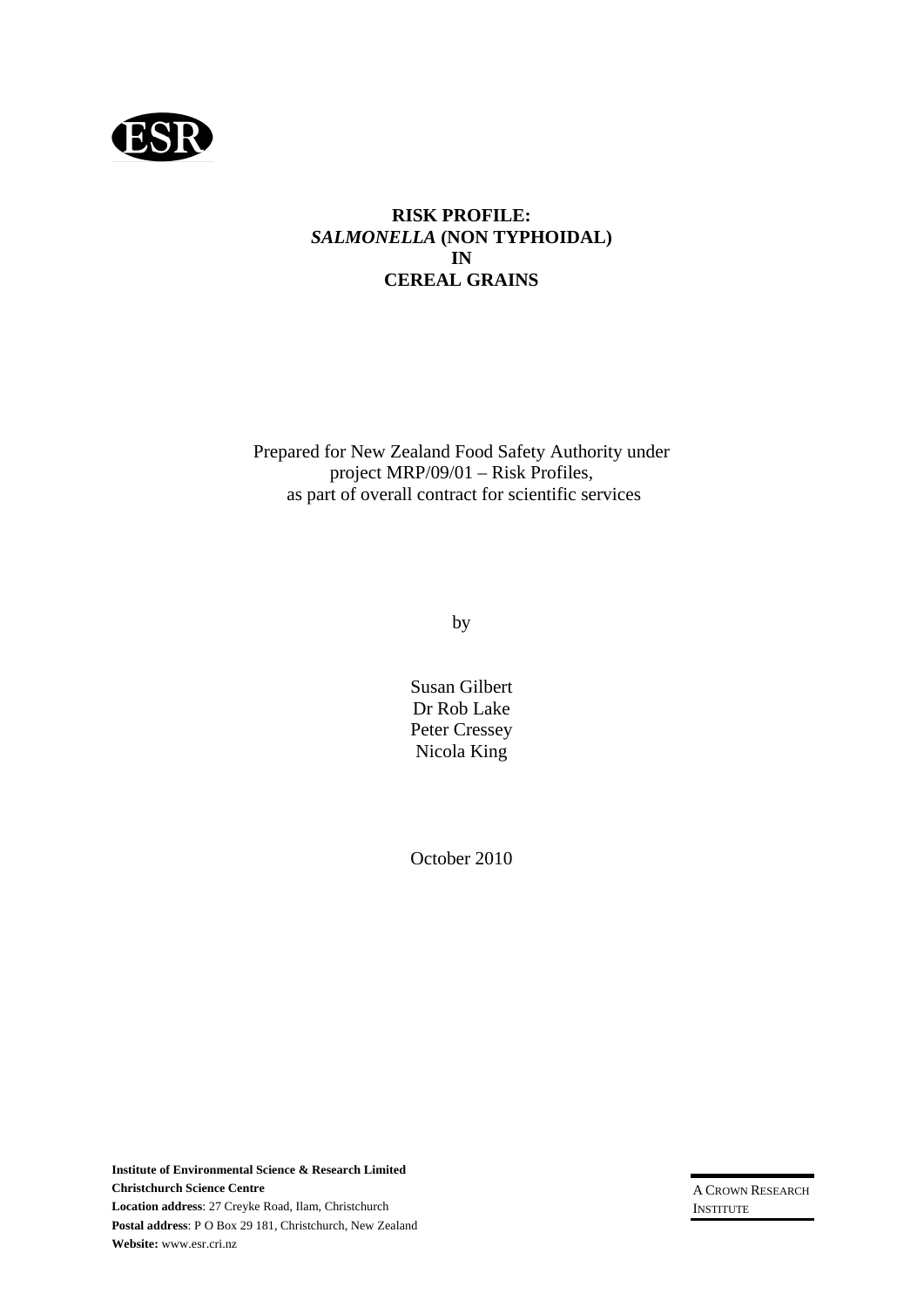Client Report FW10016

# **RISK PROFILE:**  *SALMONELLA* **(NON TYPHOIDAL)** **IN CEREAL GRAINS**

Dr Stephen On Food Safety Programme Leader

Dr Rob Lake Dr Andrew Hudson Project Leader Peer Reviewer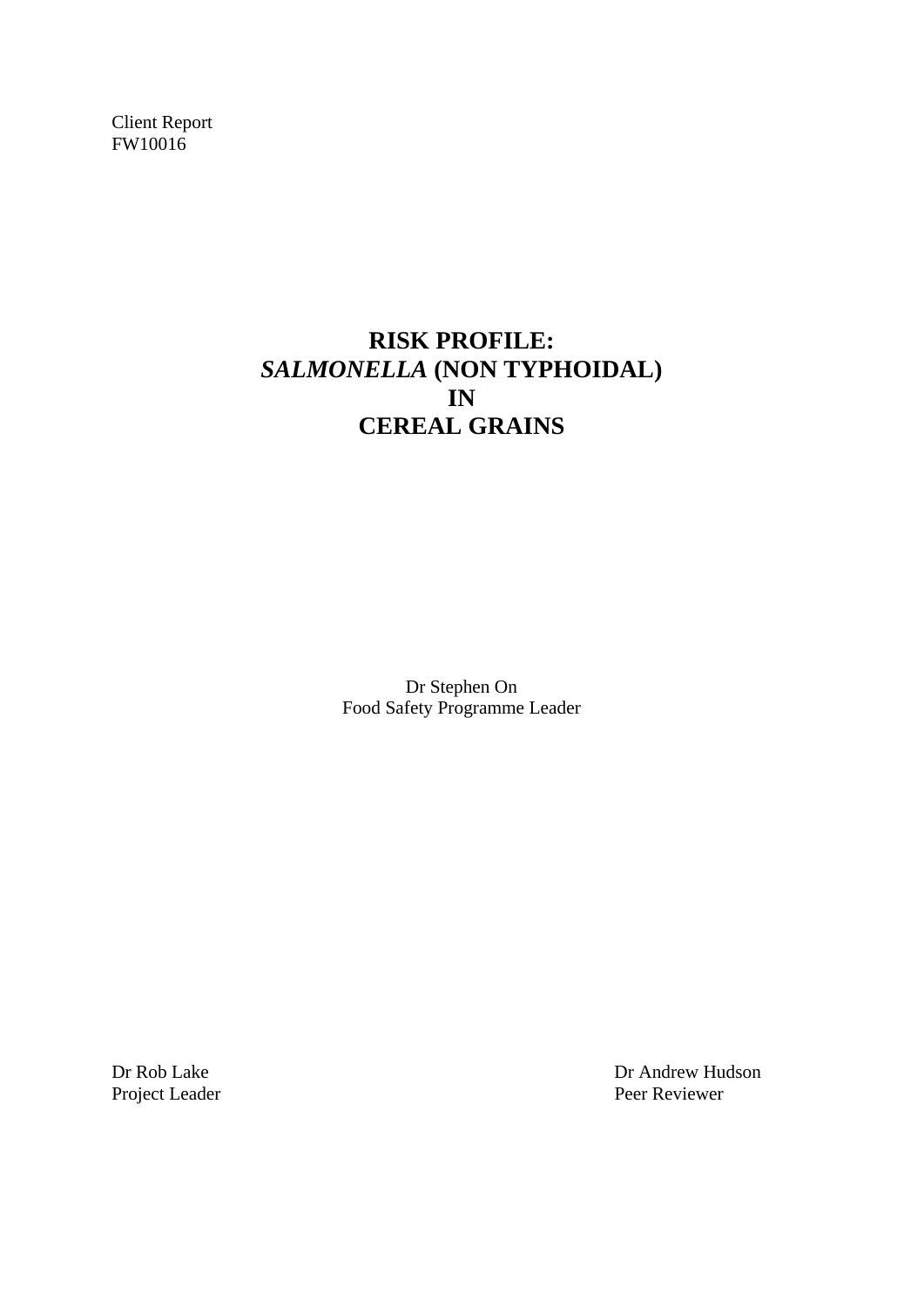## **DISCLAIMER**

This report or document ("the Report") is given by the Institute of Environmental Science and Research Limited ("ESR") solely for the benefit of the New Zealand Food Safety Authority ("NZFSA"), Public Health Services Providers and other Third Party Beneficiaries as defined in the Contract between ESR and the NZFSA, and is strictly subject to the conditions laid out in that Contract.

Neither ESR nor any of its employees makes any warranty, express or implied, or assumes any legal liability or responsibility for use of the Report or its contents by any other person or organisation.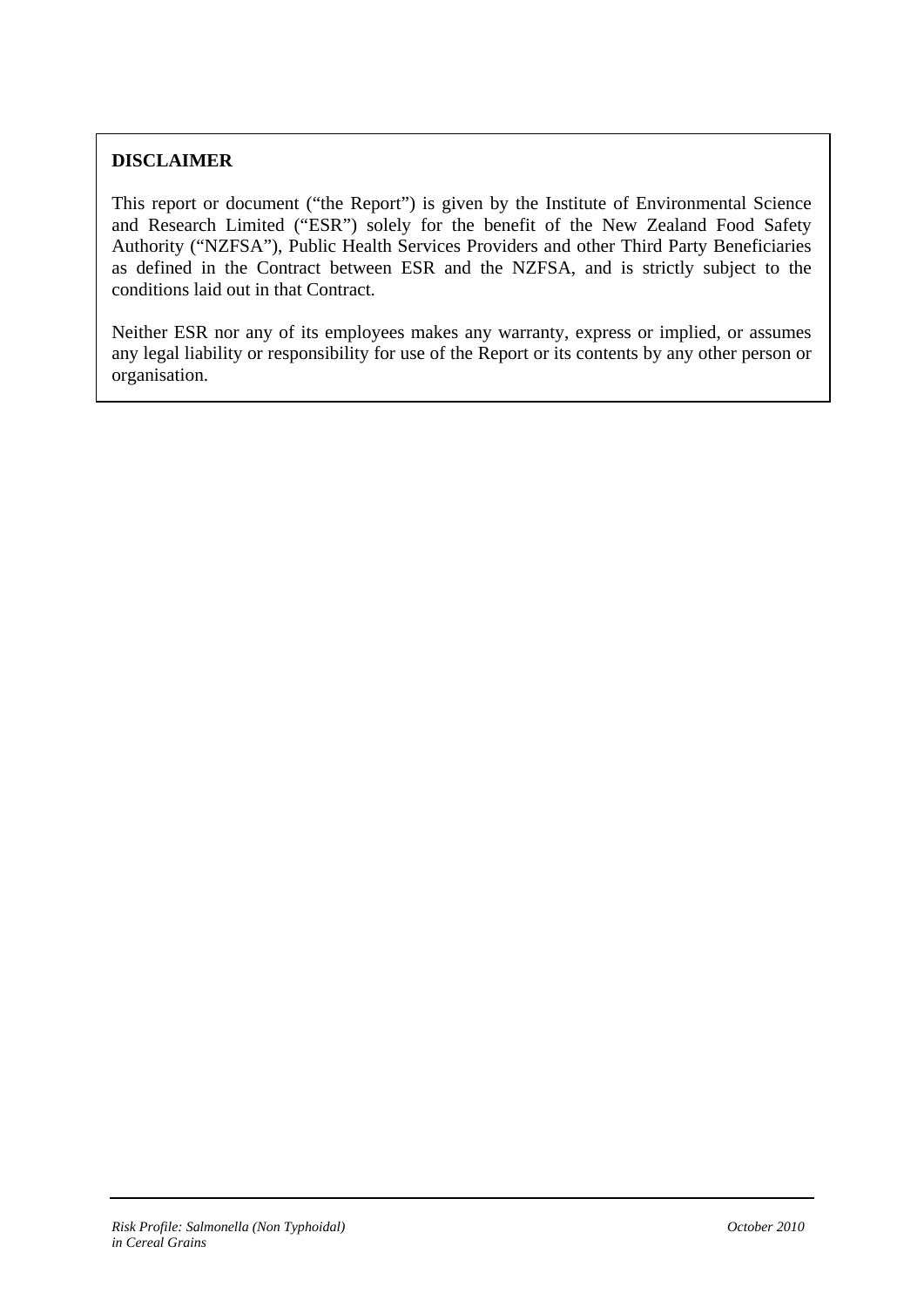## **ACKNOWLEDGEMENTS**

The authors would like to thank Andy Worrill, Secretary, New Zealand Flour Millers Association for providing useful information and permission to use the milling diagram.

The authors wish to acknowledge the Ministry of Health as owner of the copyright and as funders of the 1997 National Nutrition Survey and the 2002 National Children's Nutrition Survey and to thank them for access to data from the qualitative food frequency questionnaire and 24-hour dietary recall components of these surveys.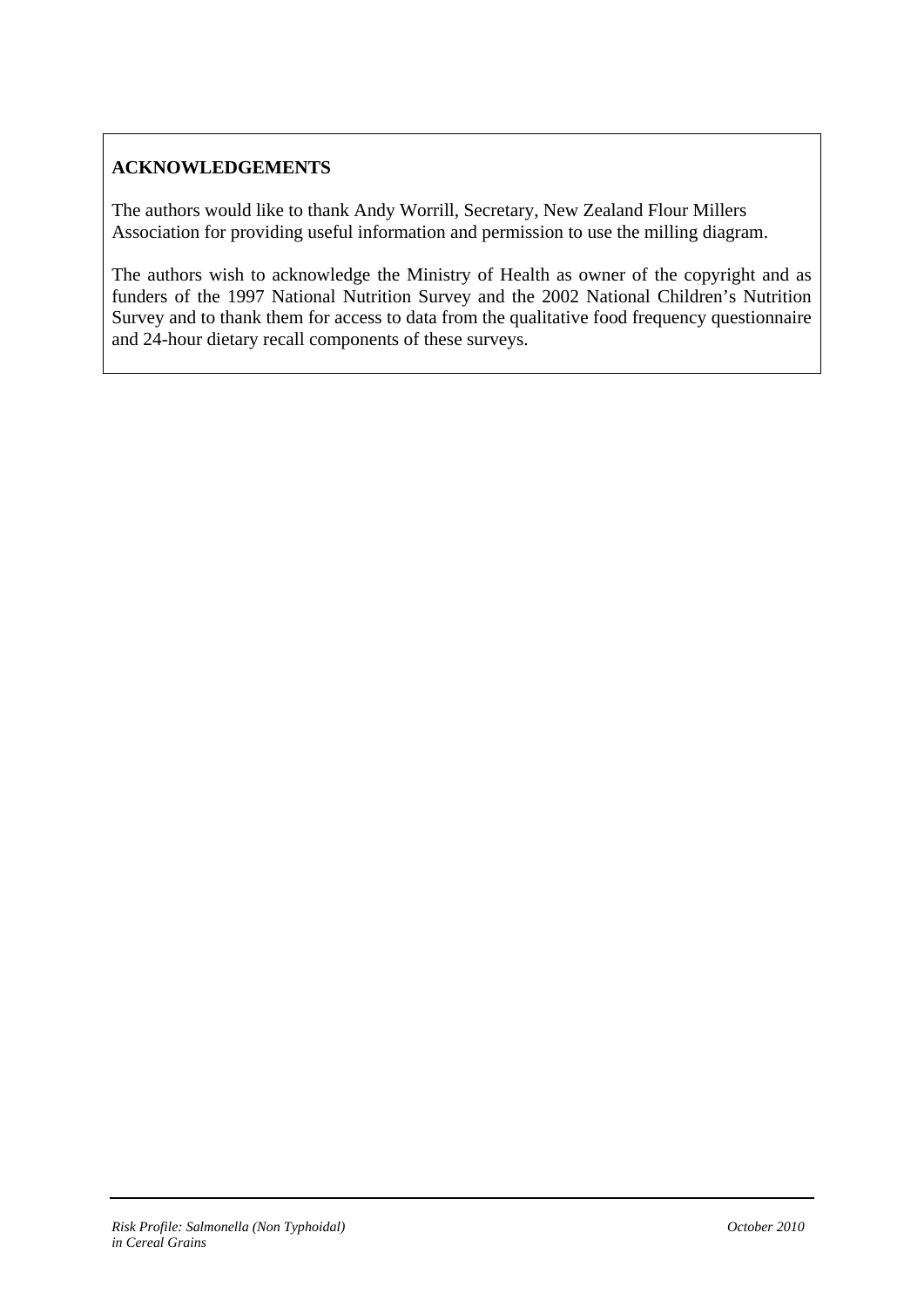## **CONTENTS**

| 1              |                       |                                                                    |  |  |  |  |
|----------------|-----------------------|--------------------------------------------------------------------|--|--|--|--|
|                | 1.1                   | Food/Hazard Combination and Risk Management Questions 4            |  |  |  |  |
|                | 1.1<br>$\overline{4}$ |                                                                    |  |  |  |  |
| $\overline{2}$ |                       |                                                                    |  |  |  |  |
|                | 2.1                   |                                                                    |  |  |  |  |
|                | 2.2                   |                                                                    |  |  |  |  |
|                | 2.3                   |                                                                    |  |  |  |  |
|                | 2.3.1                 |                                                                    |  |  |  |  |
|                | 2.3.2                 |                                                                    |  |  |  |  |
|                | 2.3.3                 | Sources of contamination of cereal grains by Salmonella 8          |  |  |  |  |
|                | 2.3.3.1               |                                                                    |  |  |  |  |
|                | 2.3.3.2               |                                                                    |  |  |  |  |
|                | 2.3.3.3               |                                                                    |  |  |  |  |
|                | 2.3.4                 |                                                                    |  |  |  |  |
|                | 2.3.4.1               |                                                                    |  |  |  |  |
|                | 2.3.4.2               |                                                                    |  |  |  |  |
|                | 2.3.4.3               |                                                                    |  |  |  |  |
|                | 2.4                   |                                                                    |  |  |  |  |
|                | 2.4.1                 |                                                                    |  |  |  |  |
|                | 2.4.2                 |                                                                    |  |  |  |  |
|                | 2.4.3                 |                                                                    |  |  |  |  |
|                | 2.4.4                 |                                                                    |  |  |  |  |
|                | 2.4.4.1               |                                                                    |  |  |  |  |
|                | 2.4.4.2               |                                                                    |  |  |  |  |
|                | 2.4.4.3               |                                                                    |  |  |  |  |
|                | 2.4.4.4               | Growth rate during storage and most likely storage time17          |  |  |  |  |
|                | 2.4.4.5               |                                                                    |  |  |  |  |
|                | 2.4.4.6               |                                                                    |  |  |  |  |
| 3              |                       |                                                                    |  |  |  |  |
|                | 3.1                   |                                                                    |  |  |  |  |
|                | 3.2                   |                                                                    |  |  |  |  |
|                | 3.3                   | New Zealand Outbreak Information and Human Health Surveillance 19  |  |  |  |  |
|                | 3.3.1                 |                                                                    |  |  |  |  |
|                | 3.3.2                 |                                                                    |  |  |  |  |
|                | 3.3.3                 |                                                                    |  |  |  |  |
| 3.3.4          |                       |                                                                    |  |  |  |  |
| 3.3.4.1        |                       |                                                                    |  |  |  |  |
|                | 3.3.4.2               | Other case-control studies concerning Salmonella in New Zealand 23 |  |  |  |  |
|                | 3.4                   |                                                                    |  |  |  |  |
|                | 3.5                   |                                                                    |  |  |  |  |
|                | 3.6                   |                                                                    |  |  |  |  |
| 4              |                       |                                                                    |  |  |  |  |
|                | 4.1                   |                                                                    |  |  |  |  |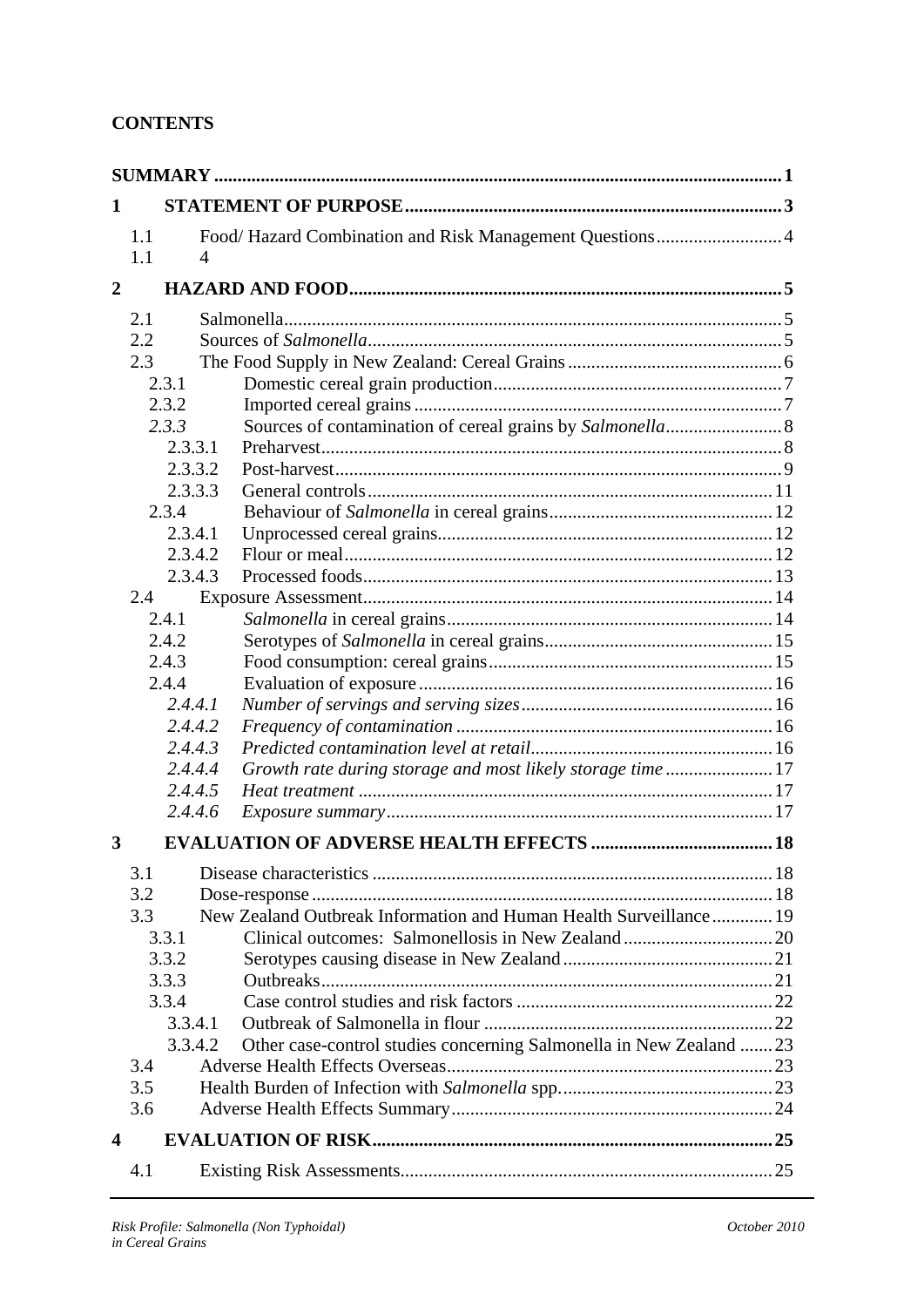|                  | 4.2     |                                                                             |  |
|------------------|---------|-----------------------------------------------------------------------------|--|
|                  | 4.2.1   |                                                                             |  |
|                  | 4.2.2   |                                                                             |  |
|                  | 4.3     |                                                                             |  |
| 5                |         |                                                                             |  |
|                  | 5.1     |                                                                             |  |
|                  | 5.2     |                                                                             |  |
|                  | 5.2.1   |                                                                             |  |
|                  | 5.2.1.1 |                                                                             |  |
|                  | 5.2.1.2 |                                                                             |  |
|                  | 5.2.2   |                                                                             |  |
|                  | 5.2.2.1 |                                                                             |  |
|                  | 5.3     |                                                                             |  |
| 6                |         |                                                                             |  |
| 7                |         |                                                                             |  |
|                  | 7.1     |                                                                             |  |
|                  | 7.1.1   |                                                                             |  |
|                  | 7.1.2   |                                                                             |  |
|                  | 7.2     |                                                                             |  |
|                  | 7.2.1   |                                                                             |  |
|                  | 7.3     |                                                                             |  |
| 8                |         | <b>APPENDIX 2: EVALUATION OF ADVERSE HEALTH EFFECTS  46</b>                 |  |
|                  | 8.1     | New Zealand Outbreaks Where a Cereal Grain-containing Product was Listed as |  |
|                  |         |                                                                             |  |
|                  | 8.2     |                                                                             |  |
|                  | 8.2.1   |                                                                             |  |
|                  | 8.2.2   |                                                                             |  |
|                  | 8.2.3   |                                                                             |  |
| $\boldsymbol{9}$ |         |                                                                             |  |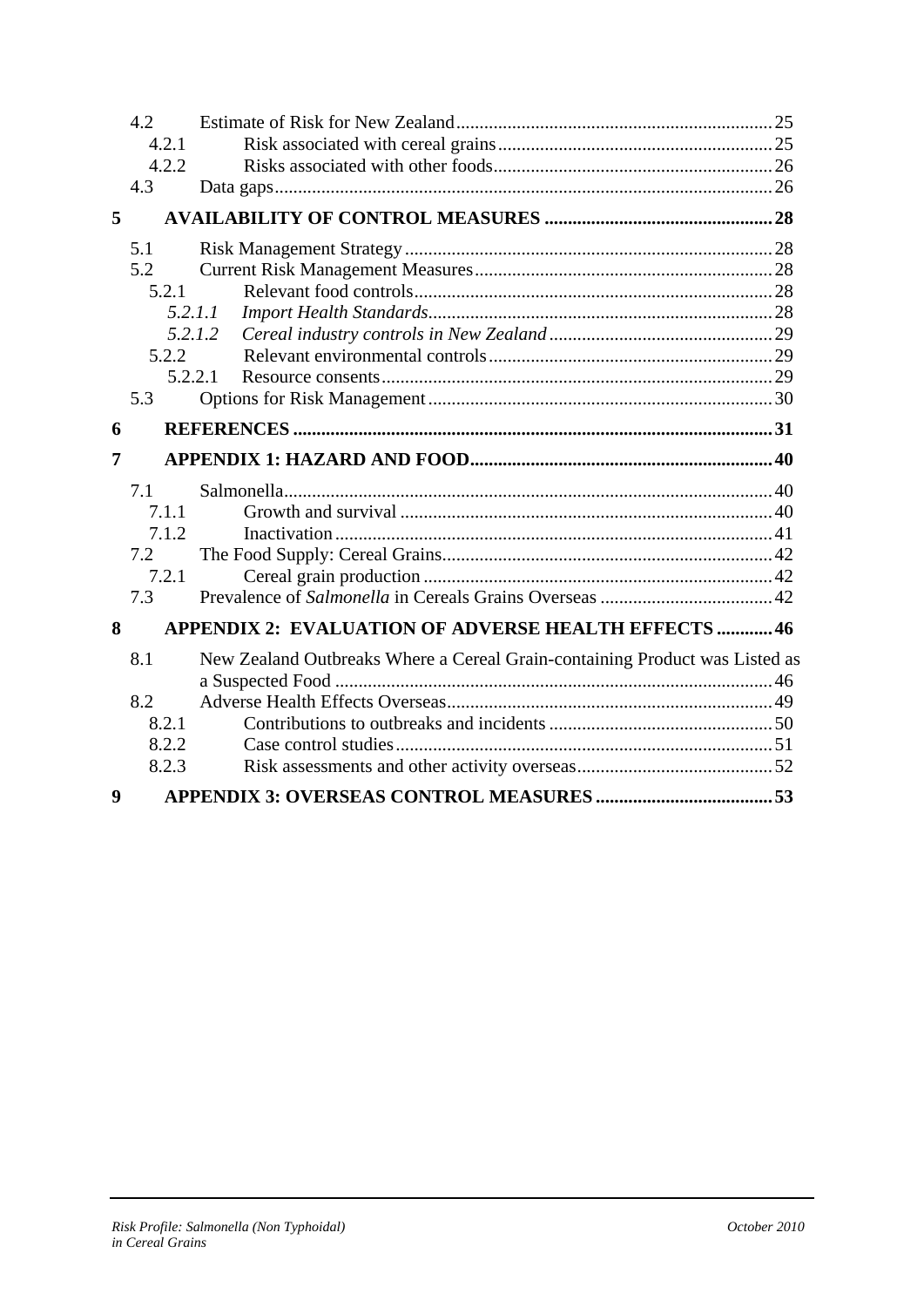## **LIST OF TABLES**

| Table 1:  | Cereal grains and cereal grain products imported into New Zealand during the      |
|-----------|-----------------------------------------------------------------------------------|
|           |                                                                                   |
| Table 2:  | Cereal grain consumption by New Zealand adults (ANZFA, 2001) 15                   |
| Table 3:  |                                                                                   |
| Table 4:  |                                                                                   |
| Table 5:  | Selected Salmonella serotypes and subtypes of laboratory-confirmed human          |
|           |                                                                                   |
| Table 6:  | Reported outbreak data for salmonellosis in New Zealand 2003-200822               |
| Table 7:  |                                                                                   |
| Table 8:  | Percentage and number of wheat samples positive for Salmonella, by season 45      |
| Table 9:  | New Zealand outbreaks of salmonellosis with either epidemiological (suspected)    |
|           | links or laboratory confirmation linked with cereal grain or cereal grain product |
|           |                                                                                   |
| Table 10: | Reported incidence data for notified cases of salmonellosis overseas* 49          |
| Table 11: | Ten most commonly confirmed human salmonellosis serotypes in the EU, 2007         |
|           |                                                                                   |
| Table 12: | Proportion of foodborne disease in other countries attributed to infection with   |
|           |                                                                                   |
| Table 13: | Examples of outbreaks of salmonellosis from consumption of cereal grain           |
|           |                                                                                   |

## **LIST OF FIGURES**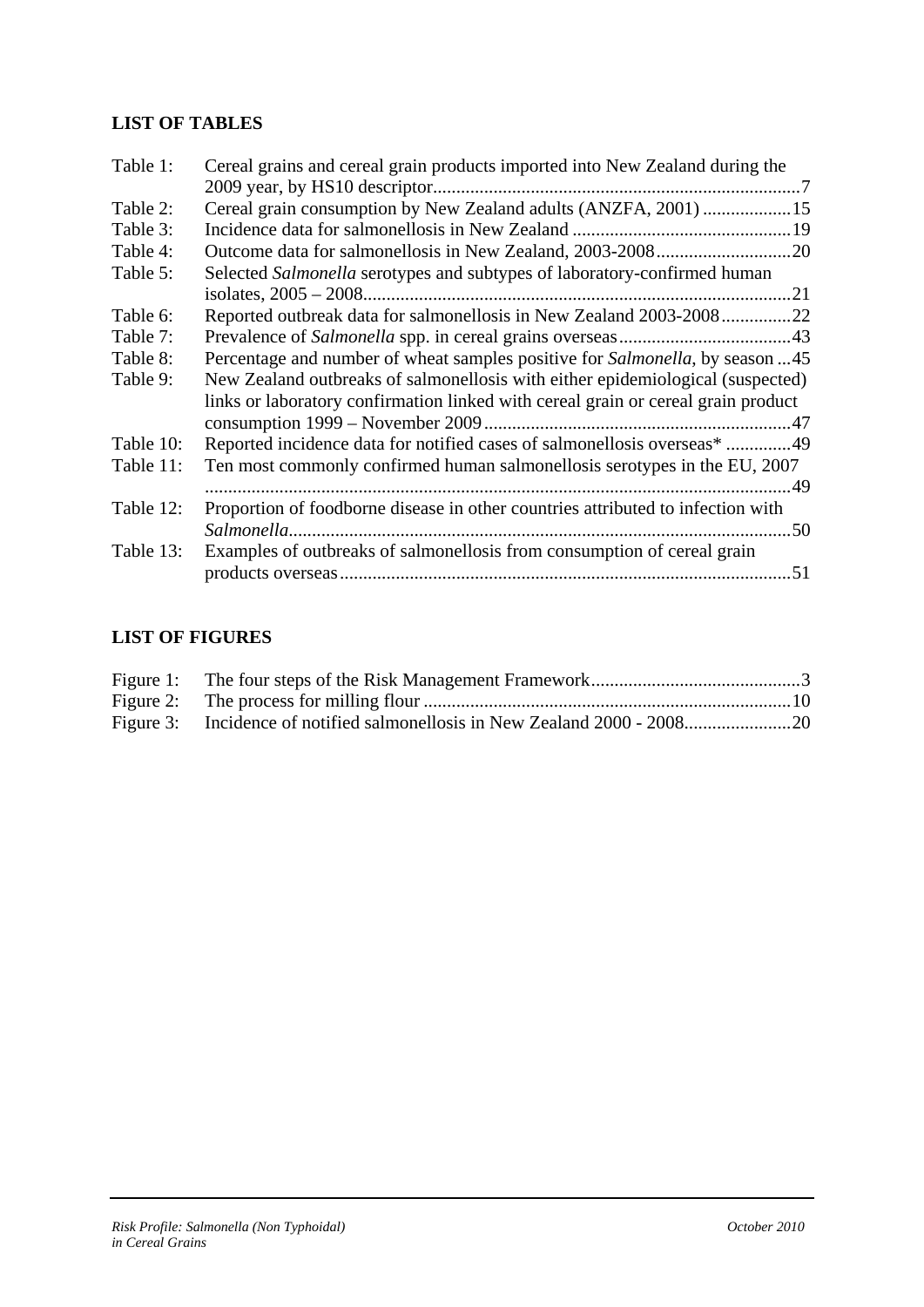## <span id="page-7-0"></span>**SUMMARY**

The purpose of a Risk Profile is to provide information relevant to a food/hazard combination so that risk managers can make decisions and, if necessary, take further action. Risk Profiles include elements of a qualitative risk assessment, as well as providing information relevant to risk management.

The food/hazard combination addressed by this Risk Profile is *Salmonella* (non-typhoidal) in cereal grains. The cereals considered are wheat, rice, maize, barley, rye, oats, sorghum, millet and triticale, consumed directly as cereal grains (dried and/or cooked) or as primary processed products, such as flour. In New Zealand and internationally, wheat, maize and rice are the cereals consumed in the greatest amounts. New Zealand imports all its rice (principally from Australia and Thailand) and approximately one third of its wheat (mainly from Australia).

As raw materials, cereals may be contaminated with *Salmonella* from animal or human faecal material. After harvest, rodents and birds are particularly important sources, if adequate storage is not maintained. Due to the low water activity of cereals and their milled products, growth of *Salmonella* does not occur, but the bacteria remain viable for long periods (months). The low water activity of cereal and cereal products also promotes heat resistance in *Salmonella*.

Cereals and their products are consumed by almost all New Zealanders on a daily basis. Most will be consumed in forms that have been rendered *Salmonella*-free through processing. Any residual risk will come from consumption of minimally processed foods that allow the bacteria to survive. In some cases growth may be possible following addition of hydrating ingredients such as water or milk. Examples of such foods include cereal based infant foods, uncooked breakfast cereals (e.g. muesli), or products designed to be baked at home (e.g. cookie dough). Outbreaks have been linked to these foods overseas. Ingestion of raw flour may also occur during home baking or activities with homemade play-dough.

The potential for exposure to *Salmonella* in raw flour by eating uncooked baking mixture has been demonstrated by a significant outbreak of salmonellosis linked to contaminated flour in New Zealand. The samples of flour tested in this outbreak investigation had low counts of *Salmonella*. Assuming that these samples were representative of the material causing disease and it was raw flour that was consumed (i.e. through home baking), then this outbreak points to a high risk of illness from consuming relatively few cells. However, the possibility that much higher counts of *Salmonella* were present in the actual flour that was ingested cannot be excluded (e.g. if the distribution of contamination was not homogenous).

Although there are no New Zealand data, surveys in Australia and North America have found prevalence of *Salmonella* contamination in wheat flour in the range 0.0-1.3%. There is even less information available on the prevalence of *Salmonella* on other cereal grains, but it appears likely to be similarly low. There is almost no information on the concentration of *Salmonella* on cereal grains or in milled products. However, flour samples analysed in association with the recent New Zealand outbreak contained very low concentrations of *Salmonella*. Exposure events whereby consumers are exposed to cereal grains or milled products, without a further bactericidal step, are likely to be uncommon (consumption of uncooked dough or batter, Bircher muesli consumption, infant cereal consumption).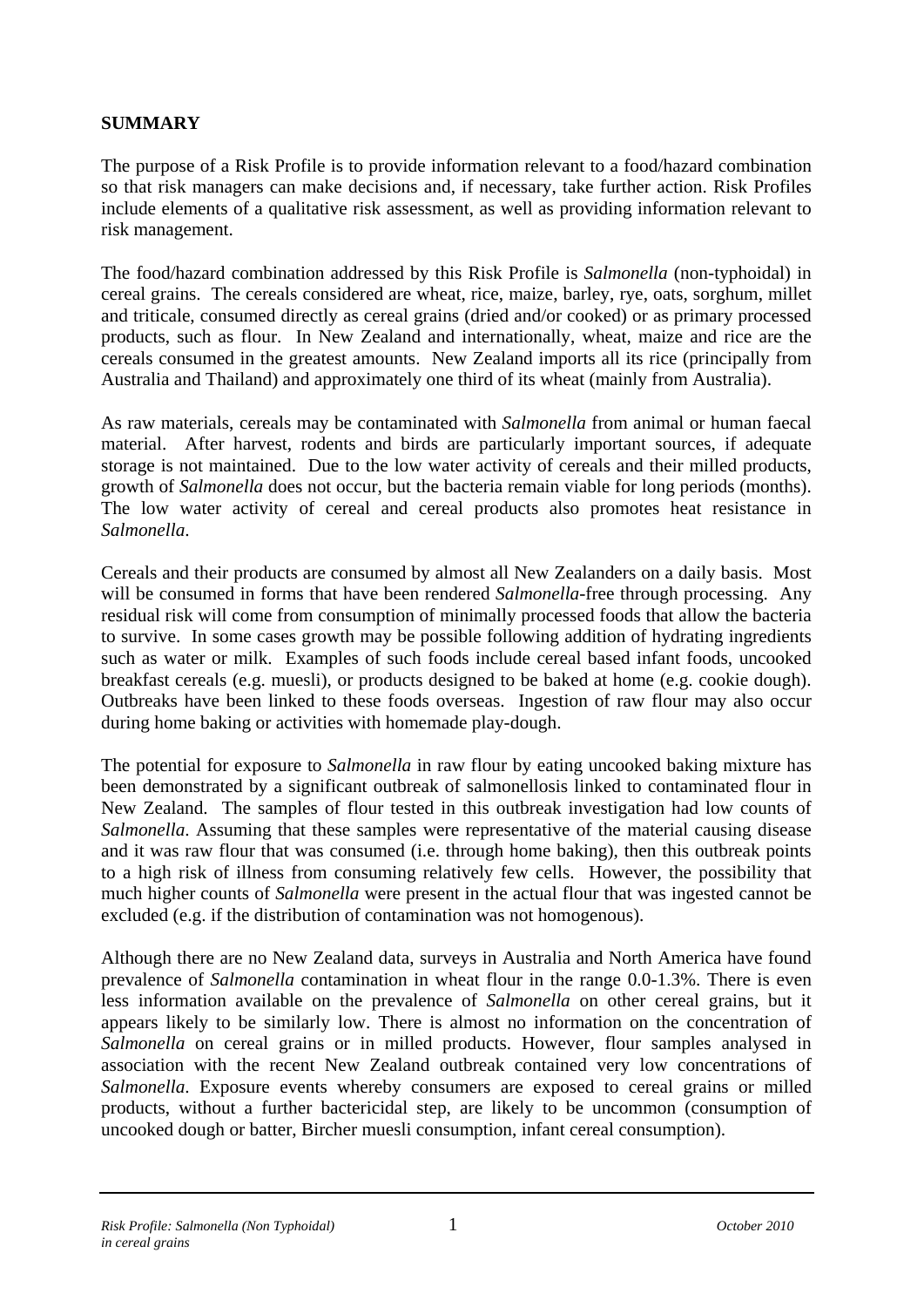Overall, the risk of human salmonellosis due to contaminated cereal grains must be classified as low. However, the outbreak linked to flour indicates that when cereal contamination occurs it has the potential to affect large numbers of people, even if potential exposures occur via specialised behaviours (e.g. ingestion of uncooked home baking materials) or less common foods (e.g. uncooked muesli ingredients).

Due to the fact that cereal grains have not often been considered as a cause of human salmonellosis a number of significant data gaps exist, including:

- Information on the actual routes of introduction of *Salmonella* into cereal grains;
- Data on the prevalence of *Salmonella* in cereal grains in New Zealand, either domestically produced or imported, and serotypes present;
- Data on the concentration of *Salmonella* in cereal grains, prior to and following primary processing;
- Frequency of consumption and serving sizes of potential risk foods (e.g. uncooked batter or dough, Bircher-style muesli, cereal-based weaning foods);
- Data on concentration of *Salmonella* in risk foods at consumption; and
- Dose-response for *Salmonella* from cereal grains.

However, cereal grains are likely to be infrequently contaminated with *Salmonella* and a survey to generate such data to fill these data gaps would need to test very large numbers of samples. A more effective approach to assessing the risks associated with this food/hazard combination may be to assess potential sources of *Salmonella* contamination of cereal grains and the current controls.

It is uncertain whether the outbreak where flour was identified as the vehicle was caused by contamination prior to or during harvest or at the flourmill. A number of hazard controls exist in the cereal growing and processing industries that will reduce the likelihood of *Salmonella* contamination (e.g. the New Zealand Crop Quality Assurance Scheme). However, no information is available on the effectiveness of these controls.

Risk communication regarding the consumption of uncooked flour products (e.g. cake batter, cookie dough) may be warranted, given the recent outbreak. Such communications might also address the possibility of home made play-dough /raw flour being consumed during play.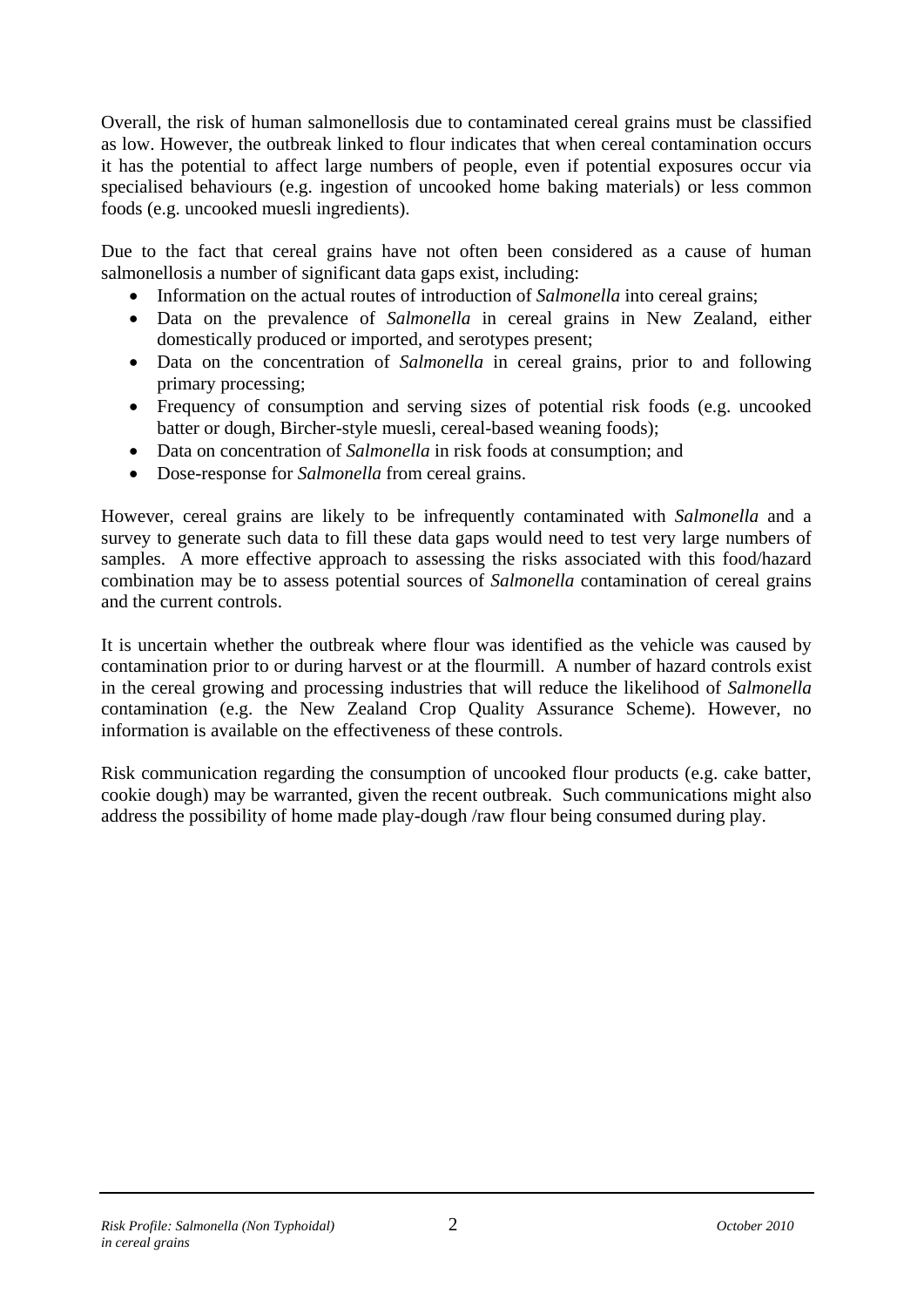#### <span id="page-9-0"></span>**1 STATEMENT OF PURPOSE**

The purpose of a Risk Profile is to provide information relevant to a food/hazard combination so that risk managers can make decisions and, if necessary, take further action. Risk Profiles are part of the Risk Management Framework  $(RMF)^1$  $(RMF)^1$  approach taken by the New Zealand Food Safety Authority (NZFSA). The Framework consists of a four step process, as shown in Figure 1.



#### **Figure 1: The four steps of the Risk Management Framework**

This initial step in the RMF, Preliminary Risk Management Activities, includes a number of tasks:

- Identification of food safety issues
- Risk profiling
- Establishing broad risk management goals
- Deciding on the need for a risk assessment
- If needed, setting risk assessment policy and commissioning of the risk assessment
- Considering the results of the risk assessment
- Ranking and prioritisation of the food safety issue for risk management action.

<u>.</u>

<sup>1</sup> <http://www.nzfsa.govt.nz/about-us/risk-management-framework/index.htm>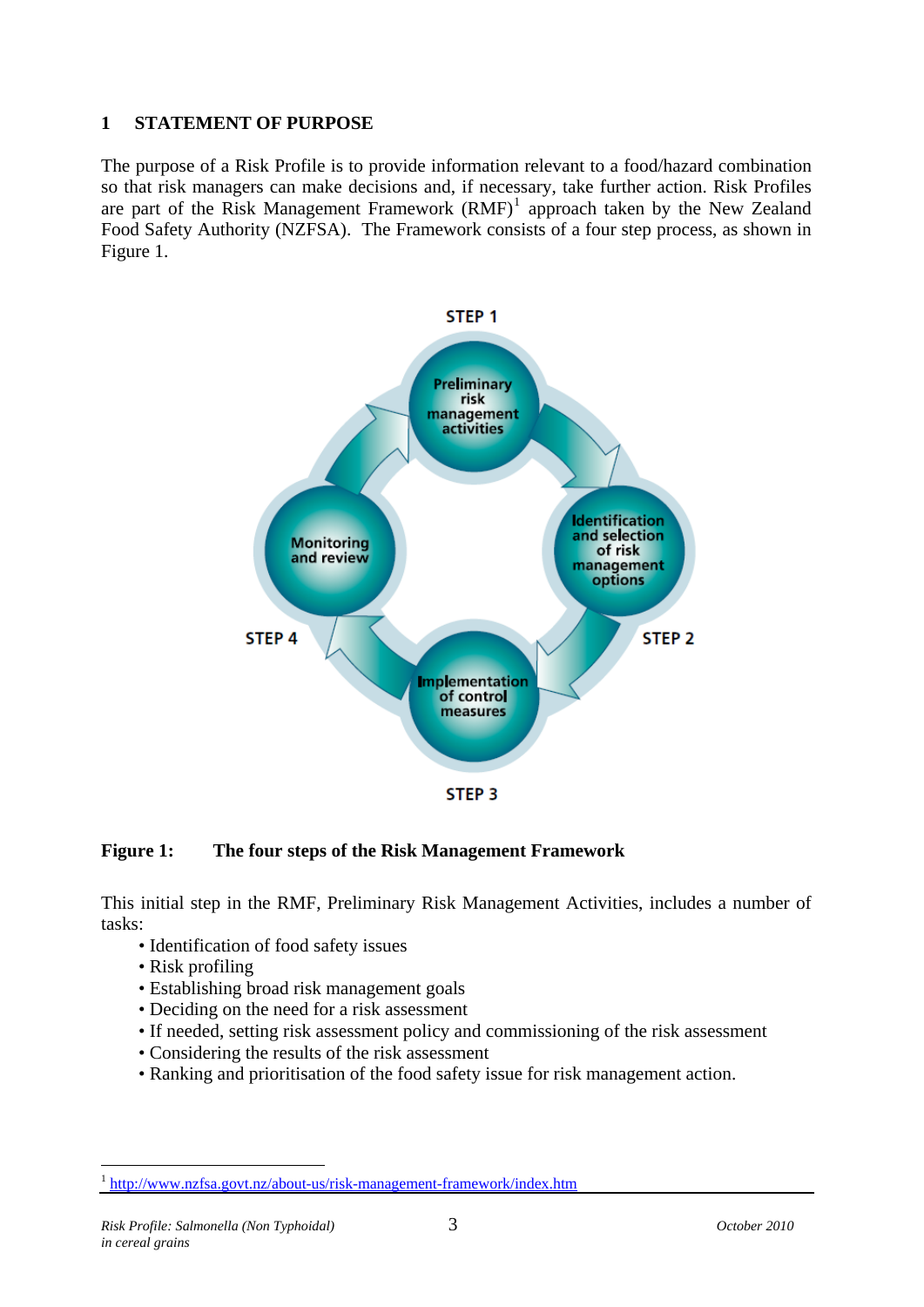<span id="page-10-0"></span>Risk profiling may be used directly by risk managers to guide identification and selection of risk management options, for example where:

- Rapid action is needed
- There is sufficient scientific information for action
- Embarking on a risk assessment is impractical.

#### **1.1 Food/ Hazard Combination and Risk Management Questions**

The food/hazard combination addressed by this Risk Profile is *Salmonella* (non-typhoidal) in cereal grains and their products.

NZFSA has recognised non-typhoidal *Salmonella* as one of the three most important foodborne pathogens in New Zealand. The organisation is taking a strategic approach to *Salmonella* Risk Management, with the ultimate aim of achieving a 30% reduction in foodborne salmonellosis after five years<sup>[1](#page-10-0)</sup>. Underpinning this strategy are a range of preliminary risk evaluation activities, including risk profiling to better understand the risk of *Salmonella* attributable to a range of food types.

NZFSA have commissioned this Risk Profile in order to address the following specific risk management questions:

- What are the different contamination pathways for *Salmonella* on to cereal grains (domestic and imported) during primary production and what possible controls may be applied?
- What is the applicability of the New Zealand Crop Assurance Scheme to *Salmonella* control in cereal grains?
- What is the public health risk of salmonellosis associated with the consumption of cereal grains in New Zealand?

1

<sup>&</sup>lt;sup>1</sup> NZFSA *Salmonella* Risk Management Strategy 2009-12, [http://www.nzfsa.govt.nz/foodborne](http://www.nzfsa.govt.nz/foodborne-illness/salmonella/strategy/salmonella-risk-management-strategy-2009-2012.pdf)[illness/salmonella/strategy/salmonella-risk-management-strategy-2009-2012.pdf](http://www.nzfsa.govt.nz/foodborne-illness/salmonella/strategy/salmonella-risk-management-strategy-2009-2012.pdf)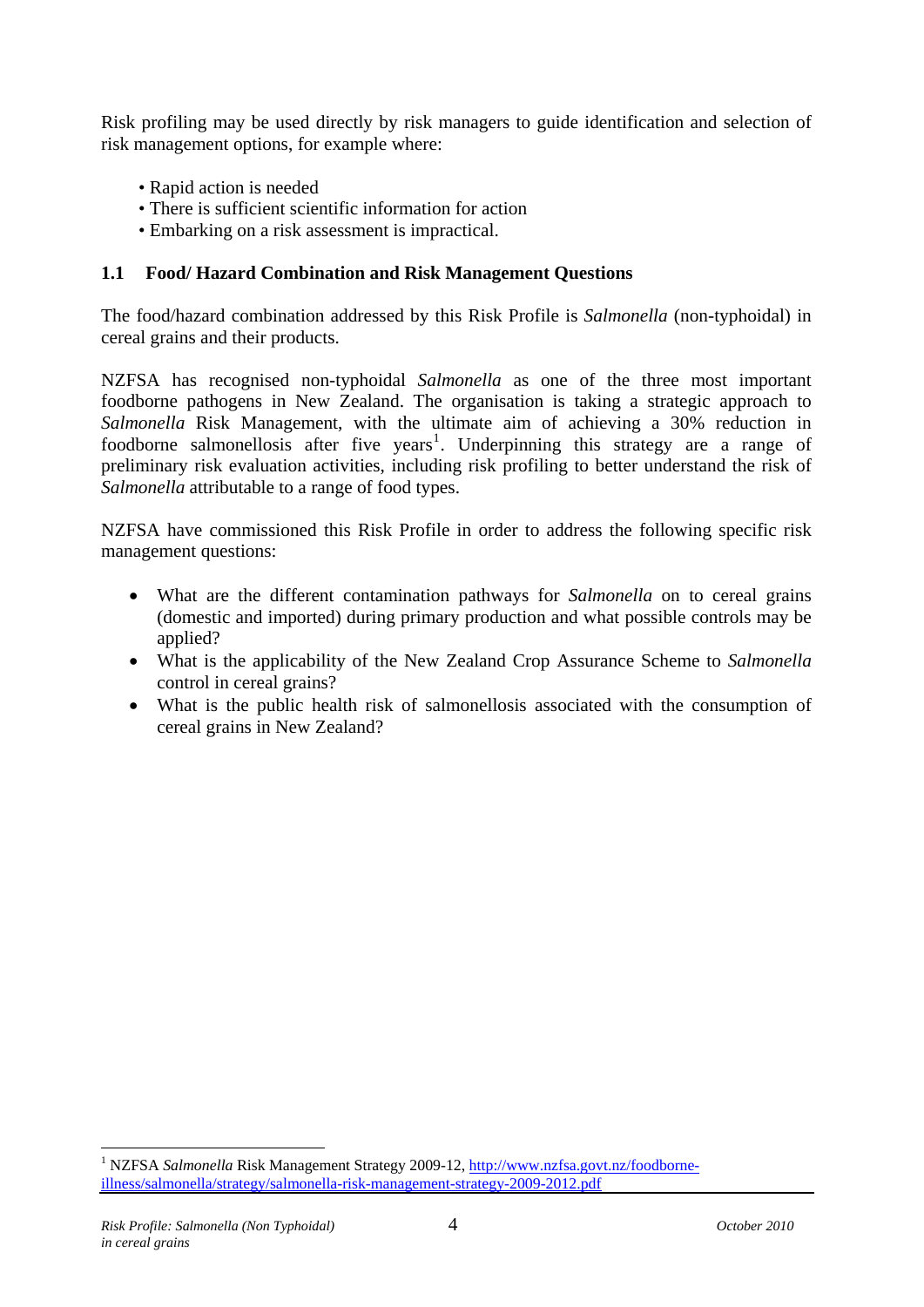## <span id="page-11-0"></span>**2 HAZARD AND FOOD**

## **2.1 Salmonella**

This group of bacteria is comprised of two species: *Salmonella enterica*, which is divided into 6 subspecies (*enterica, salamae, arizonae, diarizonae, houtanae* and *indica*), and *Salmonella bongori* (Jay *et al.*, 1997). Most pathogenic isolates from humans and other mammals belong to *Salmonella enterica* subspecies *enterica*. Other *Salmonella enterica* subspecies and *Salmonella bongori* are more common in cold blooded animals and the environment, and are of lower pathogenicity to humans and livestock (Jay *et al.*, 1997).

*Salmonella* typing is primarily performed using serological identification of somatic (O), flagella (H), and capsular (K) antigens. There are more than 2,400 different *Salmonella* serotypes.

*Salmonella enterica* serotypes are normally denoted in a shortened form that includes a nonitalicised serotype name, e.g. *Salmonella enterica* subsp. *enterica* serotype Enteritidis becomes *Salmonella* Enteritidis. In older publications this may be represented as a full species name i.e. *Salmonella enteritidis*.

Further subtyping may be performed using susceptibility to bacteriophages. These types are denoted as phage type (PT) or definitive phage type (DT) numbers. These two terms are interchangeable and both are used in the literature.

*Salmonella* Typhi and *Salmonella* Paratyphi are serotypes which cause a serious enteric fever and are particularly well adapted to invasion and survival in human tissue. They have a particular antigen makeup and differing ecology to other serotypes of *Salmonella*. *Salmonella* cholerae-suis (SCS) is a typhi-like serotype that infects pigs. SCS is only found in a few countries, excluding New Zealand, and has a distinct pathogenic profile. This Risk Profile does not include these human and porcine typhoidal serotypes.

Information on the behaviour of *Salmonella* in foods is given in Appendix 1.

## **2.2 Sources of Salmonella**

Human: Person to person transmission of *Salmonella* is well recognised, and secondary transmission of *Salmonella* in outbreaks has been demonstrated (Loewenstein, 1975). Carriage in faeces in convalescent cases can be quite substantial with numbers approximating  $10^6$ - $10^7$ salmonellae/g persisting up to 10 days after initial diagnosis. Reduction in numbers with time is variable; most people will have counts of less than 100 salmonellae/g after 35 to 40 days, but a count of 6 x  $10^{3}/g$  has been recorded in one patient 48 days post-illness (Pether and Scott, 1982).

Animal: *Salmonella* can be found in mammals, fish, reptiles, amphibians, insects and birds. Most *Salmonella* colonisations in animals produce no clinical signs. Some serotypes are largely confined to particular animal reservoirs causing both systemic and enteric disease, for example *S*. cholerae-suis is host restricted to pigs (Allison *et al.*, 1969) while other serotypes (for example *S.* Typhimurium) are frequently associated with intestinal infections in a wide range of phylogenetically unrelated species (Paulin *et al.*, 2002). Both plant and animal product-based animal feed ingredients may be contaminated with salmonellae.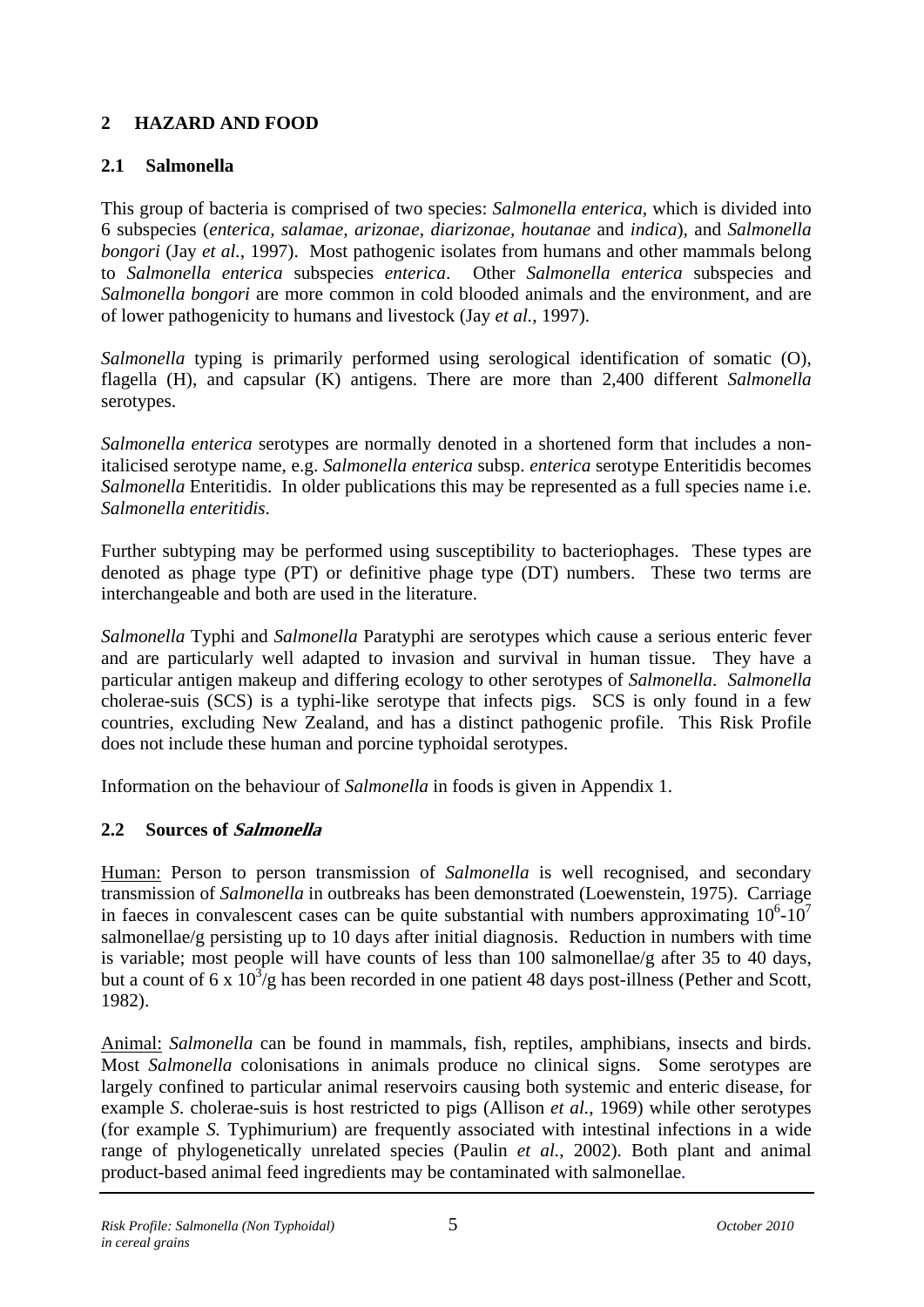<span id="page-12-0"></span>Food: Red and white meats, meat products, milk, cheese and eggs are considered the major food sources of human salmonellosis, although a wide variety of other foods have been associated with outbreaks (Jay *et al.*, 2003). Other foods that have been contaminated by *Salmonella* include seafood (shellfish, salmon), nuts and nut products (desiccated coconut, peanut butter), cereal and cereal products (barley, cereal powder), spices (white and black pepper, paprika), oilseeds and oilseed products (cottonseed, soybean sauce, sesame seeds), vegetables (watercress, tomatoes, lettuce, potato and other salads, bean sprouts), fruit and fruit products (watermelon, melon, cider) and other miscellaneous products (chocolate, cocoa powder, dried yeast, candy). The *S*. Enteritidis types that are capable of transovarian transmission into eggs are not endemic in New Zealand so this food type is likely to be of lower risk here (Lake *et al.*, 2004a). Tahini, a product made from crushed sesame seeds, has been contaminated with *Salmonella* and caused a number of outbreaks worldwide, including New Zealand and Australia (Unicomb *et al.*, 2005).

Environment: Salmonellae in sewage effluents or animal faeces can contaminate pasture, soil and water. They can remain viable for months in soil. The organism may also be dispersed in dust and aerosols generated during the handling and processing of animals. Contamination in the environment can be spread by rodents or wild bird populations and act as a source of infection for other animals.

Transmission routes: Salmonellae may be transmitted to humans via person to person transmission, contaminated food or water, animal contact or from a contaminated environment. The faecal-oral route is the most common.

## **2.3 The Food Supply in New Zealand: Cereal Grains**

The cereals addressed by this Risk Profile are: wheat, rice, maize, barley, rye, oats, sorghum, millet and triticale. Regionally specific cereals, such as fonio (*Digitaria* spp.) and teff (*Eragrostis tef*), and the pseudocereals buckwheat (*Fagopyrum esculentum*) and quinoa (*Chenopodium quinoa*) are not included in this risk profile.

The main cereals grown for human consumption are wheat (either hexaploid bread wheat, *Triticum aestivum*, or tetraploid durum or pasta wheat, *Triticum durum*), rice (*Oryza sativa*) and maize (*Zea mays*). New Zealanders also consume lesser amounts of barley (*Hordeum vulgares*), rye (*Secale cereale*) and oats (*Avena sativa*). Other minor cereals (by consumption) are sorghum (*Sorghum bicolor*), millet (varieties of small-grained grasses) and triticale (a hybrid of tetraploid wheat and rye).

All the cereal grains included in the current risk profile have similar proximate composition, with low moisture content (8-14%), moderate protein content (7-17%) and low, but variable fat content (0.7-7%). All cereals are characterized by a high content of complex carbohydrates (starch; 68-80%). Removal of the outer grain layers through processes such as flour milling, rice polishing or barley pearling, will tend to decrease the protein and fat content of the cereal and increase the proportion of starch present.

The relevant forms of these cereals are those consumed directly as cereal grains (dried and/or cooked) or as direct mill products (flour, meal, rolled oats). Fermented products (e.g. beer) are excluded because fermentation and other processing (e.g. filtration) would be expected to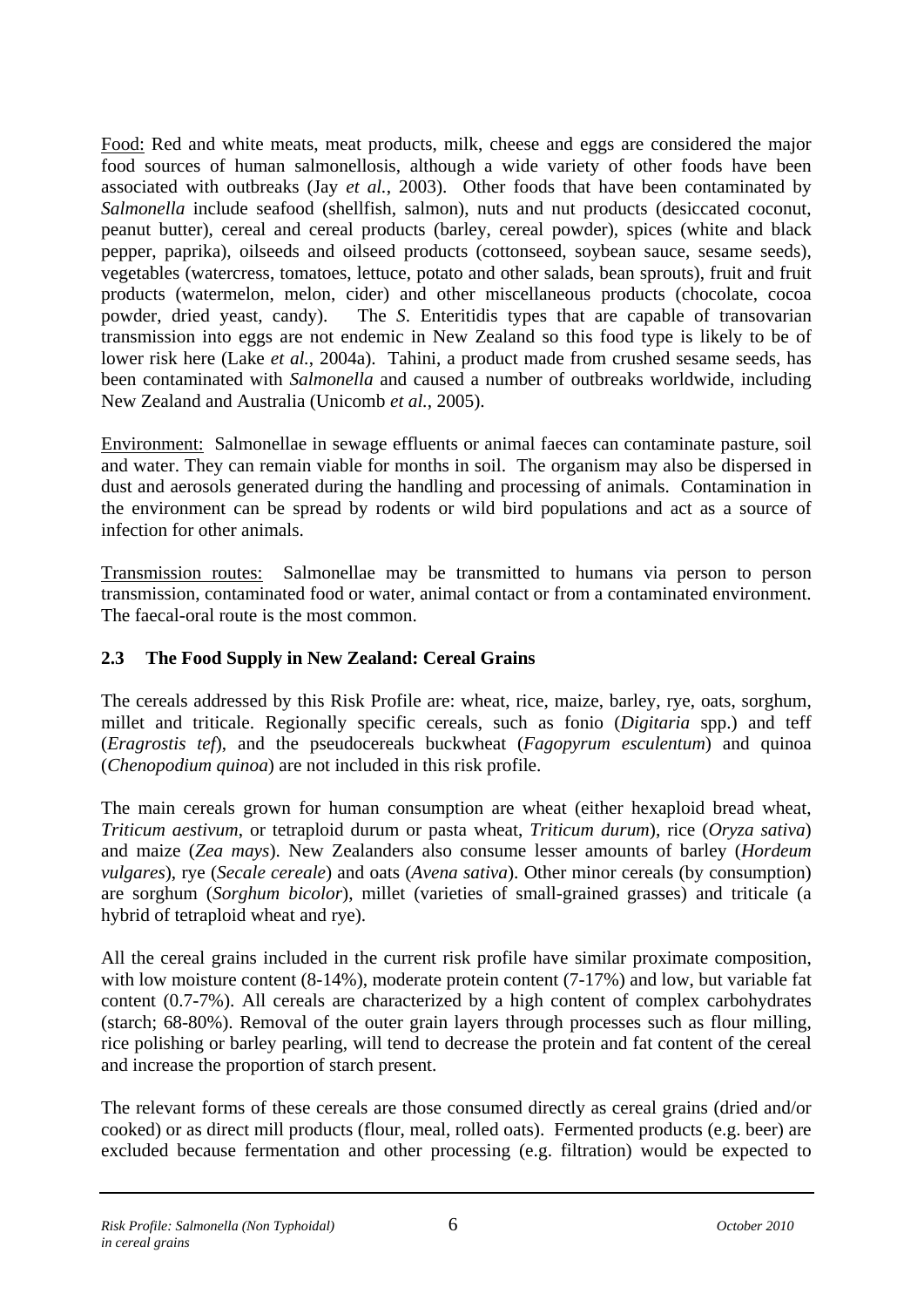<span id="page-13-0"></span>eliminate *Salmonella*. Further processed cereal products, such as bread, pasta, noodles, pastries and other baked goods are also excluded.

Supplemental information on cereals is given in Appendix 1.

## 2.3.1 Domestic cereal grain production

Rice, rye, sorghum and millet are not grown as commercial crops in New Zealand.

The New Zealand cereal industry is relatively small and focussed in the Canterbury District. Cereal production in 2009 was wheat (408,400 tonnes), oats (41,600 tonnes), barley (449,800 tonnes) and maize  $(257,000 \text{ tonnes})^1$  $(257,000 \text{ tonnes})^1$ .

<span id="page-13-1"></span>The majority of oats, barley and maize produced in New Zealand are used for animal feed (Armstrong *et al.*, 2004; Booker, 2009; Crop & Food Research, 2008). Significant amounts of barley (25% of production) are malted for use in beer production (Crop & Food Research, 2008).

Until the deregulation of the wheat and flour milling industries in 1987, New Zealand aimed to be self-sufficient with respect to the production and processing of milling grade wheat (Ali, 1994). From 1962 the central instrument of the regulated market was the New Zealand Wheat Board. Deregulation lead to a decline in wheat growing in New Zealand and significant consolidation in the wheat and flour processing industries, particularly in the flour milling industry. There were 18 flour mills in New Zealand in 1983 (Ali, 1994). In 2010, there are six mills producing flour for human consumption and these are operated by three companies (Weston Milling, Champion Flour Mills, Milligans Food Group)[2](#page-13-0) .

#### 2.3.2 Imported cereal grains

Importations of cereals and cereal products into New Zealand during the 2009 year are shown in Table  $1^1$  $1^1$ . Only products with import volumes greater than 1,000 tonnes are shown. Wheat for milling contributes the greatest volume of imported cereals.

#### **Table 1: Cereal grains and cereal grain products imported into New Zealand during the 2009 year, by HS10 descriptor**

| <b>HS10</b> Descriptor*                    | <b>Tonnes</b> | <b>Major countries of</b> |
|--------------------------------------------|---------------|---------------------------|
|                                            |               | origin                    |
| Cereals; meslin and wheat other than durum | 257,185       | Australia (>99%)          |
| Wheat or meslin flour                      | 13,207        | Australia (85%),          |
|                                            |               | Thailand (8%)             |
| Cereal groats and meal; of wheat           | 1,540         | Australia (99%)           |
| Cereal grains; rolled or flaked; of oats   | 3,973         | Australia (97%)           |
| Cereal flour; of maize (corn)              | 1,826         | USA (52%),                |
|                                            |               | Australia (44%)           |
| Cereal groats and meal; of maize (corn)    | 1,066         | Australia (90%)           |

<sup>1</sup> Source: Statistics NZ, website [www.stats.govt.nz](http://www.stats.govt.nz/), accessed 5 March 2010 <sup>2</sup>

1

<sup>&</sup>lt;sup>2</sup> Source: New Zealand Flour Millers Association website<http://www.flourinfo.co.nz/default.asp?contentID=509>, accessed 22 March 2010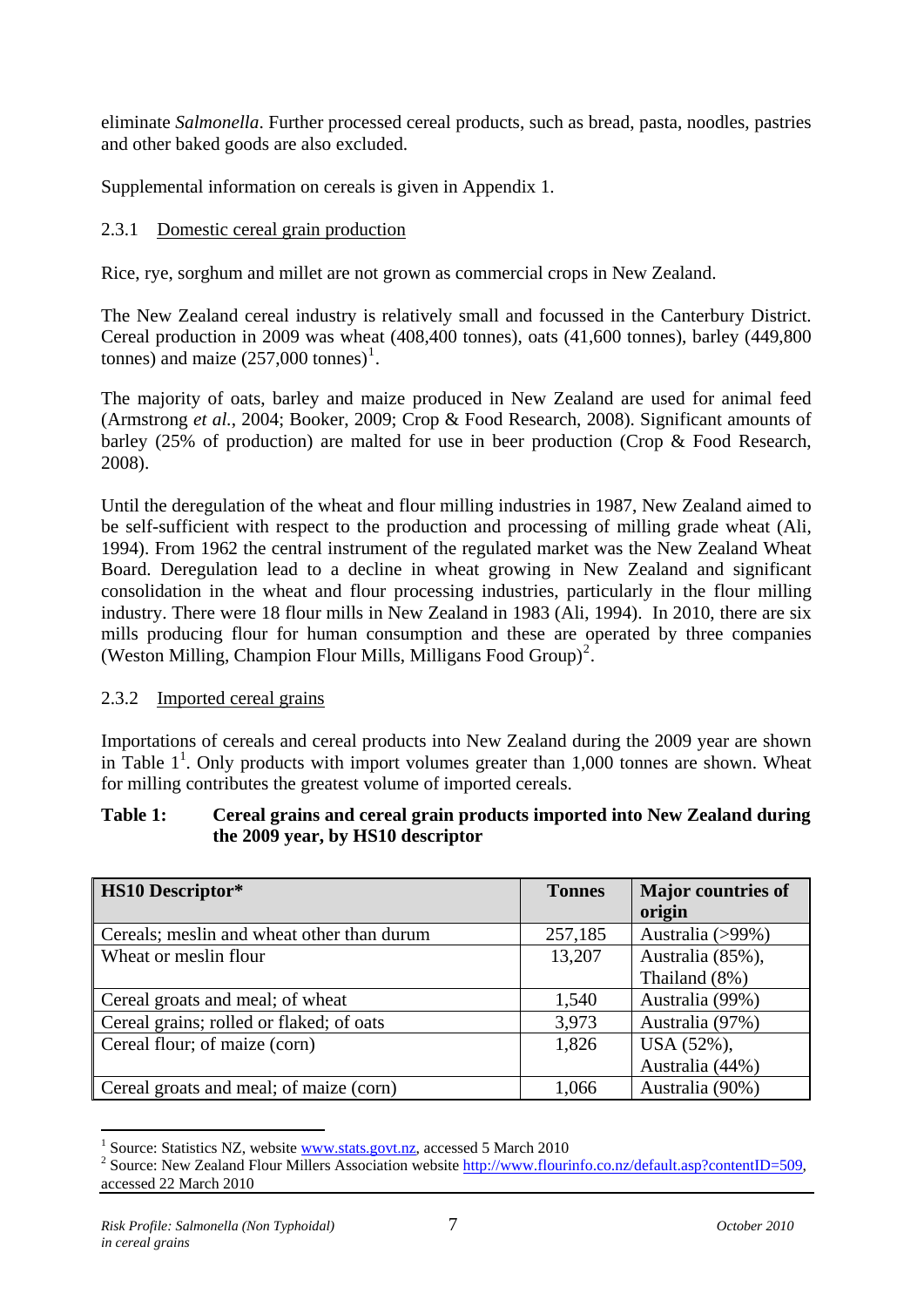<span id="page-14-0"></span>

| <b>HS10 Descriptor*</b>                                 | <b>Tonnes</b> | <b>Major countries of</b> |
|---------------------------------------------------------|---------------|---------------------------|
|                                                         |               | origin                    |
| Cereals; husked (brown) rice                            | 1,121         | Australia (69%),          |
|                                                         |               | Thailand (18%)            |
| Cereals; rice, semi-milled or wholly milled, whether or | 38,828        | Thailand $(43\%)$ ,       |
| not polished or glazed                                  |               | Australia (16%),          |
|                                                         |               | USA(16%)                  |
| Cereals; rice, broken                                   | 2,034         | Thailand $(53\%)$ ,       |
|                                                         |               | USA (14%), Pakistan       |
|                                                         |               | $(11\%)$ , India $(10\%)$ |
| Cereal flour; of rice                                   | 2,117         | Thailand $(56\%)$ ,       |
|                                                         |               | Australia (16%)           |
| Cereals; grain sorghum                                  | 38,940        | Australia (>99%)          |

HS = Harmonised System

\* Only HS codes with import volumes of greater than 1,000 tonnes have been included

#### 2.3.3 Sources of contamination of cereal grains by *Salmonella*

While much of the material in following sections refers predominantly to wheat, observations are likely to be applicable to all cereal grains. The structure of the cereal plant, the growing process, the proximate composition of the grains and primary processing are sufficiently similar for all cereals to make sources of contamination and the behaviour of the organism in the food similar for all cereal grains.

When correctly handled and stored, *Salmonella* cannot grow on dry cereal grain but, if present, can remain viable. Contamination can occur:

- In the field (pre-harvest);
- In transport containers previously used for animals or their products;
- On site in the mill, from machinery and environment; and
- From human workers in the production chain.

## *2.3.3.1 Preharvest*

Because salmonellae are primarily transported in human and animal faecal matter, contamination of field crops will be low unless there is considerable exposure to animal or human activity. Cereal crops have the potential to become contaminated through direct deposition of *Salmonella*-containing animal faeces or through deposition of soil or dust previously contaminated with animal faecal material. Spray irrigation of farm effluent is also practiced in New Zealand and this provides a potential route for contamination of adjacent cereal crops by animal faecal material. However, the edible grain of cereal crops is enclosed within an outer casing (husk, glume, etc.) until harvest, that may protect the grain against direct deposition.

Experiments have demonstrated that *Salmonella* is able to colonise and spread through the inside of a plant. Surface root rhizospheres of barley plants were inoculated with two strains of S. Typhimurium (10<sup>8</sup> CFU/ml). After two weeks both *Salmonella* strains were present inside the roots at over  $10^6$  CFU/g fresh root weight and both strains were repeatedly found in the intercellular space of the root cortex (Kutter *et al.*, 2006). However, this study did not determine whether *Salmonella* could be detected in grain from inoculated plants.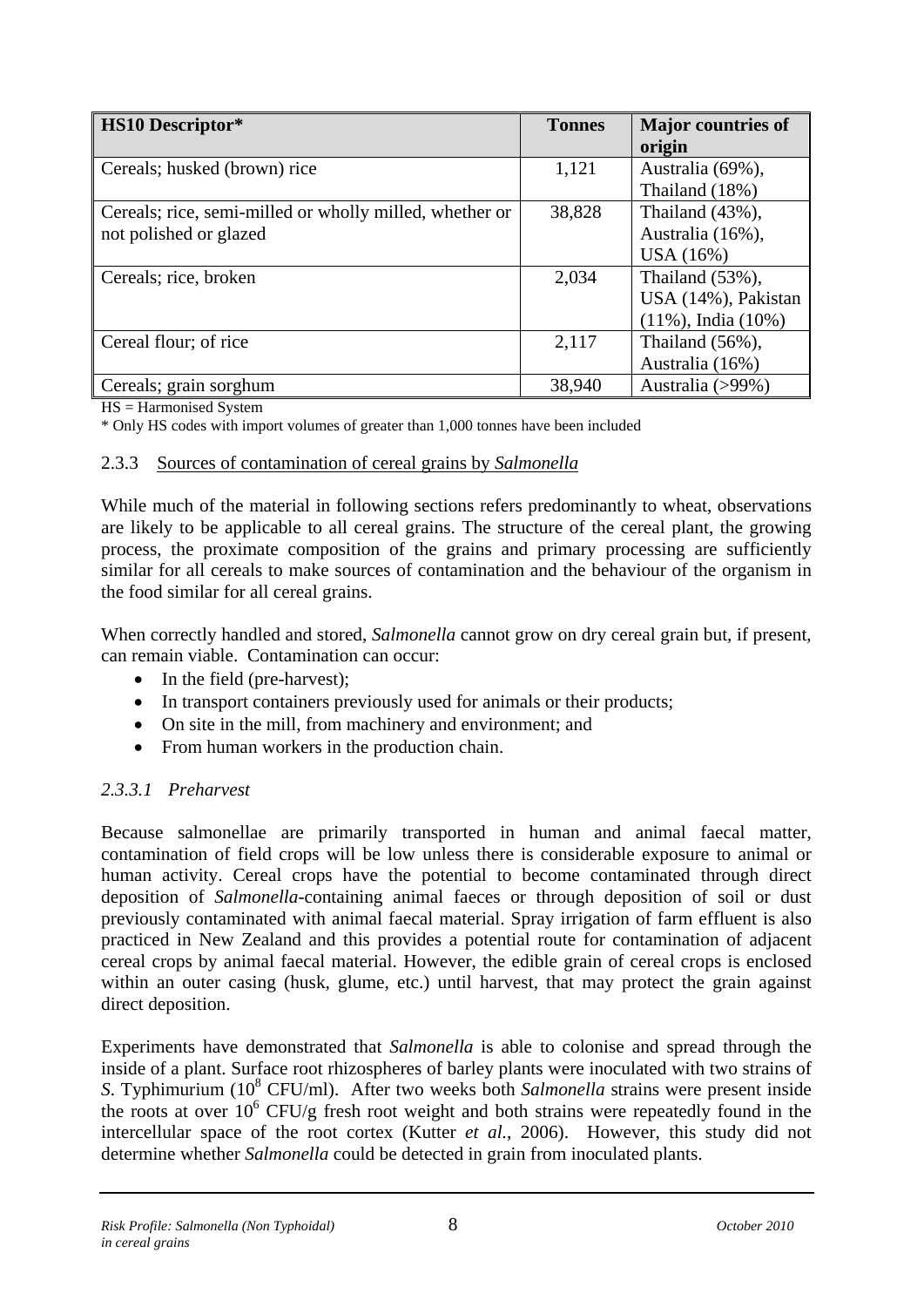<span id="page-15-0"></span>Salmonellae are able to survive in soils for extended periods following animal defecation or application of human or animal waste to land (Thomason *et al.*, 1975; Zibilske and Weaver, 1978). Persistence of salmonellae in acid soils is facilitated by their ability to adapt to low pH environments (Foster, 1995). There is also some evidence that salmonellae may survive in soils in a viable but non-culturable state (Turpin *et al.*, 1993).

## *2.3.3.2 Post-harvest*

#### **Transport vessels, containers and storage areas**

In addition to contamination in the field, contamination could also occur at a number of steps during transport and storage. These risks include;

- Unclean ship/vehicle/container holds, due to previous cargoes, water leakages, condensation, birds and vermin;
- Loading of vessels' holds in the open;
- Access by birds and vermin to storage facilities, contaminating handling equipment, conveyor belts, condensation, water leakages; and
- Personnel.

There is a wide range of animals that may come in contact with stored cereal grains on the farm or during storage at the mill. *Salmonella* has been isolated from a number of animals common in the farm environment, including mice (Henzler and Opitz, 1992; Singer *et al.*, 1992; Weigel *et al.*, 2007; Whyte *et al.*, 2003), rats (Kinde *et al.*, 2005; Schnurrenberger *et al.*, 1968), wild birds (Craven *et al.*, 2000; Davies and Wray, 1996; Pangloli *et al.*, 2008; Pennycott *et al.*, 2006; Weigel *et al.*, 2007), insects (Hazeleger *et al.*, 2008; Kinde *et al.*, 2005; Pangloli *et al.*, 2008; Weigel *et al.*, 2007) and larger mammals (e.g. cats, raccoons, opossums) (Schnurrenberger *et al.*, 1968; Weigel *et al.*, 2007).

#### **Mill environment**

Depending on the cereal and intended end product, milling can involve removal of debris and extraneous material, spraying with water and tempering (conditioning) to adjust water levels, removal of the bran, removal of the germ and grinding into flour, meal or grits (ICMSF, 1996).

#### Screening and tempering

Grains are screened before tempering in order to remove extraneous material ('screenings' e.g. stones, husks, weed seeds). Tempering or conditioning is a vital step in the process because dry grains are too brittle for milling. Water is added (by careful measurement) usually in a fine spray, increasing the moisture content (for wheat from  $8-12\%$  to  $14-15\%$  ( $a_w$  0.68-0.70)). The grain is rested to allow even penetration (usually overnight, sometimes 24-36 hours depending on wheat type and initial moisture content). This makes separation of the grain constituents easier by toughening the outer bran layer to prevent it from disintegrating during milling, softening the endosperm ready for grinding, and making the germ pliable so the rollers readily flatten and release it from the kernel (Berghofer *et al.*, 2003; Boyacioglu and Sunter, 2004; Estrada-Girón *et al.*, 2005). Maize can be ground without the tempering step (ICMSF, 1996).

Screening reduces microbial loading so that sound clean grains, properly screened, contain few micro-organisms (ICMSF, 1996). However, conditioning often increases microbial counts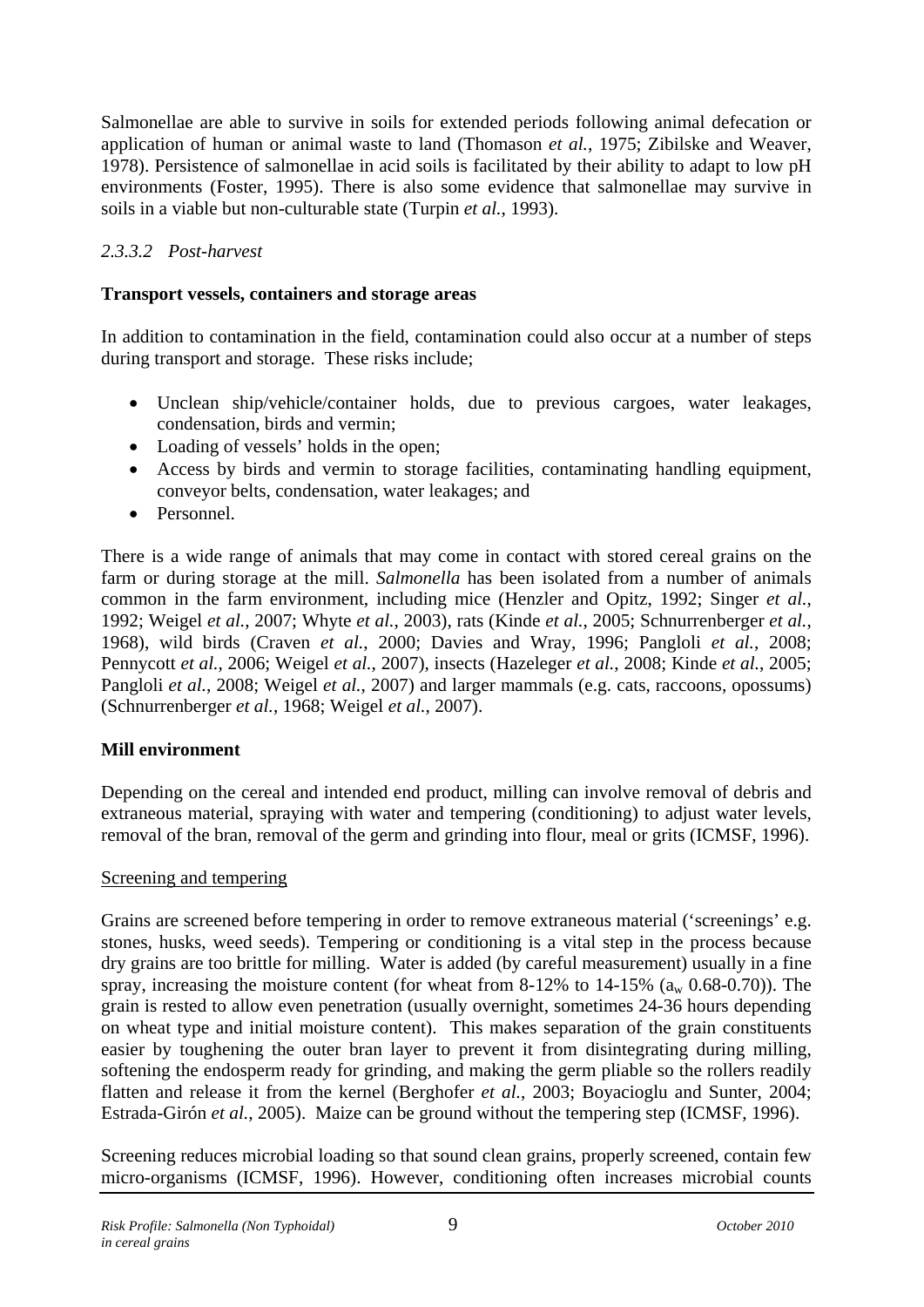<span id="page-16-0"></span>(Berghofer *et al.*, 2000). It was suggested that this was due to contamination from bins and augurs used for handling the grain, rather than from growth during conditioning.

## Milling and sifting

Milling and sifting separates the grain into bran (hulls), germ and endosperm. The objective is to maximise white flour production with as little contaminating bran or germ as possible. Bran is unwanted due to its texture and colour while germ is high in fat reducing the shelf life of the flour (New Zealand Flour Millers Association, 2009). The grain is passed between five or six break rolls which have a shearing action. After each break roll the sheared particles are passed through sieves, progressing from the coarsest to the finest. The germ is flattened and separated out after the third break and the larger particles on the top sieve after the fifth or sixth break are primarily bran. Separated endosperm is passed through a series of reduction rolls that are smooth and have a pulverizing effect, and in between these the pulverized endosperm is further sifted to separate flour from coarser particles that need further reduction. The fine endosperm flour is called millstream while the screened out mixture of bran, germ and some endosperm is called mill feed. Large mills may have 30-40 millstreams with varying characteristics to produce different grades of flour (Estrada-Girón *et al.*, 2005). A diagram of the process is provided in [Figure 2.](#page-16-1)



## <span id="page-16-1"></span>**Figure 2: The process for milling wheat**

Kind permission for replication from NZ Flour Millers Association (2009)

As the wheat grain layers are separated, surface-adhering contaminants are concentrated into the bran and germ. Consequently, the inner endosperm contains lower microbial counts and the crushed refined flour is the "cleanest" end product (Berghofer *et al.*, 2003). Berghofer *et al*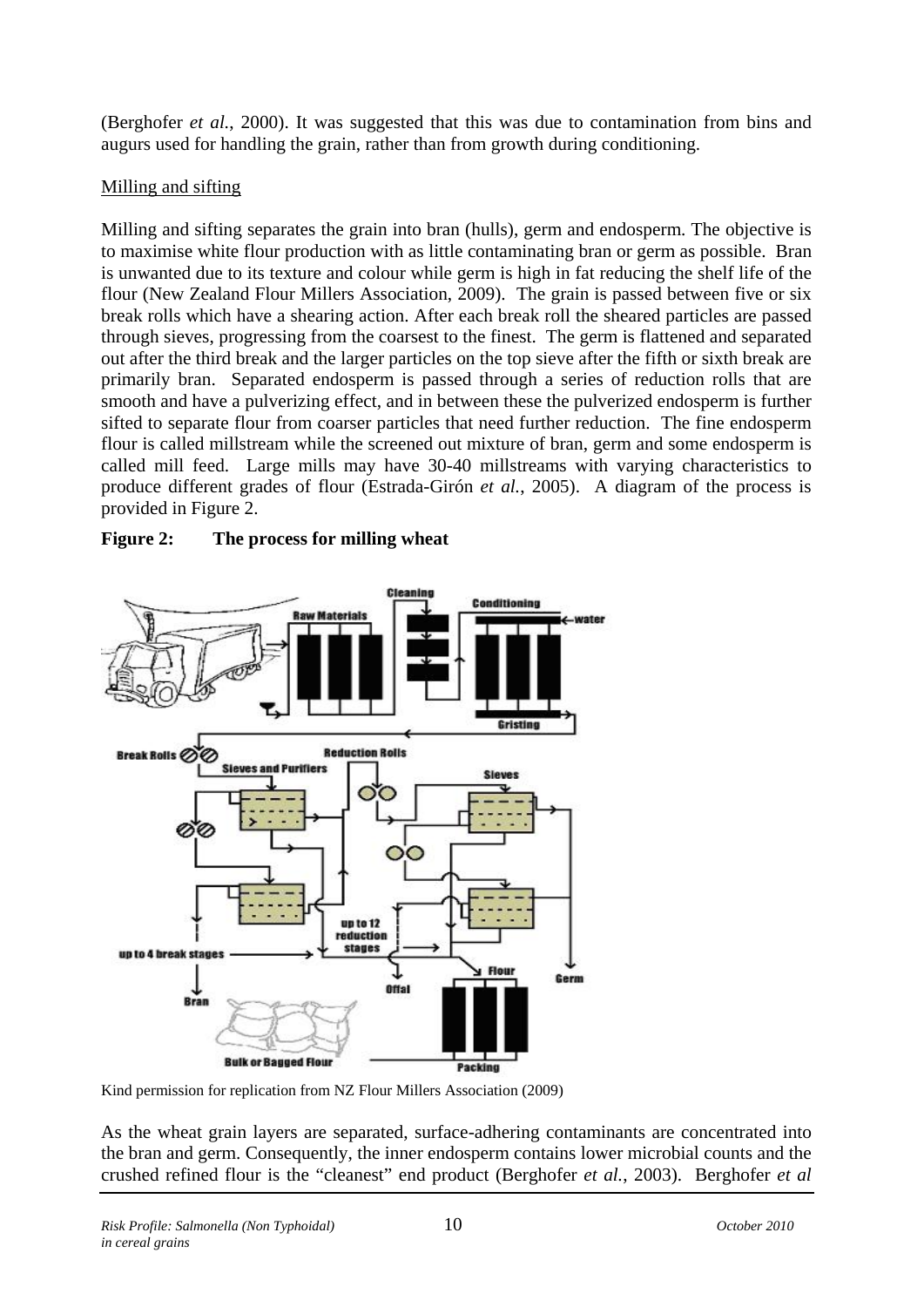<span id="page-17-0"></span>described how the microbial quality of incoming wheat strongly influenced the final microbial quality of end products, but some higher microbial results midstream in the milling process indicated equipment contamination (Berghofer *et al.*, 2003). If flour is contaminated, the dilution effect in the bulk product is believed to reduce its concentration.

#### **Storage**

## Moisture

The critical target moisture content for flour and maize meal is 12% (or less), at which point it is stable because microbial growth (including that of spoilage fungi) is not supported at this level (Hesseltine and Graves, 1966). Water can potentially enter the flour product from a number of sources, including condensates on equipment, high atmospheric humidity and improper cleaning procedures. The very nature of the grinding and sifting generates considerable heat that contributes to the condensation on the equipment.

#### Insects

Several researchers have reported the carriage of *Salmonella* by insects, and contamination can occur at any point from in the field to the domestic kitchen.

Transmission of *S.* Montevideo from contaminated to clean wheat by rice weevil has been demonstrated (Husted *et al.*, 1969). Contamination of clean wheat by the weevils was greater after the weevils had been exposed to wheat contaminated by *S.* Montevideo for 14-21 days. The weevils retained the pathogen internally and externally for at least one week.

Similarly, *S.* Montevideo was transferred from contaminated wheat to clean wheat by granary weevils, rice weevils, saw-toothed flour beetles, red flour beetles, lesser grain borers, cadelle and the flat grain beetles (Crumrine *et al.*, 1971). There was no subsequent carriage to second and third samples of clean wheat, which suggests that the number of *Salmonella* cells carried by the insects may have been low. In addition, the progeny of insects developed in contaminated wheat had reduced abilities to transmit *S.* Montevideo from contaminated to clean wheat, except for the progeny of rice weevils, saw-toothed grain beetles and red flour beetles.

#### *2.3.3.3 General controls*

A number of measures have been suggested to minimise microbial contamination of grain and grain products:

- Chlorinated water used for conditioning;
- Regular cleaning of milling plant and equipment to prevent accumulation of material (prevents moulds and insect harbourage). Waterless cleaning of all dry product areas;
- Programme of bird, rodent and insect control;
- Avoiding condensation in the plant, particularly above areas where water can fall into product or on surfaces that come into contact with product;
- Immediate removal of dead insects after fumigation of areas such as boots and elevators (ICMSF, 1996).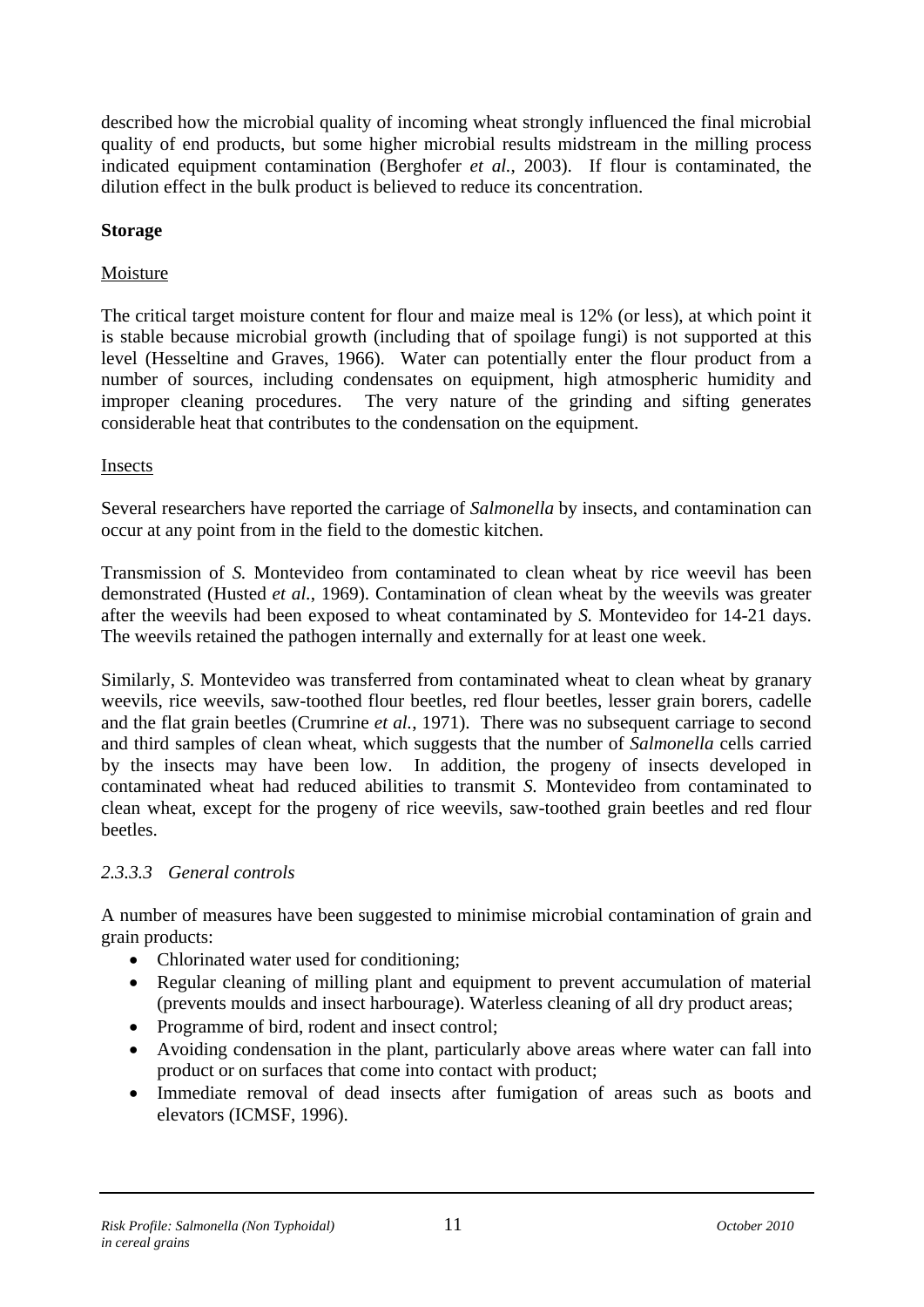#### <span id="page-18-0"></span>2.3.4 Behaviour of *Salmonella* in cereal grains

## *2.3.4.1 Unprocessed cereal grains*

Cereal grains may carry the viable cells of many pathogens if the grain is exposed to animal or human contamination, e.g. animal contact in the field, transport vehicles also used to carry animals or animal products, or contamination by insects, mice, rats and birds (ICMSF, 2005).

Most cereal grains are allowed to dry in the field before harvesting, with moisture content of less than 14% usually achieved. The exception is rice, which is harvested at 20-24% moisture and then dried to below 14% moisture before storage (ICMSF, 2005). On occasions, weather conditions will require other cereal grains to be harvested at moisture contents greater than 14%, requiring mechanical drying before storage. The low moisture content of dry cereal grains prevents microbial growth. Typical moisture contents for unprocessed cereal grains are: wheat (hard) 13%, maize 13.8%, rice (brown) 12%, oats (rolled) 8.3% and rye 11% (ICMSF, 2005). A cereal moisture content of 15% approximates to a water activity of 0.70 (ICMSF, 2005). No bacteria and few fungi will grow at water activities below 0.70 (ICMSF, 2005).

Under the low water activity conditions of dry cereal grains salmonellae can remain inactive but viable, with numbers only decreasing slowly over time (ICMSF, 2005). This is consistent with the general behaviour of the organism in low water activity foods. Survival for periods of greater than a year has been reported in some such foods (ICMSF, 1996).

As water availability increases, *Salmonella* on unprocessed cereal grains appear to decline rather than grow. A study of *S.* Montevideo on wheat stored at various constant relative humidities (RH) has demonstrated that survival declined with increasing RH (Crumrine and Foltz, 1969). Samples of Ottawa red winter wheat were inoculated at  $10^6$  CFU/g and held in chambers (25°C, RH range from 7 to 98%) over a 28-week sampling period. After 28 weeks at RH between 7 and  $22\%$  the counts of *S*. Montevideo reduced to  $10^4$  CFU/g, while in samples stored at 33-62% RH, counts declined to  $10^2 - 10^4$  CFU/g, and at 75% RH or higher almost no salmonellae were recovered from the samples. This is consistent with finding in animal feeds with high cereal content, where studies with *S.* Montevideo and *S.* Heidelberg in poultry feed demonstrated more rapid die off at higher water activities ( $a_w = 0.75$ ) than lower water activities ( $a_w = 0.43$  or 0.52) (Juven *et al.*, 1984).

#### *2.3.4.2 Flour or meal*

All cereal grains may be milled to produce flour or meal. Depending on the milling process the product may contain the entire grain contents (wholemeal) or predominantly the starchy endosperm (white flour). The milled product is amenable to uptake of water and shaping; characteristics that are important for production of simple foods (gruels, grits and porridges) or processed foods (see next section). The milling process varies with the type of cereal grain and the intended end use (ICMSF, 2005).

*Salmonella* present on cereal grains will be distributed throughout the flour during milling. *Salmonella* can survive in flour and are remarkably heat resistant. This has been attributed to the low water activity.

The survival of *S*. Weltevreden inoculated into autoclaved plain wheat flour and heated in hot air has been reported (Archer *et al.*, 1998). Samples of flour  $(a_w 0.2{\text -}0.6)$  were inoculated and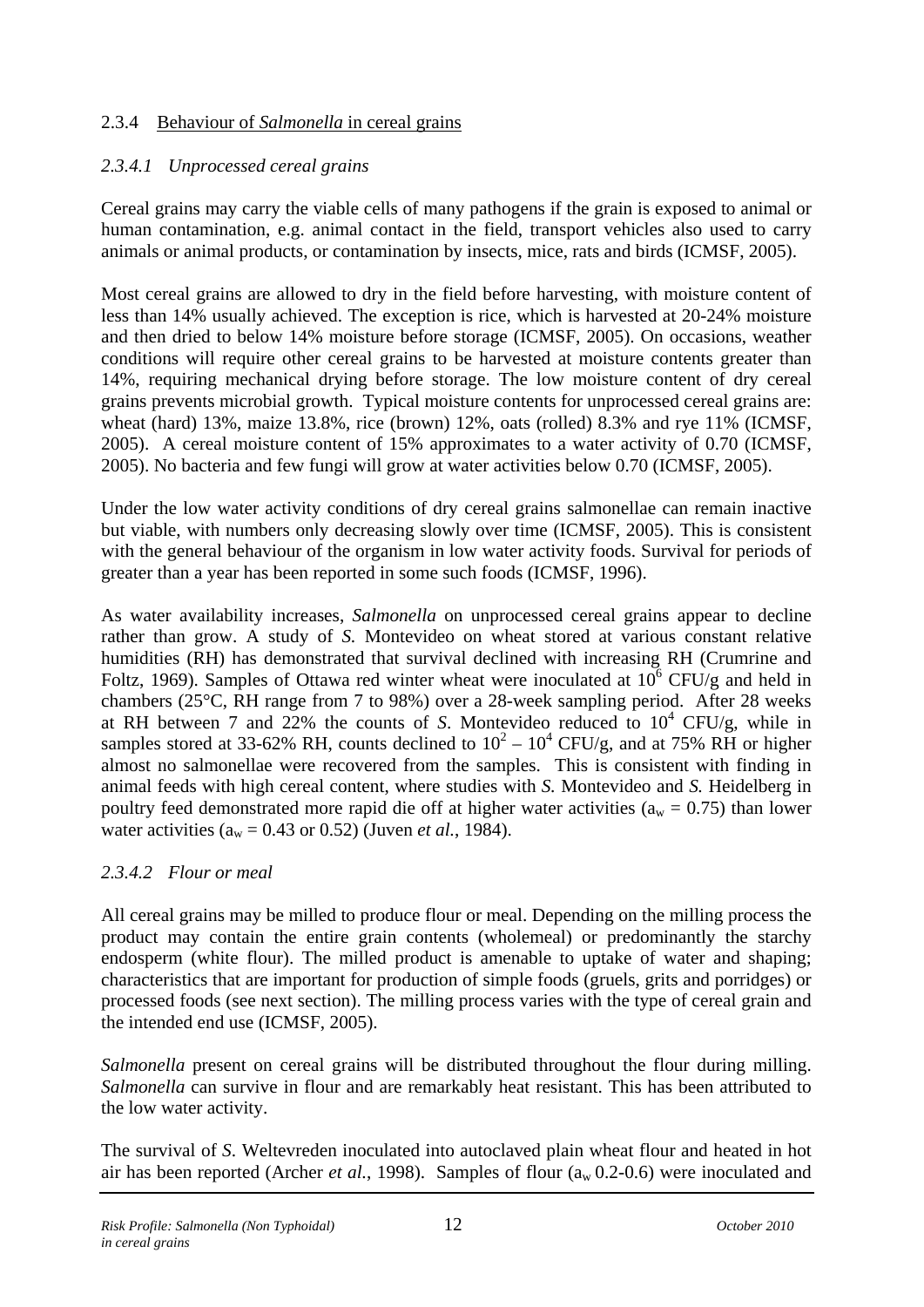<span id="page-19-0"></span>equilibrated at a variety of relative humidities (6% to 35%) prior to heating. Dry heating was conducted at temperatures from 57°C to 77°C. Death curves were biphasic with an initial rapid decline ( $>1$  log<sub>10</sub> CFU/g) coinciding with rapid decreases in water activity. Irrespective of the initial  $a_w$  value, all samples showed a decrease to  $a_w<0.2$  during the initial 5 to 10 minutes of heating as most of the water evaporated. A linear survival curve (from which D-values were calculated) followed, indicating slower inactivation<sup>[1](#page-19-0)</sup>. D-values ranged from 29 to 875 minutes in this second phase. The *z* values ranged from 15.2 to 53.9°C, compared to a typical value of 5.7 $\mathrm{^{\circ}C}$  for *Salmonella* in a moist environment<sup>[2](#page-19-0)</sup>.

The time needed to reduce populations of eight *Salmonella* serotypes inoculated into corn flour (15% moisture) by 2  $\log_{10}$  CFU/g (10<sup>5</sup>/g to 10<sup>3</sup>/g) during heating at 49°C has been reported (VanCauwenberge *et al.*, 1981). The time ranged from 0.8 to 6.7 hours, depending on the serotype. *S.* Thompson (4h) and *S.* Tennessee (6.7h) were the most heat resistant, and *S*. Newington (0.8h) and *S*. Typhimurium (1.0h) were the most sensitive. The reduction of *S.*  Senftenberg in corn flour at 10% moisture held at 49°C was also determined. At 15% moisture, the 2  $log_{10}$  CFU/g reduction took 2.2 hours while at 10% moisture it took 5.8 hours. The reduction time was much longer (over 80 hours) in equivalent controls held at ambient temperature (25°C).

#### *2.3.4.3 Processed foods*

The majority of processed foods produced from cereal flour involve the addition of water and other ingredients to form a dough or batter that is then baked (e.g. bread, biscuits, cakes, pastries), dried (e.g. pasta) or extruded (e.g. snack foods). While survival under the low moisture conditions of harvested grain and milled flour has the potential to increase the heat resistance of *Salmonella*, the thermal processing applied to produce most finished cereal products are likely to destroy any organisms present. For example, bread and baked goods are typically cooked at temperatures of 175°C or greater, while products such as porridges/gruels or pasta are boiled, which involves high water activity and temperatures of 100°C. The rest of this section will focus on cereal foods that have the potential to be consumed in minimally processed forms, without any further bactericidal treatment.

The manufacture of dried breakfast cereal products (flakes, puffs or extrusions) involves the addition of water to process the cereals, followed by heat treatment then addition of vitamins, sweeteners, colourants, etc. Salmonellae may be present in the final dry product, though the low water activity prevents growth (ICMSF, 2005). The behaviour of *S*. Enteritidis on commercial breakfast cereals (corn flakes, brown rice flakes and wheat bran flakes), with and without milk added, has been investigated (Ui *et al.*, 2009). Dry flakes were inoculated (6  $log_{10}$  CFU/g) and stored 56 days at ambient temperature. Numbers of the pathogen rapidly declined and after 14 days *S*. Enteritidis were only detectable using enrichment methods. Despite being reduced to low numbers, the remaining salmonellae grew after the addition of milk, reaching approximately 4  $log_{10}$  CFU/g after 5 hours. People usually consume these products straight after adding milk so if present, growth of *Salmonella* will not normally be an issue. The exception to these comments is muesli, particularly Bircher muesli. Bircher muesli may contain minimally processed cereal grains (rolled oats) and may be soaked in water or milk overnight before consumption.

1

<sup>1</sup> In microbiological terms "D" refers to a 90% (a decimal or  $1 \log_{10}$  cycle) reduction in the number of organisms. <sup>2</sup> In microbiological terms "*z*" refers to the temperature required to reduce the number of organisms by 90% (a decimal or  $1 \log_{10}$  cycle).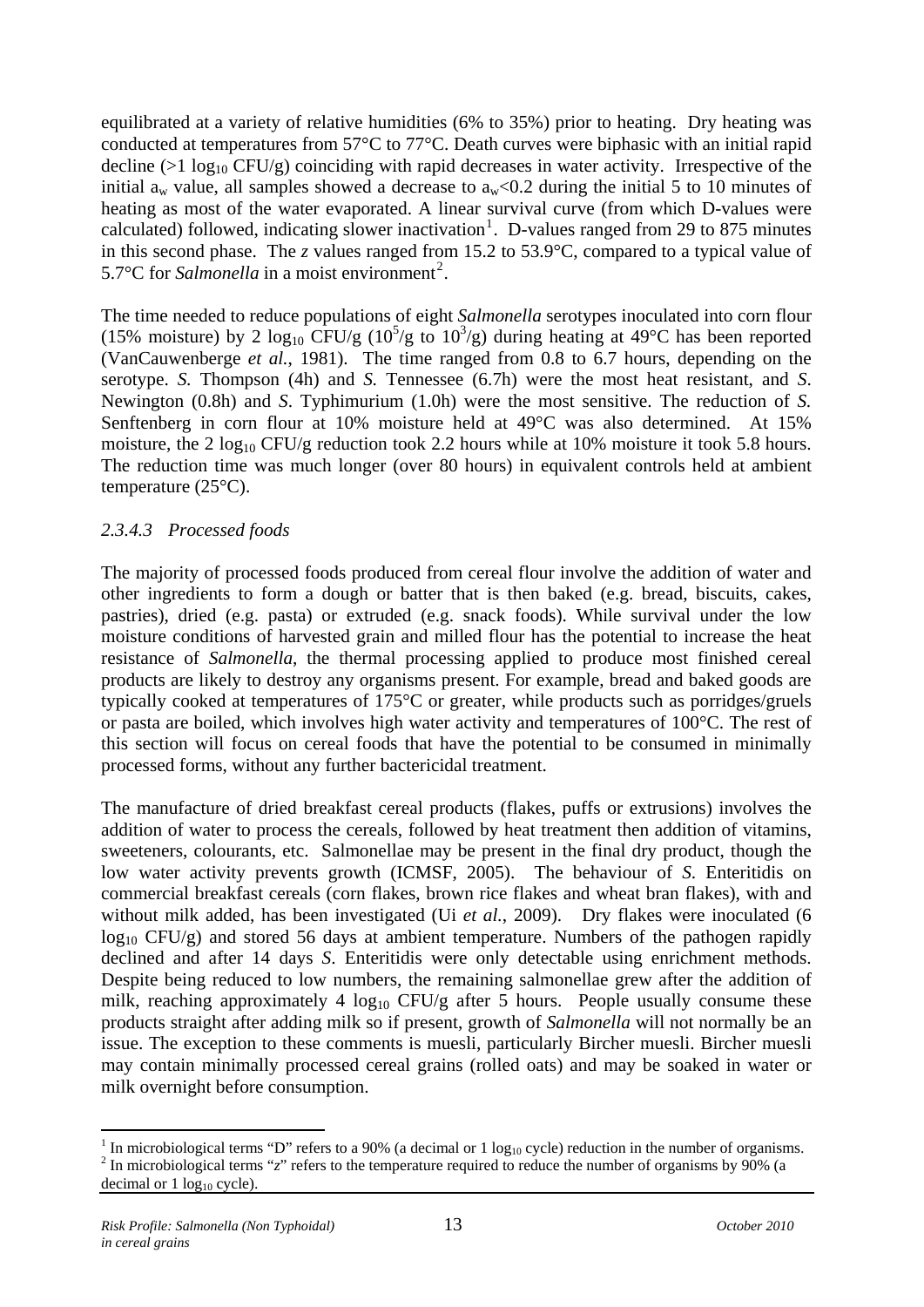<span id="page-20-0"></span>It has been claimed that cereal-based infant foods may contain dormant *Salmonella* cells, in addition to the risk of cross contamination during preparation (Abushelaibi *et al.*, 2003). In New Zealand, these foods typically contain rice flour, oatmeal, maize flour, wheat flour or barley meal and come ready-to-feed or are prepared in the home to a porridge-like consistency. They are generally fed after addition of milk or water and without heating, to infants recently weaned (typically 6-12 months of age). Two outbreaks have occurred where contaminated infant foods were implicated (Rushdy *et al.*, 1998; Silverstolpe *et al.*, 1961). A mixture of four *Salmonella* strains were inoculated into infant cereals (rice, oatmeal and mixed) that had been hydrated with water, milk or apple juice (Abushelaibi *et al.*, 2003). A variety of incubation temperatures and times were used to simulate home preparations. *Salmonella* did not grow or decline in any hydrated cereal stored at 4°C for 24 hours. At 15°C and 25°C, numbers increased in samples hydrated with water or milk. However, cereals hydrated with the more acidic apple juice were less supportive of *Salmonella* growth, particularly rice cereal. The authors concluded that hydrated infant cereals should be consumed immediately after preparation or held at 4°C for less than 8 hours to reduce potential risks from *Salmonella*.

The water activity of raw microwaveable and conventional popcorn kernels is between 0.86 and 0.89. As popcorn kernels heat up, water inside expands and pressure builds against the hard outer surface. The kernel then pops itself inside out. Anaya *et al.* assessed the viability of *Salmonella* Typhimurium DT 4,12:i:1,2 in artificially-contaminated popcorn cooked conventionally in a pan (final internal temperature  $110^{\circ}$ C, 4 minutes total) and in a microwave oven (130°C, 3 minutes total) (Anaya *et al.*, 2008). Raw *Salmonella*-free popcorn was inoculated  $(1x10^3 - 8x10^6$  CFU/g) with a *S*. Typhimurium strain previously isolated from raw microwave popcorn and cooked. After microwave oven treatment *Salmonella* were only recovered from samples inoculated at 2 x  $10^6$  CFU/g or greater. After conventional cooking, viable cells were recovered from samples inoculated at  $9 \times 10^4$  CFU/g or greater. The results demonstrated that microwave cooking achieves a greater reduction of salmonellae than conventional cooking which may be because additional ingredients in the microwaveable popcorn interact to produce higher local temperatures. There are no reported cases of salmonellosis due to consumption of popcorn and this research indicates that only a high level of raw product contamination would pose a risk to consumers.

## **2.4 Exposure Assessment**

## 2.4.1 *Salmonella* in cereal grains

No data could be located regarding the prevalence of *Salmonella* in domestically produced or imported cereal grains in New Zealand (under normal conditions). There are some data available collated from outbreak investigations (Section 3.3.4).

Table 8, Appendix 1 summarises available information from overseas on the prevalence of *Salmonella* in cereal grains and flours. The only large scale surveys are for milled wheat, oats, maize and durum wheat from the USA and Australia. The studies carried out in the USA were of milled product, while the Australian study including incoming wheat, intermediate milling fractions and finished flour. In milled wheat samples ( $n = 412 - 4,358$ ) from both countries the prevalence of *Salmonella* was 0.1 – 1.3%, while the only survey to examine the other grains (sample numbers range from  $n = 180$  for milled durum wheat to  $n = 1,772$  for milled maize) did not find any *Salmonella*.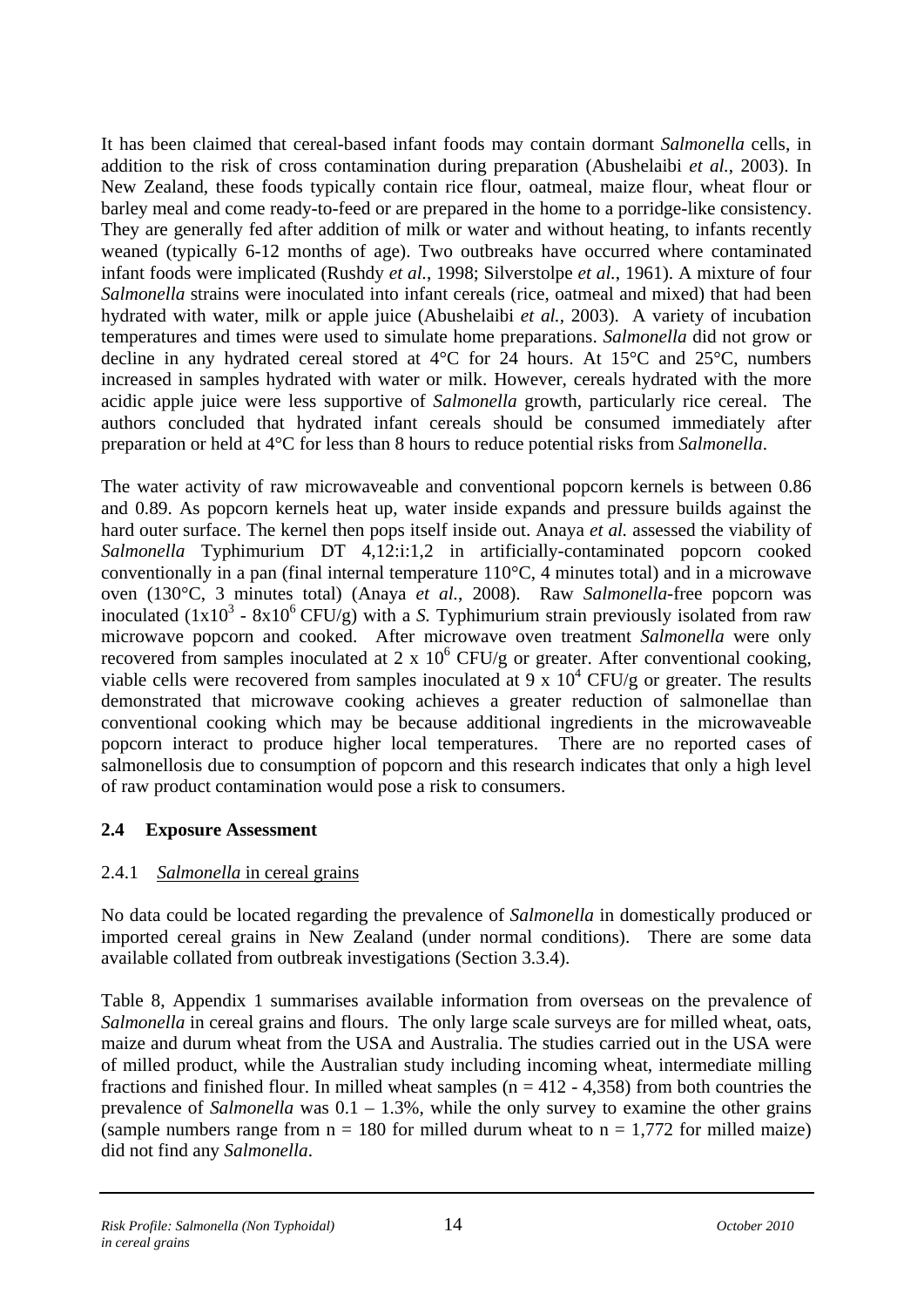#### <span id="page-21-0"></span>2.4.2 Serotypes of *Salmonella* in cereal grains

The ESR Enteric Reference Laboratory (ERL) undertakes typing of *Salmonella* isolates from human and non-human sources for all of New Zealand. Summaries are published on the website: [http://www.surv.esr.cri.nz/enteric\\_reference/enteric\\_reference.php.](http://www.surv.esr.cri.nz/enteric_reference/enteric_reference.php) Isolates from nonhuman sources may be described as coming from 'Food', but are not further categorised to allow identification of isolates coming from cereals or cereal products.

#### 2.4.3 Food consumption: cereal grains

Cereals (principally rice, maize and wheat) form the basis of the human diet in most societies. In New Zealand, wheat is the primary cereal consumed, mainly in the form of bread. Food Balance Sheets (FBS) for New Zealand for the latest available year (2005) show that from a total cereal consumption of 93.7 kg/capita/year, 84% of cereal consumption is wheat, 9% rice, 2% maize, 2% oats and small amounts of barley and rye<sup>[1](#page-21-0)</sup>.

Data from the 1997 National Nutrition survey are summarised in Table 2. The Australia New Zealand Food Authority (now Food Standards Australia New Zealand) estimated consumption of raw agricultural commodity equivalents, based on analysis of the ingredients of complex foods and back calculation to source materials.

| <b>Cereal</b>              | <b>Percent</b><br>consuming in 24-<br>hour period $(\% )$ | <b>Average daily</b><br>consumption, all<br>$(g/day)*$ | Average<br>consumption,<br>consumers only<br>$(g/day)*$ | $97.5th$ percentile<br>consumption,<br>consumers only<br>(g/day) |
|----------------------------|-----------------------------------------------------------|--------------------------------------------------------|---------------------------------------------------------|------------------------------------------------------------------|
| Cereal grain fractions     | 98.3                                                      | 127.3                                                  | 129.5                                                   | 370.1                                                            |
| Wheat flour                | 98.0                                                      | 106.6                                                  | 108.7                                                   | 347.3                                                            |
| Rice, polished             | 20.4                                                      | 10.2                                                   | 50.0                                                    | 213.8                                                            |
| Maize flour                | 23.0                                                      | 3.2                                                    | 14.1                                                    | 68.2                                                             |
| Cereal brans,<br>processed | 13.6                                                      | 0.9                                                    | 6.7                                                     | 49.9                                                             |
| Rye, wholemeal             | 23.5                                                      | 2.3                                                    | 9.9                                                     | 27.1                                                             |
| Oats                       | 22.5                                                      | 5.9                                                    | 26.1                                                    | 99.3                                                             |
| Millet                     | 2.1                                                       | 0.1                                                    | 6.0                                                     | 27.9                                                             |

**Table 2: Cereal grain consumption by New Zealand adults (ANZFA, 2001)** 

'All' refers to the overall set of respondents, including people who did not report consuming cereals in the previous 24-hours. 'Consumers' refers only to those who reported consumption of cereals in the previous 24 hours.

These data confirm that cereal grains, principally wheat, are consumed by the majority of the population on any given day. The source for these data did not allow identification of the specific cereal grain products covered by the current Risk Profile.

<u>.</u>

<sup>&</sup>lt;sup>1</sup> [http://faostat.fao.org](http://faostat.fao.org/)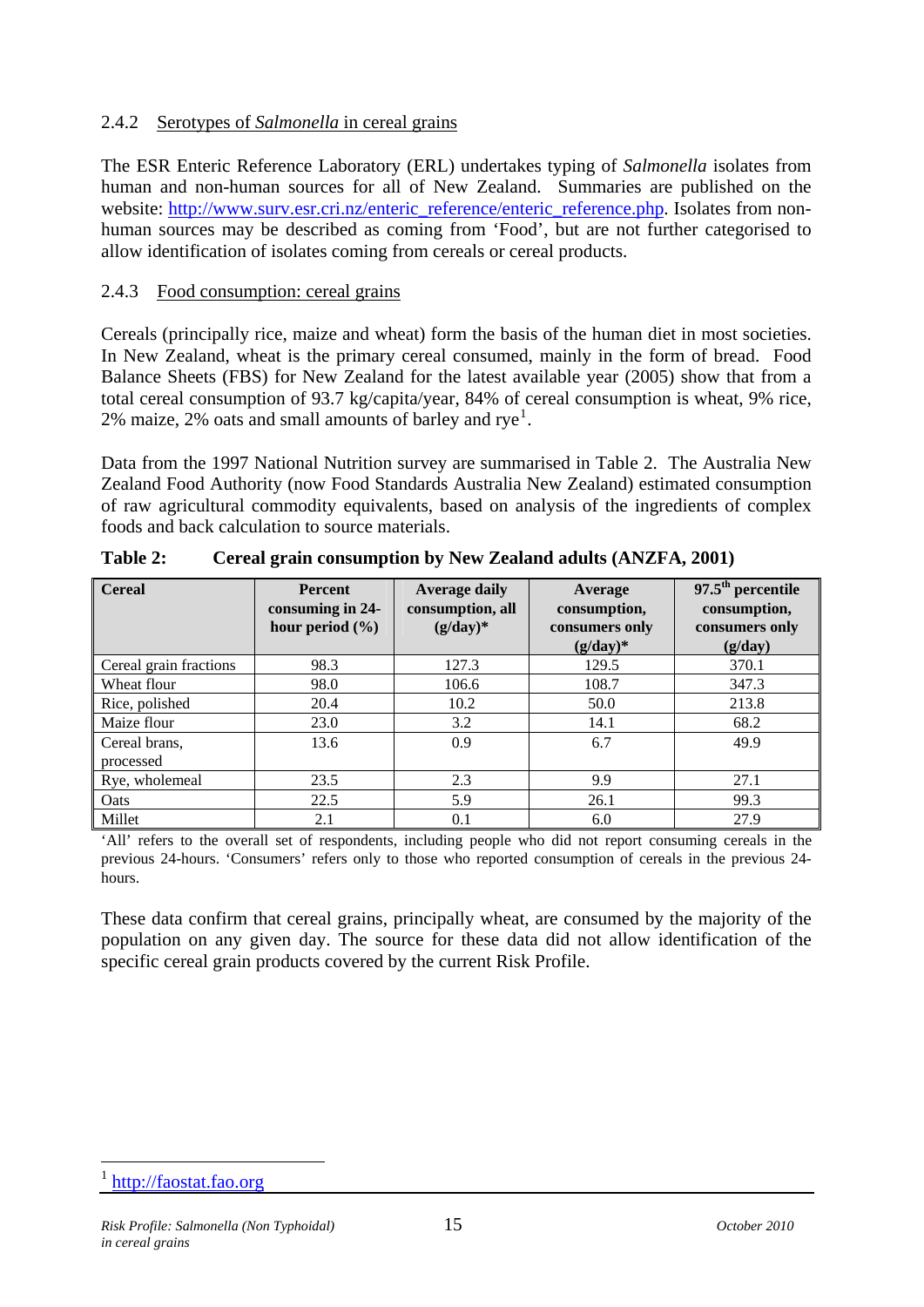#### <span id="page-22-0"></span>2.4.4 Evaluation of exposure

## *2.4.4.1 Number of servings and serving sizes*

Analysis of 24-hour dietary recall records from the 1997 National Nutrition Survey (NNS; 4,636 adults 15+ years old) (Russell *et al.*, 1999) and the 2002 Children's National Nutrition Survey (CNS; 3,275 children 5-14 years) (Ministry of Health, 2003) revealed 17,529 servings in the NNS where one or more cereals would have been a major ingredient (greater than 20% by weight) and 14,490 servings in the CNS. Cereals will be included in many more food servings as a minor ingredient.

Using a total New Zealand population of 4,341,427 (Statistics New Zealand population clock, accessed 27 November 2009), assuming the same proportion of adults (15+ years; 78.5%) and children  $\left($ <15 years; 21.5%) as at the last census, and by necessity making the assumption that the diets of children less than 5 years old are not substantially different to diets of children aged 5-14 years:

| Annual number of servings (total population) | $= 4,341,427$ x ((0.215 x 14,490/3,275) + |
|----------------------------------------------|-------------------------------------------|
|                                              | $(0.785 \times 17,529/4636) \times 365$   |
|                                              | $= 6.2 \times 10^9$ servings              |

This represents a very high number of servings, as would be expected from a diet staple such as cereal grains. It should be noted that this figure represents the total number of cereal servings. Directly consumed cereal grains and their primary processed products are likely to make up a very small proportion of these servings. However, the data sets used did not allow identification of foods such as Bircher muesli or practices such as eating raw cake batter.

## *2.4.4.2 Frequency of contamination*

Contamination of cereal grain products consumed in a raw state is unknown for New Zealand.

An Australian study of nine flour mills showed that *Salmonella* was detected in only 2 from 412 milled wheat samples (the authors stopped testing for *Salmonella* part-way through the study due to the low numbers) (Berghofer *et al.*, 2003). These samples were both milling samples; *Salmonella* was not detected in the incoming wheat or end product, so contamination may have occurred in the mill. Given that New Zealand imports most of its wheat from Australia, this study indicates that contamination of imported raw wheat is likely to be infrequent.

New Zealand imports most of its rice from Thailand, USA and Australia. No information was found on *Salmonella* contamination of uncooked rice grains. An Australian survey of fried rice from retail (takeaway) outlets did not detect *Salmonella* in any of 63 samples (Millard, 2006). However, this study was mainly concerned with *Bacillus cereus* contamination and the cooking involved with fried rice production means that detection of *Salmonella* would have been unlikely.

## *2.4.4.3 Predicted contamination level at retail*

Unknown.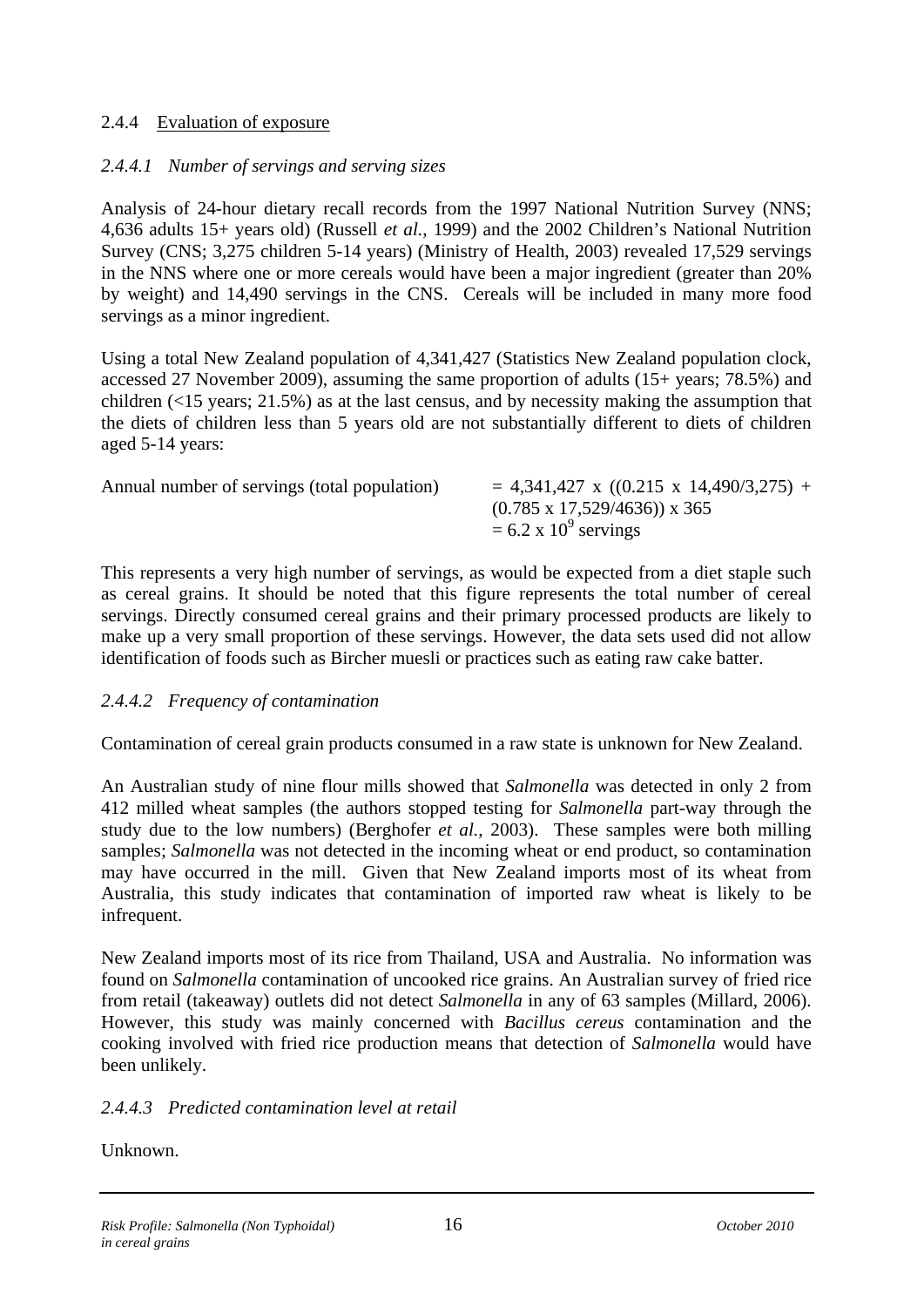#### <span id="page-23-0"></span>*2.4.4.4 Growth rate during storage and most likely storage time*

Due to the low water activity of stored grain and flour, growth of *Salmonella* spp. does not occur. Most likely storage times can vary in domestic settings. The New Zealand Flour Millers Association (2009) recommends that flour is bought in quantities that will last a maximum of two to three months. This is particularly applicable to wholemeal flour because it contains wheat germ that has a high fat content and can go rancid over time. Where flour is to be stored for extended periods it can be frozen.

#### *2.4.4.5 Heat treatment*

Almost all milled cereal grains are baked, fried or otherwise cooked (or fermented) before consumption in a manner that will eliminate any *Salmonella*.Cereal grain products that may receive a lesser heat treatment, or none at all, include cereal based infant foods, uncooked breakfast cereals (e.g. muesli), or products designed to be baked at home (e.g. cookie dough). Ingestion of raw flour may occur during home baking or homemade play-dough.

#### *2.4.4.6 Exposure summary*

The information presented above indicates that cereal grain products are commonly eaten, mostly in forms that have undergone a heat inactivation process. There are very few cereal grain products consumed in forms which may result in *Salmonella* exposure. The probability of contamination by *Salmonella* of raw cereals in New Zealand is unknown.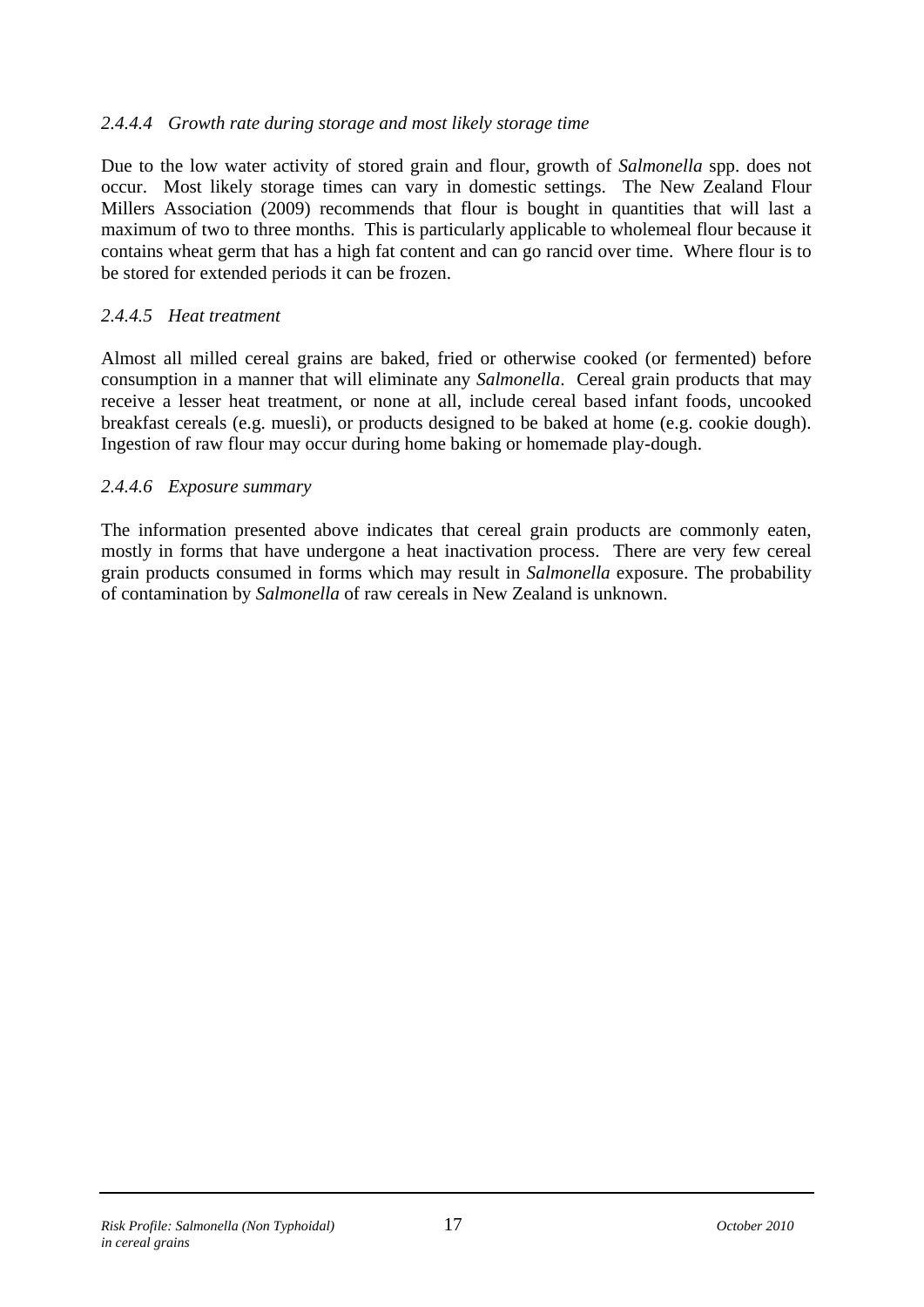## <span id="page-24-0"></span>**3 EVALUATION OF ADVERSE HEALTH EFFECTS**

#### **3.1 Disease characteristics**

*Incubation:* 6-48 hours (usually 12-36 hours).

*Symptoms:* Diarrhoea, abdominal pain, vomiting, nausea and fever lasting 1-7 days. Hospitalisation rate estimated at 22.1%, case fatality rate 0.8%.

*Condition*: Salmonellosis.

*Toxins:* Toxins are not produced in foods.

*People Affected:* The young, old, and immunocompromised are particularly at risk along with lower socioeconomic groups and those living in higher population densities.

*Long Term Effects:* Septicaemia and subsequent extra-intestinal infections can occur. Reactive arthritis may occur 3-4 weeks after gastrointestinal symptoms. Approximately 2% of a population exposed to a triggering infection will develop reactive arthritis. The disease usually resolves within six months, but may persist for more than a year in some cases (Hannu *et al.*, 2006).

*Treatment:* The infection is usually self-limiting, uncomplicated gastroenteritis although fluid replacement may be required, especially in the elderly or young children. Less than 2% of clinical cases require antibiotic treatment. The site of infection and the immunity status of the case determine treatment choices.

Supplemental information on adverse health effects is given in Appendix 2.

#### **3.2 Dose-response**

The dose required to cause disease varies and is multi-factorial. Low attack rates have been observed in one outbreak where 4-45 cells were consumed, and another where the dose was 6 cells in 65 g of food (Anonymous, 1996). The outbreak was due to *S.* Enteritidis contamination of ice cream. Different serotypes may have different dose responses, with doses generally recognised to cause disease at high attack rates in the range of  $10^5$  to  $10^7$  cells.

The most commonly used dose-response model was produced by the joint risk assessments of *Salmonella* in eggs and broiler chickens by FAO/WHO (FAO/WHO, 2002). Results from a number of human feeding trials of *Salmonella* serotypes have been analysed to develop doseresponse models (most recently by Oscar (2004) using a three phase linear model). These feeding trials have a number of deficiencies, particularly at low doses, as described in the FAO/WHO report. Consequently the FAO/WHO model augmented the data with information from outbreak reports. These reports were screened and a final 20 outbreaks were used in the database (12 Enteritidis, 3 Typhimurium, Heidelberg, Cubana, Infantis, Newport and Oranienburg). Several vehicles of transmission were implicated including meat, eggs, dairy products and water. A beta-Poisson model was used to develop the mathematical relationship, and a maximum likelihood technique used to generate the curve best fitting the data. The graph shows that for the ingestion of  $10^{10}$  cells there was in a probability of around 0.9 of illness, while the ingestion of  $10<sup>1</sup>$  cells resulted in a probability of around 0.02. Thus the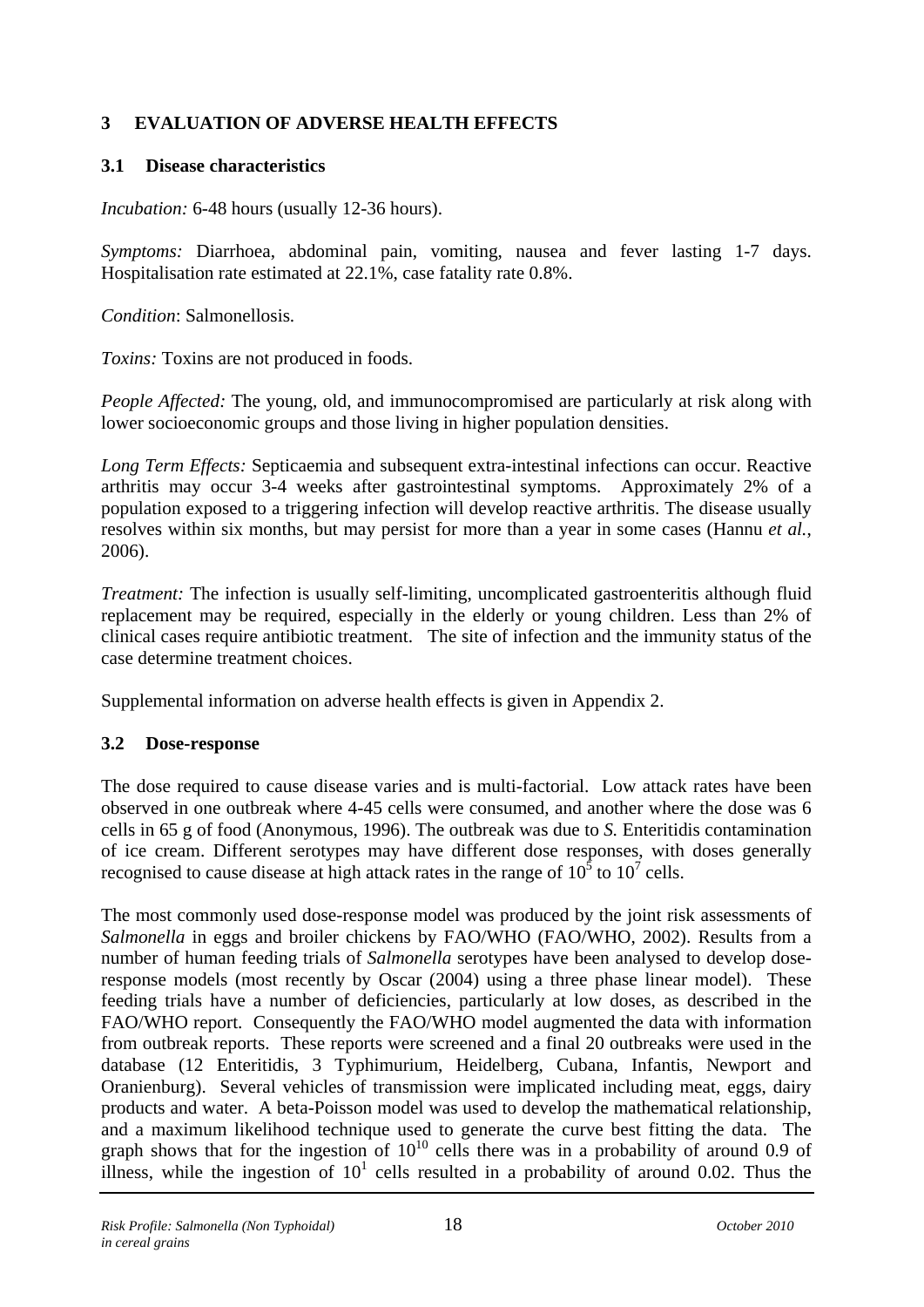<span id="page-25-0"></span>probability of illness from exposure to small doses is low. For outbreaks where food contains only low numbers of organisms but has been widely consumed, a small proportion of consumers are likely to become ill.

It has been repeatedly reported that the probability of disease following ingestion of small numbers of cells is higher when the implicated food has a high fat or protein content. For example, chocolate or peanut butter may protect cells from gastric juices so permitting a lower dose than usual to cause infection. Experimentation has also shown this to be the case for high fat foods (minced beef) and high protein foods (egg white). It was concluded that the pH of the microenvironment of the organism in the food matrix is crucial for determining resistance to stomach acids (Waterman and Small, 1998).

An outbreak of *S.* Typhimurium not used in the FAO/WHO model involved consumption of roast pork. The dose causing disease was calculated to be 2.6 x  $10^5$  MPN/g. The outbreak occurred in a home for mentally disabled students in Kanagawa, Japan. The roast pork stored at the caterer's facility was found to contain  $4.3 \times 10^4$  MPN/g. From 140 people, 105 exhibited food poisoning symptoms, an attack rate of 75% (the FAO/WHO model predicts a probability of illness between 0.5-0.75) (Murase *et al.*, 2000).

## **3.3 New Zealand Outbreak Information and Human Health Surveillance**

Salmonellosis is a notifiable disease in New Zealand. The number of cases and incidence of notified (non-typhoidal) salmonellosis since 2003 is shown in [Table 3.](#page-25-1)

<span id="page-25-1"></span>

| Year | <b>Number of cases</b> | Incidence (cases/100,000) |
|------|------------------------|---------------------------|
| 2003 | 1,401                  | 34.8                      |
| 2004 | 1,080                  | 26.4                      |
| 2005 | 1,383                  | 33.7                      |
| 2006 | 1,335                  | 31.9                      |
| 2007 | 1,274                  | 30.1                      |
| 2008 | 1,346                  | 31.5                      |
| 2009 | .129                   | 26.2                      |

**Table 3: Incidence data for salmonellosis in New Zealand** 

Number of cases data taken from (ESR, 2010), Population data for June each year taken from ([http://www.stats.govt.nz/methods\\_and\\_services/access-data/tables/national-pop-estimates.aspx](http://www.stats.govt.nz/methods_and_services/access-data/tables/national-pop-estimates.aspx)). Due to population adjustments by Statistics New Zealand rates may differ slightly from older Annual Surveillance Summary reports.

The notification rate per 100,000 population for cases of salmonellosis in New Zealand from 2000 – 2008 is shown in Figure 3. The rate has been stable since 2005 at approximately 30 per 100,000.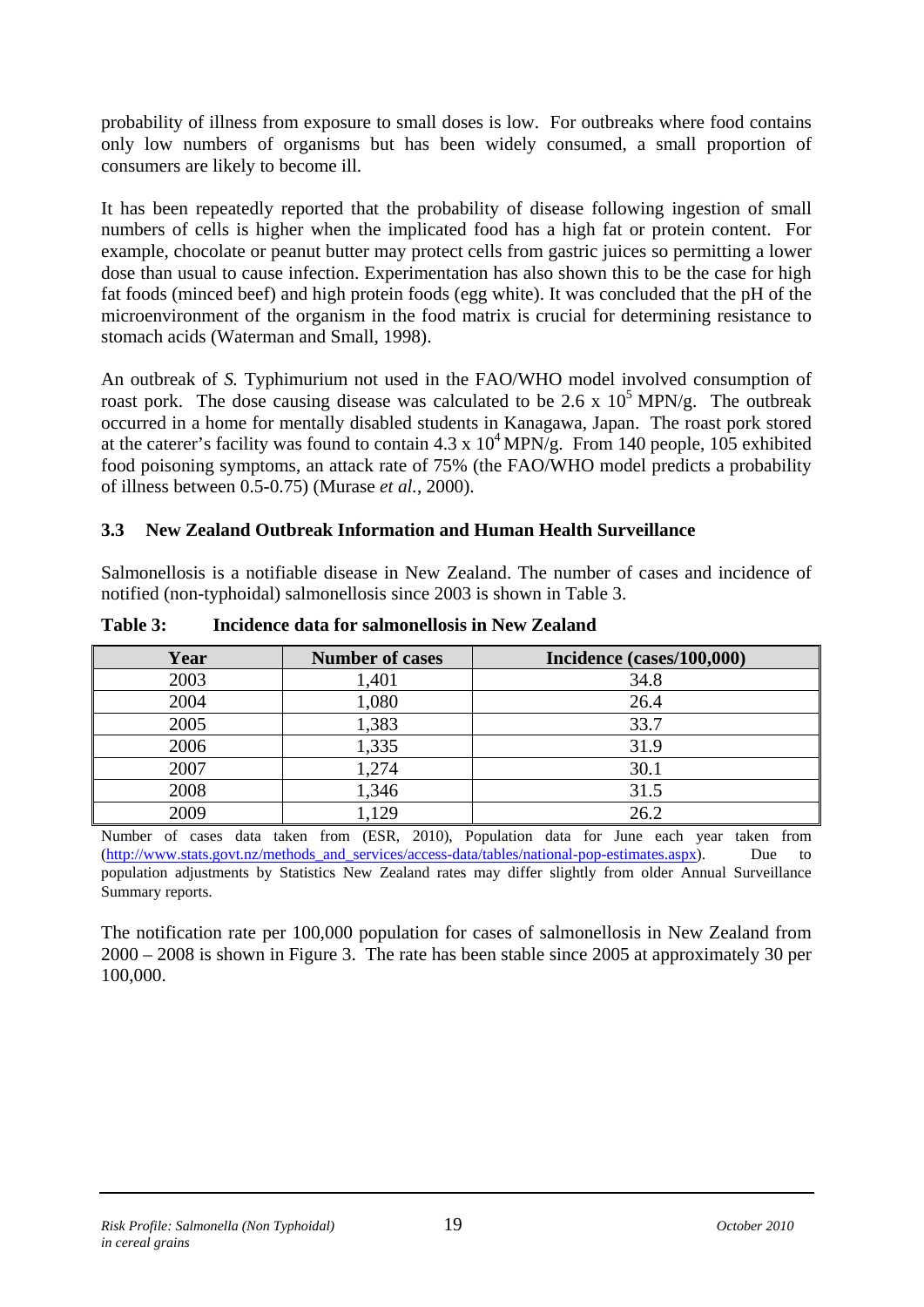<span id="page-26-0"></span>



Reproduced from (Williman *et al.*, 2009)

The incidence of salmonellosis is characterised by a late summer peak and a winter trough.

Highest rates are often reported from the lower South Island; in 2008 the highest rates were from South Canterbury (37 cases, 66.9/100,000) and Otago (129 cases, 68.9/100,000).

Reported rates are similar for males (33.6/100,000 in 2008) and females (28.6 per 100,000 in 2008). Age specific rates are highest for the <1 year age group (135.8/100,000 in 2008), and 1 to 4 year olds (108.9/100,000 in 2008).

## 3.3.1 Clinical outcomes: Salmonellosis in New Zealand

Hospitalisation and fatality rates for notified cases of salmonellosis in New Zealand are given in [Table 4.](#page-26-1) These outcomes are not always reported for each case, so percentages are expressed in terms of the number of cases for which outcomes are known. The hospitalisation rate and number of deaths has been stable over many years.

<span id="page-26-1"></span>

| Year | <b>Hospitalised cases</b> | <b>Fatalities</b> | <b>Reference</b> |
|------|---------------------------|-------------------|------------------|
| 2003 | 167/1118 (14.9%)          | 0/1401            | (ESR, 2004b)     |
| 2004 | 109/871 (12.5%)           | 0/1080            | (ESR, 2005b)     |
| 2005 | 142/1134 (12.5%)          | $1/1383(0.07\%)$  | (ESR, 2006b)     |
| 2006 | 148/1111 (13.3%)          | $1/1335(0.07\%)$  | (ESR, 2007b)     |
| 2007 | 110/833 (13.2%)           | $1/1274(0.07\%)$  | (ESR, 2008a)     |
| 2008 | 123/896 (13.7%)           | $1/1346(0.07\%)$  | (ESR, 2009a)     |

## **Table 4: Outcome data for salmonellosis in New Zealand, 2003-2008**

Chronic sequelae of *Salmonella* infections include reactive arthritis. A study carried out in the south of New Zealand found evidence of preceding *Salmonella* infection in two of 60 (3.3%;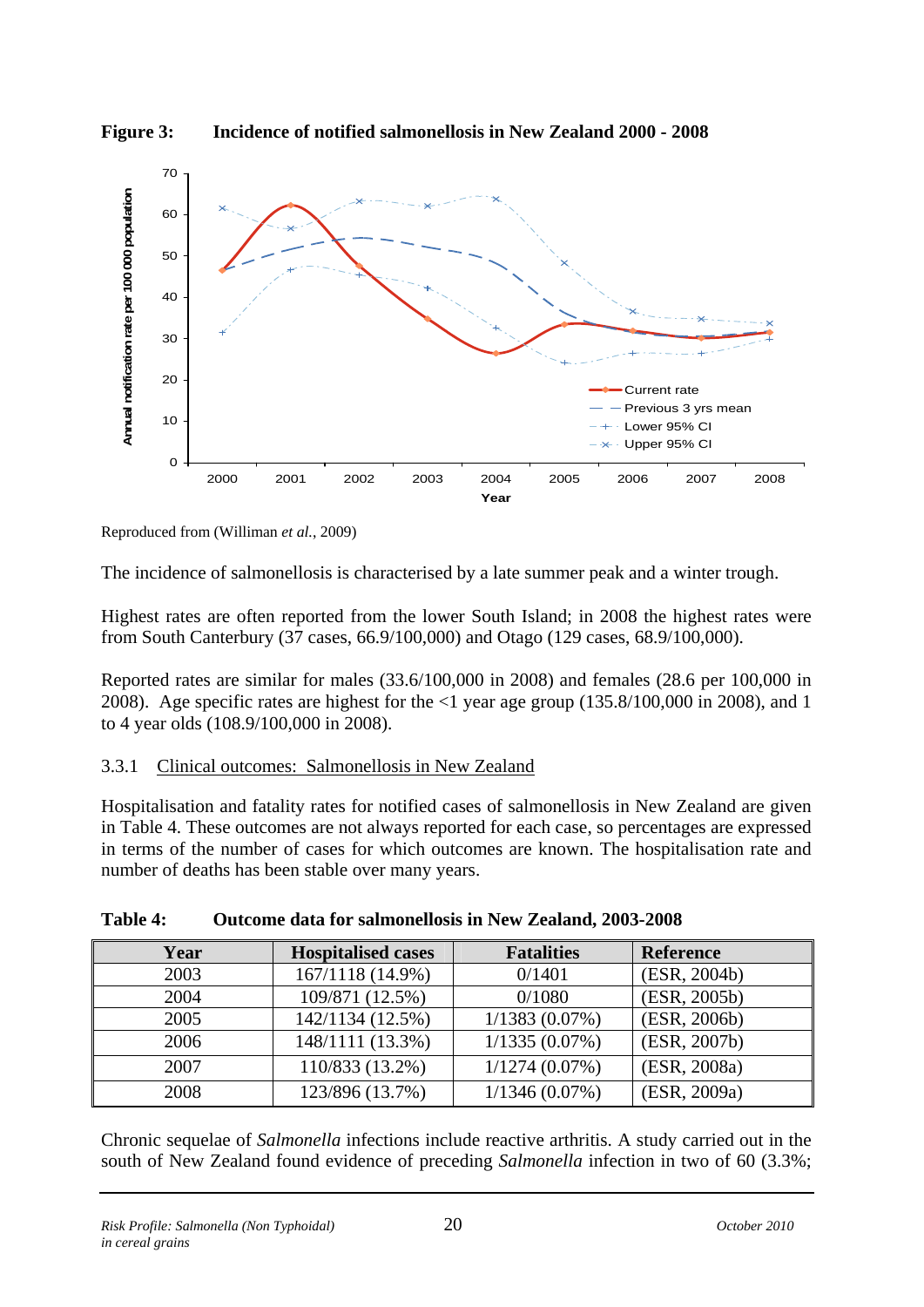<span id="page-27-0"></span> $95<sup>th</sup>$  percentile confidence interval 0.4-11.5%) cases of reactive arthritis (Highton and Priest, 1996). While no relevant New Zealand information is available, an English study isolated *Salmonella* from 0.2-0.4% of faecal samples from general population cohorts (Food Standards Agency, 2000)

## 3.3.2 Serotypes causing disease in New Zealand

The principal serotypes of *Salmonella* identified from notified cases in New Zealand for the period 2005-2008 are *S*. Typhimurium (approximately 50% to all identified isolates, with the most frequent definitive phage type being DT160), and *S*. Enteritidis (approximately 10%) (Williman *et al.*, 2009).

[Table 5](#page-27-1) shows the trend for the number of human *Salmonella* isolates for selected serotypes or phage types during the period 2005-2008.

#### <span id="page-27-1"></span>**Table 5: Selected** *Salmonella* **serotypes and subtypes of laboratory-confirmed human isolates, 2005 – 2008**

| <b>Subtype</b>             | 2005             | 2006         | 2007    | 2008    |
|----------------------------|------------------|--------------|---------|---------|
| S. Typhimurium             | 757              | 733          | 596     | 729     |
| DT160                      | 248              | 260          | 152     | 135     |
| DT42                       | 27               | 28           | 15      | 93      |
| DT101                      | 67               | 71           | 43      | 72      |
| DT1                        | 114              | 72           | 91      | 72      |
| DT156                      | 75               | 87           | 73      | 67      |
| DT74                       | 28               | 42           | 29      | 21      |
| Other or unknown           | 198              | 173          | 193     | 269     |
| S. Enteritidis             | 151              | 107          | 151     | 124     |
| PT9a                       | 73               | 53           | 60      | 45      |
| PT1b                       | 9                | 9            | 18      | 19      |
| PT26                       | 9                | 7            | 17      | 10      |
| Other or unknown           | 60               | 38           | 56      | 50      |
| S. Infantis                | 67               | 58           | 86      | 86      |
| S. Chester                 | $\boldsymbol{0}$ | $\mathbf{1}$ | 37      | 64      |
| S. Mbandaka                | 8                | 22           | 14      | 39      |
| S. Saintpaul               | 65               | 35           | 25      | 35      |
| S. Brandenburg             | 68               | 55           | 47      | 33      |
| S. Virchow                 | 16               | 13           | 34      | 14      |
| Other or unknown serotypes | 274              | 319          | 277     | 215     |
| <b>Total</b>               | 1406             | 1 3 4 3      | 1 2 6 7 | 1 3 3 9 |

Reproduced from Williman *et al.* (2009)

#### 3.3.3 Outbreaks

The number of reported outbreaks of salmonellosis in recent years in New Zealand is given in [Table 6](#page-28-1) (figures exclude *S*. Typhi and *S*. Paratyphi). The number of cases reported as outbreaks is approximately 10% of those reported as sporadic cases. As a proportion of enteric outbreaks or cases, salmonellosis makes a small contribution; the outbreak data are dominated by reported outbreaks of norovirus.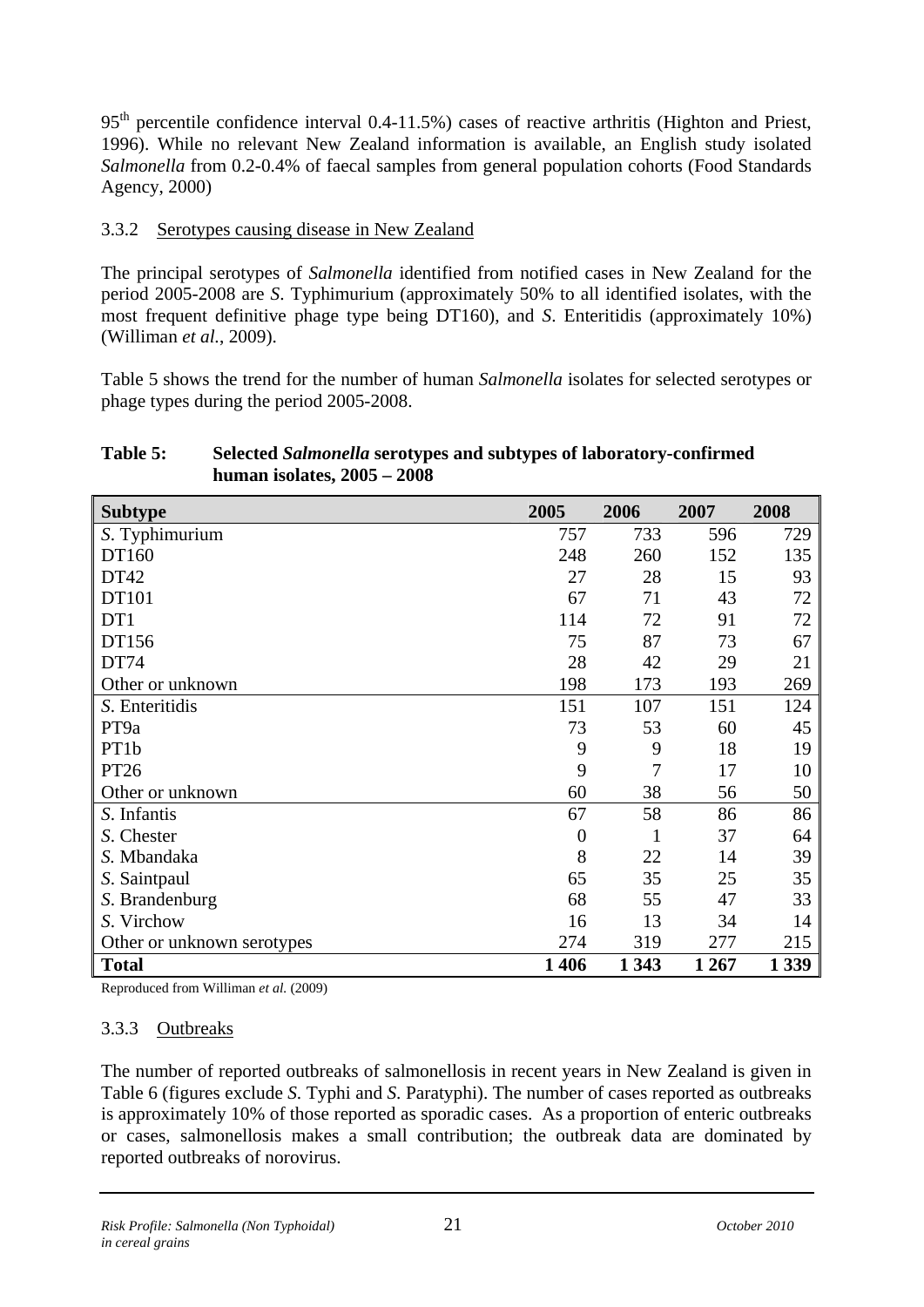<span id="page-28-1"></span>

| Year | <b>Salmonellosis</b><br>outbreaks/total<br>enteric outbreaks | <b>Cases/Total Enteric</b><br>$\text{Case}$ | <b>Reference</b> |
|------|--------------------------------------------------------------|---------------------------------------------|------------------|
| 2003 | 23/315 (7.3%)                                                | 59/2649 (2.2%)                              | (ESR, 2004a)     |
| 2004 | $5/313(1.6\%)$                                               | 74/3971 (1.9%)                              | (ESR, 2005a)     |
| 2005 | 26/338 (7.7%)                                                | 120/2343 (5.1%)                             | (ESR, 2006a)     |
| 2006 | 22/481 (4.6%)                                                | 74/6162 (1.2%)                              | (ESR, 2007a)     |
| 2007 | 8/477(1.7%)                                                  | 141/7821 (1.8%)                             | (ESR, 2008b)     |
| 2008 | 15/428 (3.5%)                                                | 163/6295 (2.6%)                             | (ESR, 2009b)     |

<span id="page-28-0"></span>**Table 6: Reported outbreak data for salmonellosis in New Zealand 2003-2008** 

\* Includes both suspected and confirmed cases

A search of the Episurv outbreak database was carried out to identify outbreaks of salmonellosis where foods that included cereal grain products had been identified as suspected. The time-frame analysed was 2000-2009, during which time there were 190 domestically acquired outbreaks of salmonellosis reported. Of these, foodborne transmission was suspected in 108 outbreaks, and at least one suspected food was reported in 75 of these. Of these 75, there were 33 outbreaks where one or more of the foods implicated contained cereals or cereal products, usually as part of a mixed food (Table 11, Appendix 2). In the majority of outbreaks, other risk factors were also present. In most of these outbreaks the cereals were in a cooked form (e.g. bread, cooked rice), so it is unlikely that the salmonellosis was caused by the cereal portion of the food. There were only two outbreaks where *Salmonella* was isolated from the foods (shaded in table). Information from one of these outbreaks (2005) was incomplete and it was not clear which of the foods was *Salmonella*-positive. A large outbreak in 2008 was caused by contaminated flour milled in a single New Zealand mill and distributed under several brands (see section 3.3.4).

Given the wide variety of cereal grain-containing products and frequent consumption, it is not surprising that such foods are often listed amongst the suspected vehicles for an outbreak. Also, many of the implicated foods contain non-cereal ingredient that could be the source of any *Salmonella* present. These data do not necessarily indicate that cereal products are important vehicles for salmonellosis outbreaks in New Zealand.

#### 3.3.4 Case control studies and risk factors

## *3.3.4.1 Outbreak of Salmonella in flour*

A case-control study was conducted for an outbreak in 2008-09 suspected of being linked to flour (Lisa McCallum, ESR, personal communication). Between 13th October 2008 and 28th January 2009, a total of 75 cases of salmonellosis caused by *S*. Typhimurium phage type 42 were identified. Of these, 67 isolates were the same strain based on molecular analysis; 16/67 cases were aged 4 years or younger and 76% of cases were female. Twelve cases were hospitalised and there were no fatalities. The majority of the cases resided in Canterbury (22/75) and Otago (17/75).

For the case-control study, 33 cases and 66 controls were interviewed. The cases had an odds ratio (OR) of 3.6 compared to controls for eating, licking or tasting uncooked baking mixture (p=0.001; 95% C.I. 1.2-10.7). Examination of the individual baking ingredients found that after adjusting for eggs, flour had an odds ratio (OR) of 5.7 (95% CI 1.1 to 29.1, p=0.035).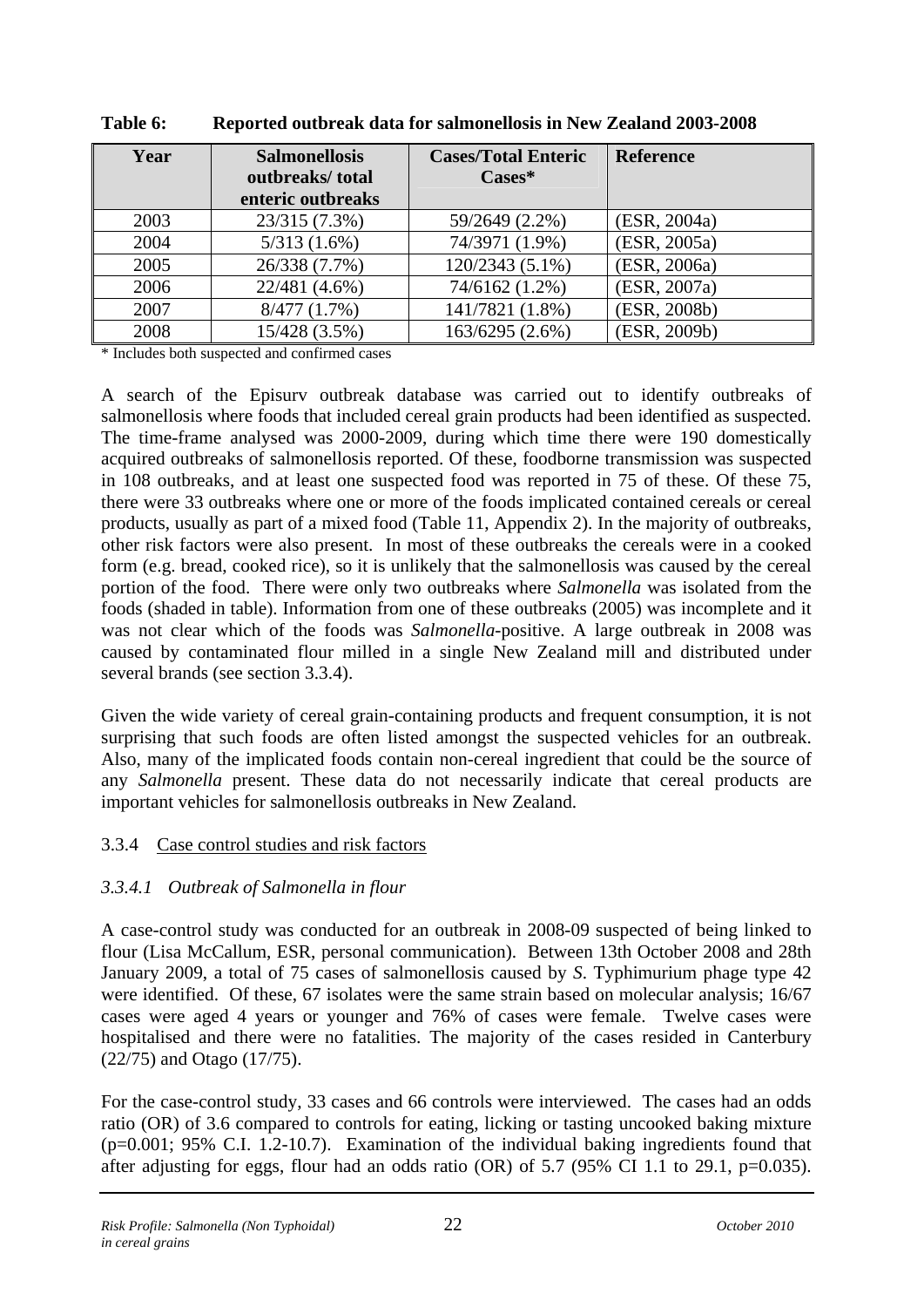<span id="page-29-0"></span>After adjusting for flour, eggs had an OR of 0.8 (95% CI 0.2 to 3.4, p=0.762). An elevated significant OR was also found for a specific supermarket and brand of flour.

Flour samples were collected and tested for *Salmonella* from open packets in the homes of cases (4/26 positive), unopened packets that had been on sale in retail outlets prior to withdrawal (2/41 positive) and retrieved/withdrawn flour (3/23 batches of flour positive). Contamination levels were estimated for 3 of the positive samples. *Salmonella* counts ranged from 1 per 300g to 1 per 50g.

The same outbreak strain had been previously isolated from poultry feed produced by an animal feed mill from a by-product of flour milling called "broll". Broll is the husk of the wheat kernel removed during milling of flour. The broll had been produced by the same flour mill that produced the contaminated flour, during the same time period. Environmental swabs were taken at the implicated flour mill as part of the flour outbreak investigation, but the outbreak strain was not isolated.

The flour company that produced the flour has two mills located in North and South Islands. Only the flour from the South Island mill was found to be contaminated which is consistent with the majority of cases being from the South Island. The South Island flour mill receives wheat from more than 400 New Zealand growers as well as imported wheat. Testing of withdrawn flour was undertaken to narrow down the search for a particular wheat source. Although further positive batches of flour were identified, the source of the contaminated wheat could not be established.

## *3.3.4.2 Other case-control studies concerning Salmonella in New Zealand*

Two general case-control studies have been carried out concerning salmonellosis in New Zealand (NZFSA, 2002; Thornley *et al.*, 2002; Thornley *et al.*, 2003) and are summarised in Appendix 2. Neither of these studies addressed risk factors that might be relevant to cereals or cereal based foods.

## **3.4 Adverse Health Effects Overseas**

The incidence of notified cases of salmonellosis in New Zealand is similar to rates in other developed countries, particularly Canada and Australia (see Appendix 2, [Table 10](#page-55-1)). In contrast to New Zealand, in the EU the dominant serotype is *S*. Enteritidis (see Appendix 2, [Table 11](#page-55-2)).

## **3.5 Health Burden of Infection with Salmonella spp.**

An estimate of the burden of foodborne disease for New Zealand (Cressey and Lake, 2007) includes an estimate for foodborne salmonellosis of 111 disability adjusted life years (DALYs). This represents 60.7% of the total 186 DALYs for salmonellosis, with the percentage foodborne being derived from an expert consultation process. This placed foodborne salmonellosis fourth on the list for foodborne disease burden (after campylobacteriosis, norovirus infection, and perinatal listeriosis).

The burden of disease to the health system and society in general has also been considered, through a cost of illness estimate, based on the same incidence data (Cressey and Lake, 2008). This estimated the total cost for salmonellosis as \$4.8 million, with foodborne infections costing \$2.8 million.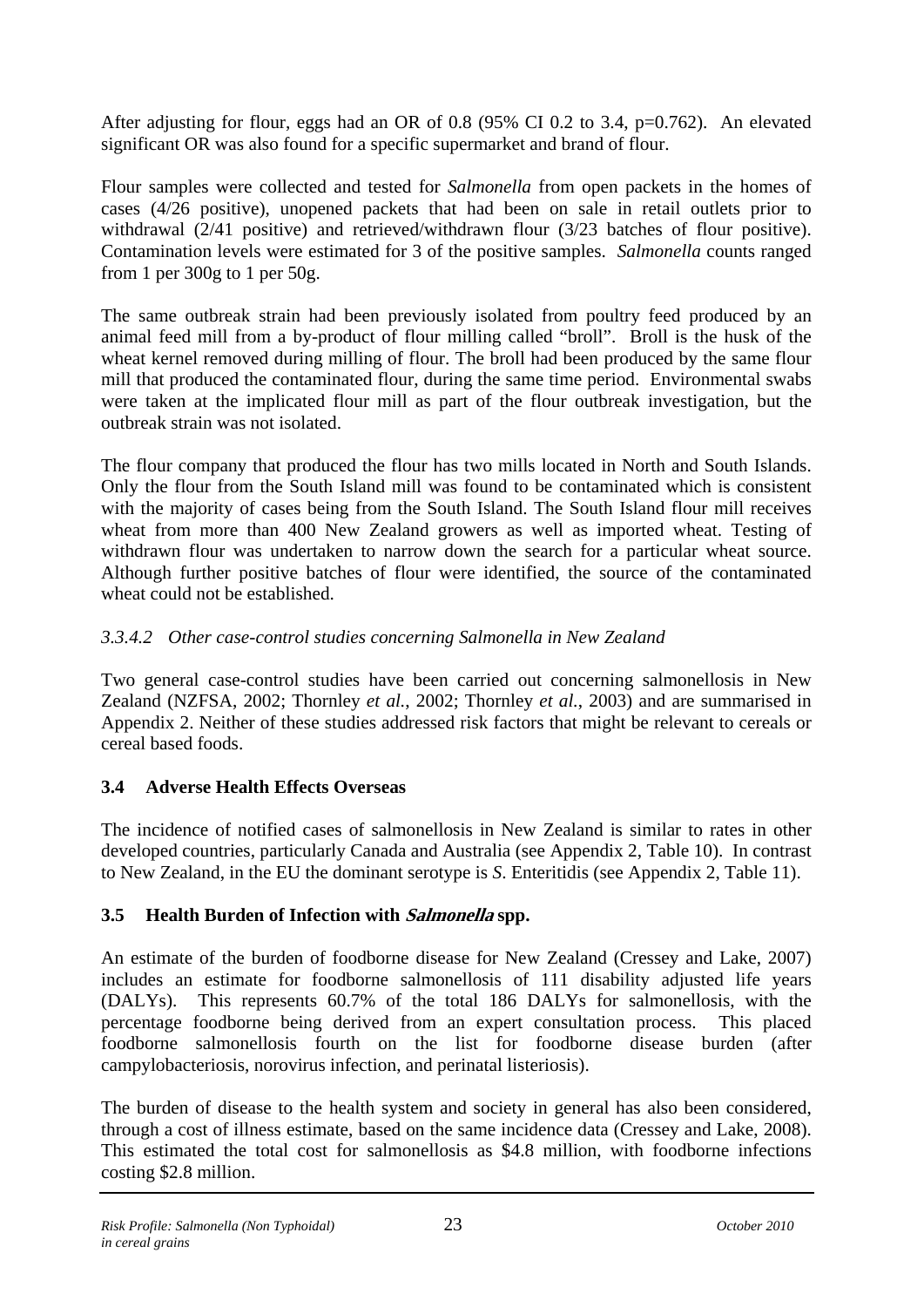<span id="page-30-0"></span>A recent New Zealand study, using molecular sub-typing data and Bayesian techniques ('modified Hald model') estimated the attributable food source for human salmonellosis cases in New Zealand in 2003 (Mullner *et al.*, 2009). However, cereals and cereal products were not considered in this study.

In the USA, foodborne salmonellosis was estimated to cost the economy \$US2.3 billion annually (1998 \$US) (Dickson *et al.*, 2002). A more recent estimate of the cost of foodborne salmonellosis in the USA, including quality-of-life costs (death, pain, suffering and functional disability), arrived at a much higher cost estimate, \$US 14.6 billion (Scharff, 2010).

European estimates of the cost of salmonellosis are more in line with New Zealand estimates (given population differences), with Kemmeren *et al*. estimating the cost of salmonellosis in the Netherlands to be 8.8 million Euros in 2004 (Kemmeren *et al.*, 2006).

## **3.6 Adverse Health Effects Summary**

The incidence of salmonellosis in New Zealand is comparable with the incidence in other developed countries. There has only been one recorded *Salmonella* outbreak in New Zealand where a cereal grain or cereal grain product was the confirmed vehicle for transmission.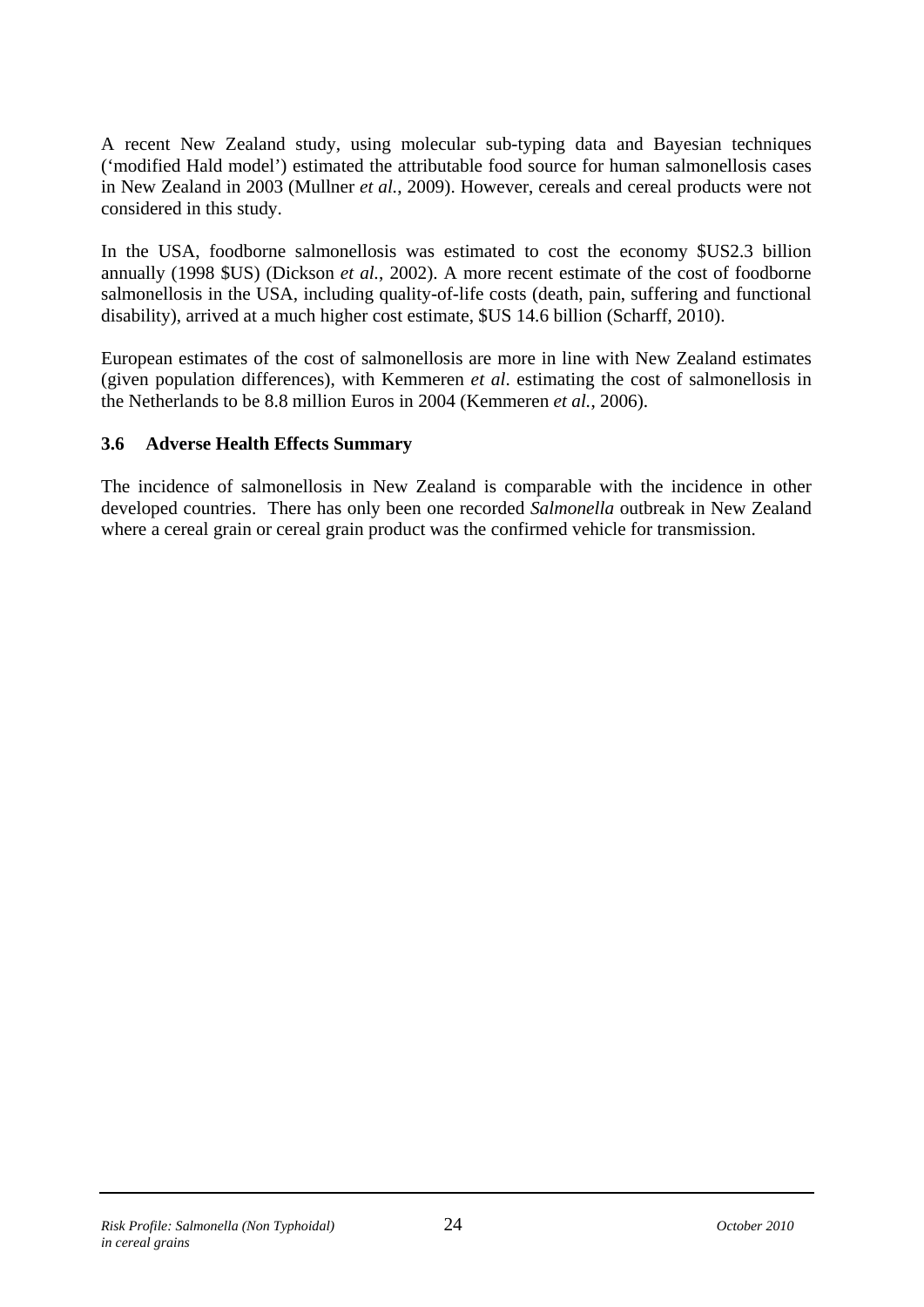## <span id="page-31-0"></span>**4 EVALUATION OF RISK**

#### **4.1 Existing Risk Assessments**

No existing risk assessments for *Salmonella* spp. in cereal grains were located.

#### **4.2 Estimate of Risk for New Zealand**

#### 4.2.1 Risk associated with cereal grains

As raw materials, cereal grains may be contaminated with *Salmonella* from animal or human faecal material. After harvest, rodents and birds are particularly important sources, if adequate storage is not maintained. Due to the low water activity of cereal grains and their milled products, growth of *Salmonella* does not occur, but the bacteria remain viable for long periods (months). The low water activity of cereal grains and cereal grain products also promotes heat resistance in *Salmonella*.

Cereal grains and their products are consumed by almost all New Zealanders on a daily basis. Most will be consumed in forms that have been rendered *Salmonella*-free through processing. Any residual risk will come from consumption of minimally processed foods that allow the bacteria to survive. In some cases growth may be possible following addition of hydrating ingredients such as water or milk. Examples of such foods include cereal-based infant foods, uncooked breakfast cereals (e.g. muesli), or products designed to be baked at home (e.g. cookie dough). Outbreaks have been linked to these foods overseas. Ingestion of raw flour may also occur during home baking or activities with homemade play-dough.

The potential for exposure to *Salmonella* in raw flour by eating uncooked baking mixture has been demonstrated by a significant outbreak of salmonellosis linked to contaminated flour in New Zealand. The samples of flour tested in this outbreak investigation had low counts of *Salmonella*. Assuming that these samples were representative of the material causing disease and it was raw flour that was consumed (i.e. through home baking), then this outbreak points to a high risk of illness from consuming relatively few cells. However, the possibility that much higher counts of *Salmonella* were present in the actual flour that was ingested cannot be excluded (e.g. if the distribution of contamination was not homogenous).

Although there are no New Zealand data, surveys in Australia and North America have found prevalence of *Salmonella* contamination in wheat flour in the range 0.0-1.3%. There is even less information available on the prevalence of *Salmonella* on other cereal grains, but it appears likely to be similarly low. There is almost no information on the concentration of *Salmonella* on cereal grains or in milled products. However, flour samples analysed in association with the recent New Zealand outbreak contained very low concentrations of *Salmonella*. Exposure events whereby consumers are exposed to cereal grains or milled products, without a further bactericidal step, are likely to be uncommon (consumption of uncooked dough or batter, Bircher muesli consumption, infant cereal consumption).

Overall, the risk of human salmonellosis due to contaminated cereal grains must be classified as low. However, the outbreak linked to flour indicates that when cereal contamination occurs it has the potential to affect large numbers of people, even if potential exposures occur via specialised behaviours (e.g. ingestion of uncooked home baking materials) or less common foods (e.g. uncooked muesli ingredients).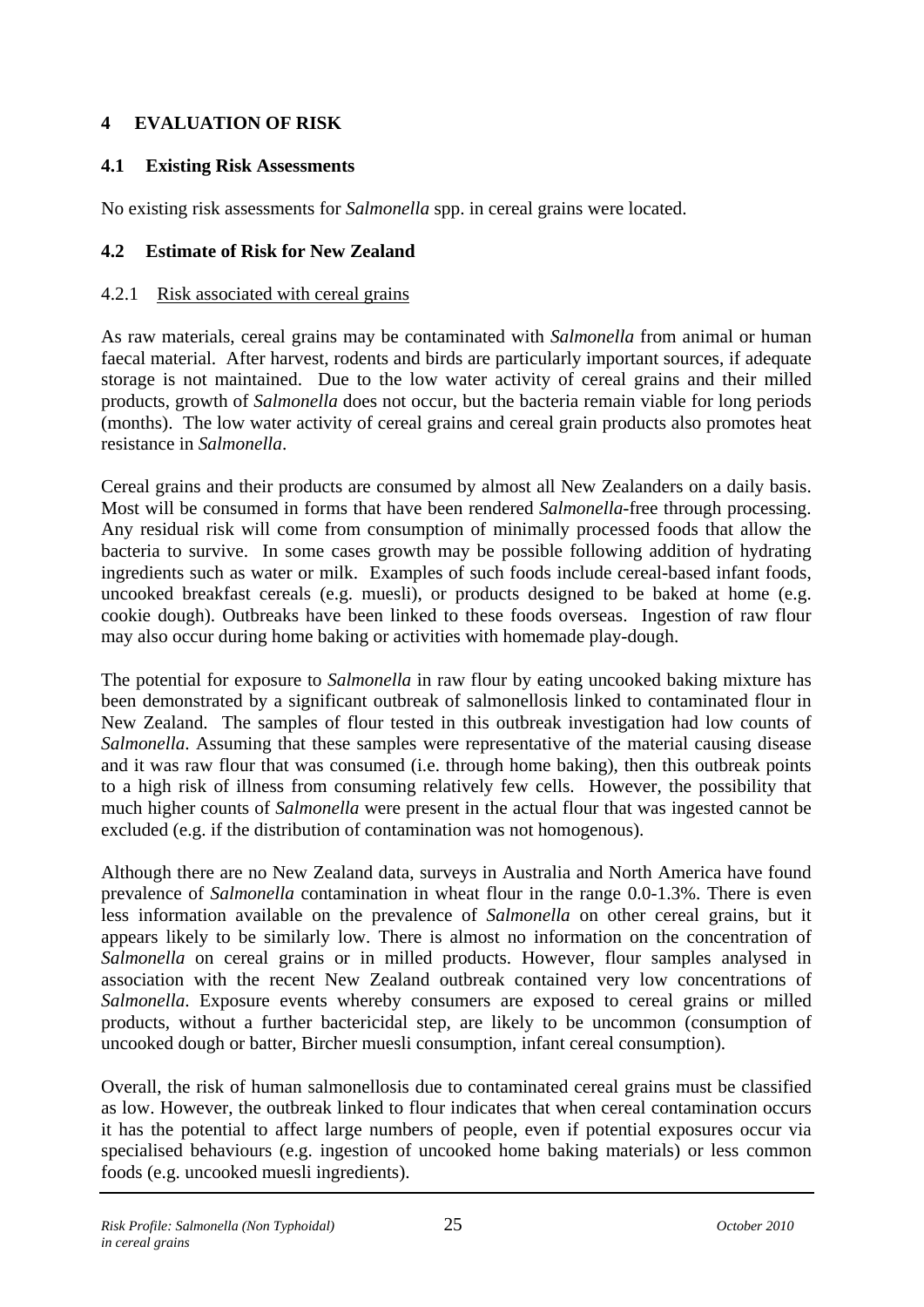## <span id="page-32-0"></span>4.2.2 Risks associated with other foods

Three case-control studies have assessed risk factors for human salmonellosis in New Zealand. A case control study of sporadic salmonellosis cases reported elevated odds ratios for consumption of pork steak  $(OR = 9.0)$  and hot dogs  $(OR = 2.8)$  (Baker *et al.*, 2003). A national case-control study of emergent *S.* Brandenburg found a slightly elevated odds ratio for consumption of sheep or lamb ( $OR = 1.2$ ), but all other foods included in the questionnaire (imported food, uncooked vegetables, unpeeled fruit, pies, whole chicken, bacon, small goods, eggs, dairy products were protective (OR < 1) (Baker *et al.*, 2007). A case-control study of an outbreak of *S.* Typhimurium DT160 identified elevated risk associated with consumption of fast food (Thornley *et al.*, 2003).

A recent New Zealand study, using molecular sub-typing data and Bayesian techniques ('modified Hald model') estimated the attributable food source for human salmonellosis cases in New Zealand in 2003 (Mullner *et al*., 2009). An estimated 60.2% (Bayesian credible interval 47-74%) of food sourced human salmonellosis was attributed to transmission by pork, followed by poultry (21%) and beef and veal (12%). The authors urged caution in interpreting these results since molecular sub-typing data for pork were sparse and more biased than data for other food animal species (Mullner *et al*., 2009).

A recent assessment of outbreaks and all cases of notified human salmonellosis from 2000 to 2009 concluded that, while foodborne transmission appeared to be important, it was not possible to quantitatively attribute the burden of salmonellosis to specific foods (Adlam *et al.*, 2010).

Transmission in poultry currently represents a minor component of salmonellosis etiology in New Zealand (Lake *et al.*, 2004b). Recent surveys of eggs have found *Salmonella* on the exterior of 1.8% (95<sup>th</sup> percentile confidence interval 0.8-3.3%) of samples, and no evidence of contamination internally (Wilson, 2007).

## **4.3 Data gaps**

Due to the fact that cereal grains have not often been considered as a cause of human salmonellosis a number of significant data gaps exist, including:

- Information on the actual routes of introduction of *Salmonella* into cereal grains;
- Data on the prevalence of *Salmonella* in cereal grains in New Zealand, either domestically produced or imported, and serotypes present;
- Data on the concentration of *Salmonella* in cereal grains, prior to and following primary processing;
- Frequency of consumption and serving sizes of potential risk foods (e.g. uncooked batter or dough, Bircher-style muesli, cereal-based weaning foods);
- Data on concentration of *Salmonella* in risk foods at consumption; and
- Dose-response for *Salmonella* from cereal grains.

However, cereal grains are likely to be infrequently contaminated with *Salmonella* and a survey to generate such data to fill these data gaps would need to test very large numbers of samples. A more effective approach to assessing the risks associated with this food/hazard combination may be to assess potential sources of *Salmonella* contamination of cereal grains and the current controls.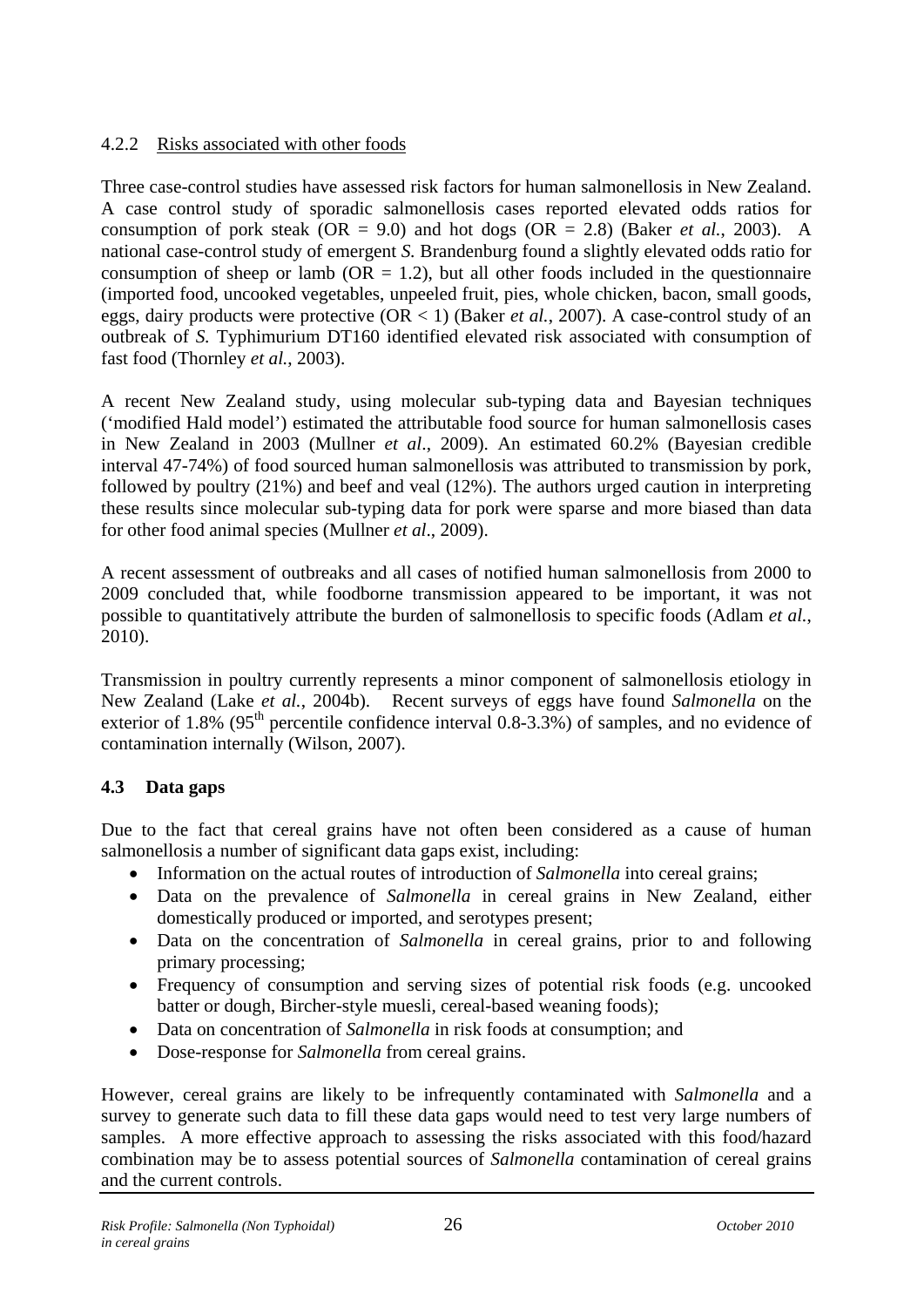A project recent initiated by NZFSA (A review of the use of water and natural fertilisers during the growing, harvest and packing of horticultural produce) may provide useful information on the potential of irrigation water and natural fertilisers to introduce *Salmonella* into cereal grains.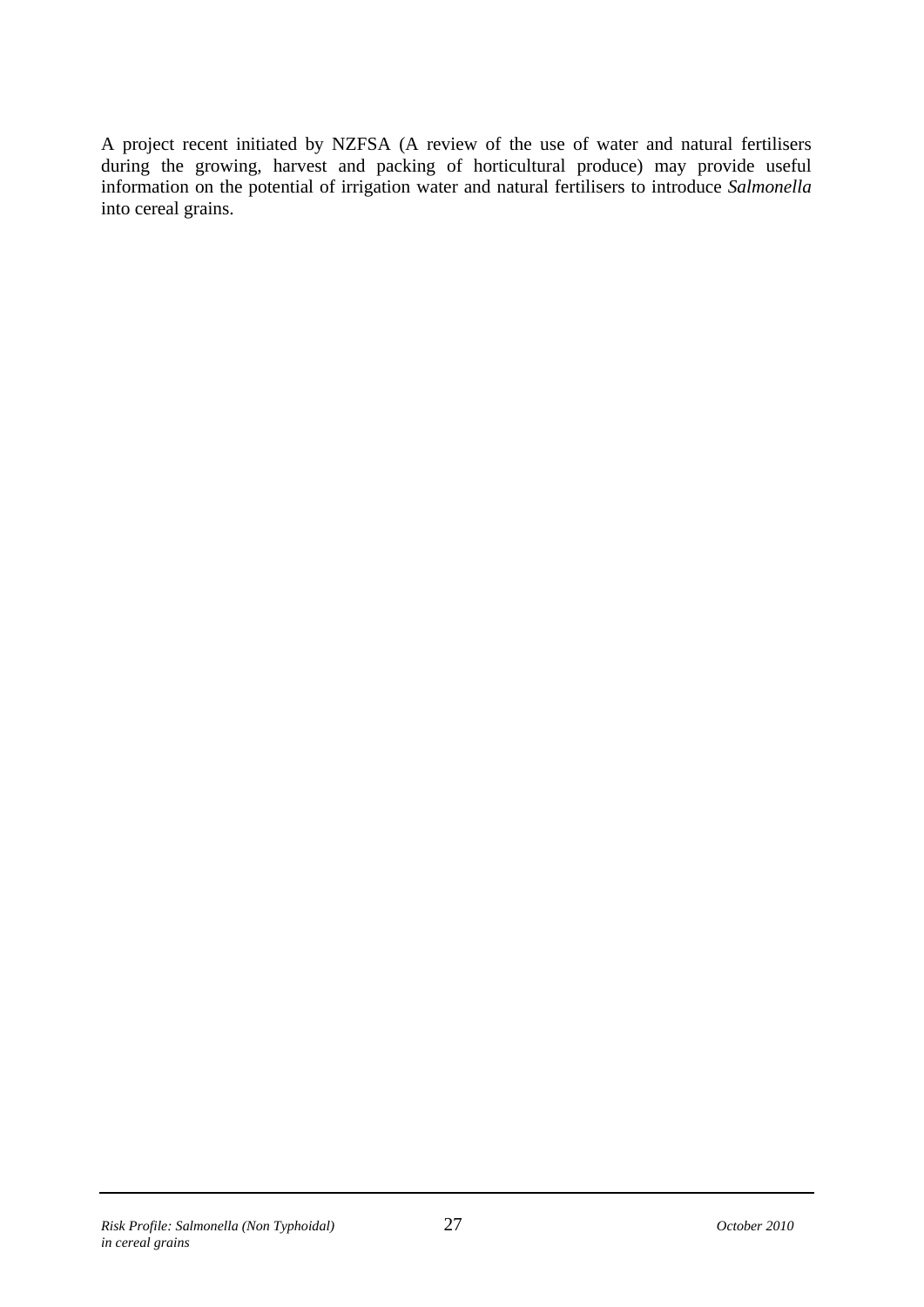## <span id="page-34-0"></span>**5 AVAILABILITY OF CONTROL MEASURES**

#### **5.1 Risk Management Strategy**

In March 2009 NZFSA released their *Salmonella* Risk Management Strategy 2009-20[1](#page-34-0)2<sup>1</sup>. The Strategy aims to achieve a 30% reduction in the reported annual incidence of foodborne salmonellosis after five years. The strategy focuses on non-typhoid *Salmonella* and begins with a primary focus on intelligence gathering from a wide range of food sectors.

The objectives of the *Salmonella* risk management strategy are to:

- Quantify the proportion of foodborne cases attributable to:
	- specific foods
	- animal feeds
	- domestically produced versus imported foods
	- multi-resistant and virulent *Salmonella* genotypes associated with foods
- Identify sources of *Salmonella* contamination of specific foods and animal feeds
- Determine the relative value of different interventions throughout the food chain in reducing the risk of salmonellosis
- Make prioritised risk management decisions on appropriate *Salmonella* control measures across the food chain, and according to data availability
- Design and implement an effective monitoring and review programme to support strategic goals.

## **5.2 Current Risk Management Measures**

#### 5.2.1 Relevant food controls

## *5.2.1.1 Import Health Standards*

The MAF Biosecurity website contains a list of cereal grains for which import health standards exist when importing from all countries. $<sup>2</sup>$  $<sup>2</sup>$  $<sup>2</sup>$  There are generally three categories:</sup>

- Non-viable grain: Grain that has been heat-treated and is accompanied by a phytosanitary certificate;
- Viable grain; and

1

• Grain that is to be devitalised (by either heat or irradiation): Application of heat treatment must be upon arrival in New Zealand. Grains must be heat treated at 85°C (core temperature) and 40% relative humidity for a minimum of 15 continuous hours or at a temperature/time regime verified to be effective in devitalising seed. Treatments must be carried out in a MAF facility or under MAF supervision.

Individual import health standards are available for grains of oat (*Avena* spp.), barley (*Hordeum* spp.), millet (*Panicum* spp.), rye/ryecorn (*Secale cereale*), sorghum (*Sorghum bicolor*), triticale (*Triticosecale*), wheat (*Triticum* spp.) and maize/popcorn/sweetcorn (*Zea mays*). None of these standards address *Salmonella* and they are primarily to prevent entry of

<sup>1</sup> [http://www.nzfsa.govt.nz/foodborne-illness/salmonella/strategy/salmonella-risk-management-strategy-2009-](http://www.nzfsa.govt.nz/foodborne-illness/salmonella/strategy/salmonella-risk-management-strategy-2009-012.pdf) [012.pdf](http://www.nzfsa.govt.nz/foodborne-illness/salmonella/strategy/salmonella-risk-management-strategy-2009-012.pdf)

 $\frac{2}{2}$  <http://www.biosecurity.govt.nz/imports/plants/standards/bnz-gcfp-phr.htm>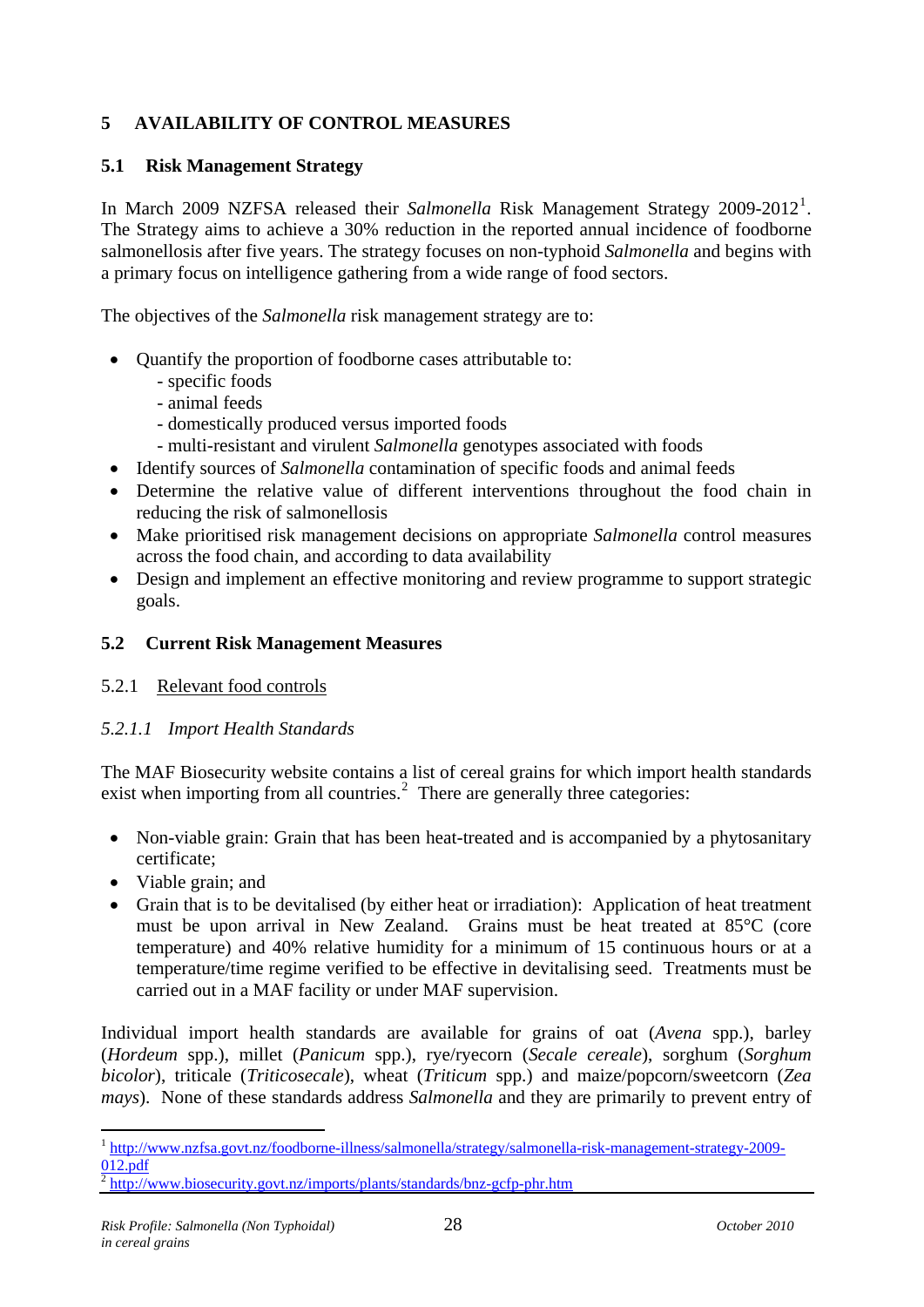<span id="page-35-0"></span>weed seeds, invertebrate pests and microorganisms of plant health significance. However, the specified heat treatment would probably be sufficient to destroy any *Salmonella* present on the grain.

## *5.2.1.2 Cereal industry controls in New Zealand*

The Arable Food Industry Council (AFIC) is the main organisation that represents the cereal grain industry in New Zealand. An AFIC taskforce produced the New Zealand Crop Quality Assurance Scheme  $(NZCQAS)^1$  $(NZCQAS)^1$  which is based on HACCP principles, but does not specifically address *Salmonella* risks. The manual does, however cover:

- Fertiliser application, stating that it should maintain soil fertility, minimise leaching and minimise the risk of food safety hazards;
- Pre-harvest storage and equipment preparation;
- Grain drving:
- On-farm grain storage; and
- Transportation of grain.

The attention to equipment and storage cleaning included in the scheme is likely to have benefits for *Salmonella* control. However, the lack of any pre- or post-implementation information on *Salmonella* prevalence in cereal grains in New Zealand means that it is not possible to comment on the scheme's effectiveness for *Salmonella* control.

#### 5.2.2 Relevant environmental controls

#### *5.2.2.1 Resource consents*

Spray irrigation of farm land with effluent has the potential to spread animal faecal material to adjacent cereal crops. Consents can be viewed on some authority websites. Relevant resource consents granted in the Canterbury region were reviewed and found to contain controls to prevent spray-drift contamination of adjoining properties, including:

- The discharge shall be managed to ensure that aerosols and spray-drift arising from the application of effluent onto land are contained within the boundary of the property on which this consent is exercised;
- The discharge shall not cause an odour which is offensive or objectionable beyond the boundary of the property on which this consent is exercised; and
- There shall be no discharge: a) within 20 metres of any surface water body; b) within 30 metres of any bore; and c) such that contaminants are likely to run-off and enter any surface water body.

No specific information was found on the effectiveness of these measures in terms of control of *Salmonella* contamination of cereal grains. However, two general comments can be made, based on the scientific literature:

• Spraying of effluent (wet dissemination) results in desiccation of bacteria in the effluent and decreased survival. By comparison, aerosolisation of dust (dry dissemination) results in partial rehydration of bacteria and improved survival (Tang, 2009).

<sup>1</sup>  $<sup>1</sup>$  links can be found on some of the member body websites for example United Wheatgrowers;</sup> <http://www.uwg.co.nz/quality/history.cfm>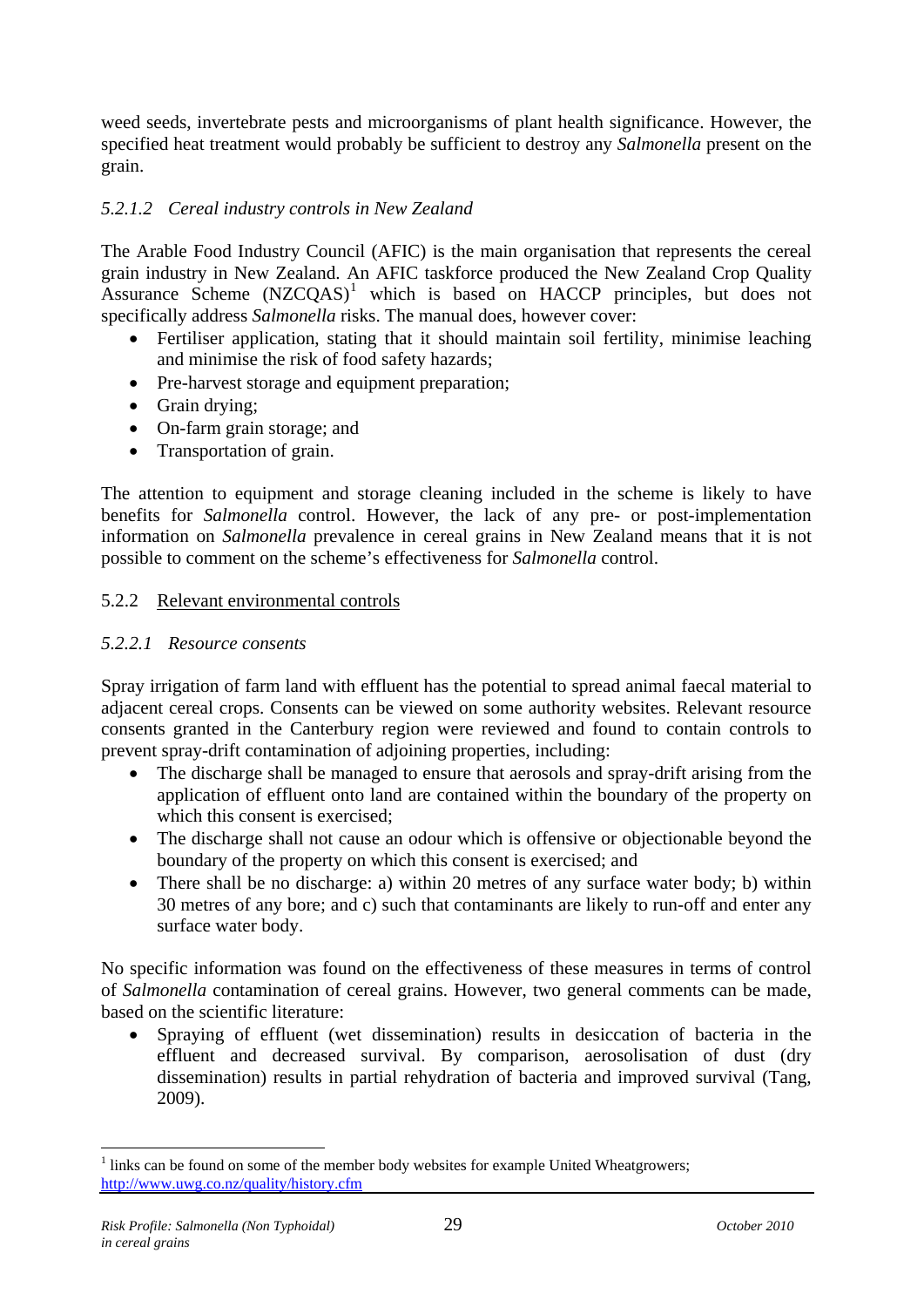<span id="page-36-0"></span>• The structure of the cereal plant will tend to protect the grain from direct deposition of bacteria and a study of crops following direct application of sewage effluent did not detect faecal indicator organisms on edible grains (wheat and rice), while faecal indicator organisms were detected on fodder crops (clover, sorghum) and vegetables (cabbage, gourd) (Minhas *et al.*, 2006).

The resource consent provisions summarised above would, at least, mean that any contamination of cereal crops would be considerably less than that due to direct spray irrigation with effluent. The lowered survival of bacteria during wet dissemination and the physical protection provided to the cereal grain by the cereal head morphology suggest that contamination of cereal grains via this route is likely to be minimal.

## **5.3 Options for Risk Management**

It is uncertain whether the outbreak where flour was identified as the vehicle (see section 3.3.4.1) was caused by contamination prior to or during harvest or at the flourmill. A number of hazard controls exist in the cereal growing and processing industries that will reduce the likelihood of *Salmonella* contamination (e.g. the New Zealand Crop Quality Assurance Scheme). However, no information is available on the effectiveness of these controls.

Risk communication regarding the consumption of uncooked flour products (e.g. cake batter, cookie dough) may be warranted, given the recent outbreak. Such communications might also address the possibility of home made play-dough /raw flour being consumed during play.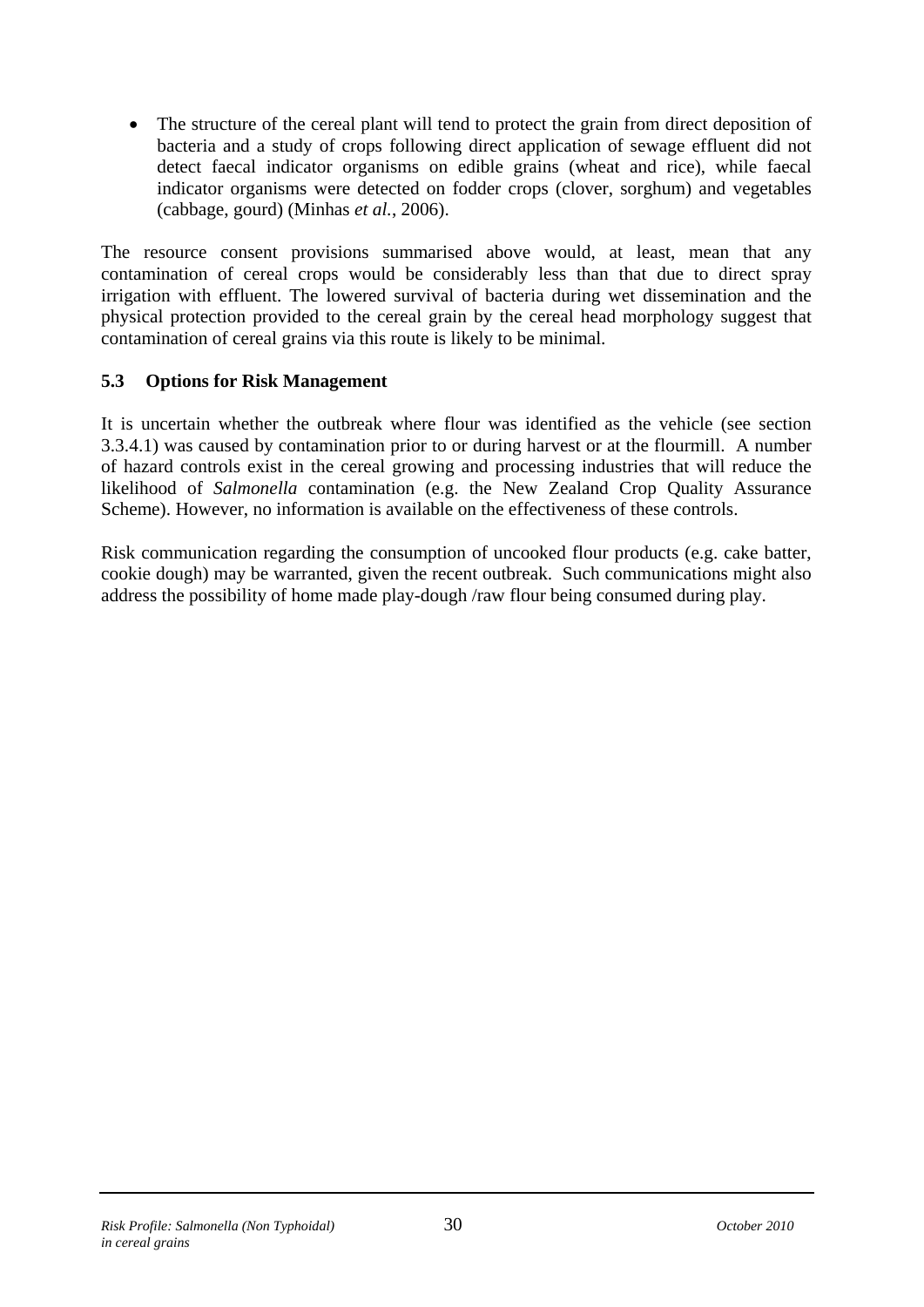#### <span id="page-37-0"></span>**6 REFERENCES**

Abushelaibi AA, Sofos JN, Samelis J, Kendall PA. (2003) Survival and growth of *Salmonella*  in reconstituted infant cereal hydrated with water, milk or apple juice and stored at 4°C, 15°C and 25°C. Food Microbiology; 20(1): 17-25.

Adlam B, King N, Lake R, Sexton K, Lim E. (2010) Attribution of potentially foodborne enteric diseases: Human salmonellosis - an epidemiological approach. ESR Client Report FW10008. Christchurch: ESR.

Advisory Committee on the Microbiological Safety of Food. (1993) Report on *Salmonella* in Eggs. London: HMSO.

Alford JA, Palumbo SA. (1969) Interaction of salt, pH, and temperature on the growth and survival of salmonellae in ground pork. Applied Microbiology; 17(4): 528-532.

Ali I. (1994) The deregulation of the wheat and flour milling industry. Working Paper 93/25. Wellington: New Zealand Institute of Economic Research.

Allison MJ, Dalton HP, Escobar MR, Martin CJ. (1969) *Salmonella choleraesuis* infections in man: a report of 19 cases and a critical literature review. Southern Medical Journal; 62(5): 593- 596.

Anaya I, Aguirrezabal A, Ventura M, Comellas L, Agut M. (2008) Survivability of *Salmonella*  cells in popcorn after microwave oven and conventional cooking. Microbiological Research; 163(1): 73-79.

Andrews WH, Wilson CR, Poelma PL, Romero A, Mislivec PB. (1979) Bacteriological survey of sixty health foods. Applied and Environmental Microbiology; 37(3): 559-566.

Anonymous. (1996) Extremely low infectious dose of *Salmonella* can cause disease in humans; adequacy of current QA is questioned. Food Chemical News; 38: 23-24.

Anonymous. (1998) Multistate outbreak of *Salmonella* serotype Agona infections linked to toasted oats cereal--United States, April-May, 1998. Morbidity and Mortality Weekly Report; 47(22): 462-464.

ANZFA. (2001) Raw commodity consumption figures. Canberra: ANZFA.

Archer J, Jervis ET, Bird J, Gaze JE. (1998) Heat resistance of *Salmonella* Weltevreden in low-moisture environments. Journal of Food Protection; 61(8): 969-973.

Armstrong K, de Ruiter J, Bezar H. (2004) Fodder oats in Australia and New Zealand - History, production and potential. In: JM Suttie; SG Reynolds (eds). Fodder Oats. A World Review. FAO Plant Production and Protection Series - 33. Rome: Food and Agricluture Organization.

Aydin A, Peter P, Smulders FJM. (2009) The physico-chemical and microbiological properties of wheat flour in Thrace. Turkish Journal of Agriculture and Forestry; 33(5): 445-454.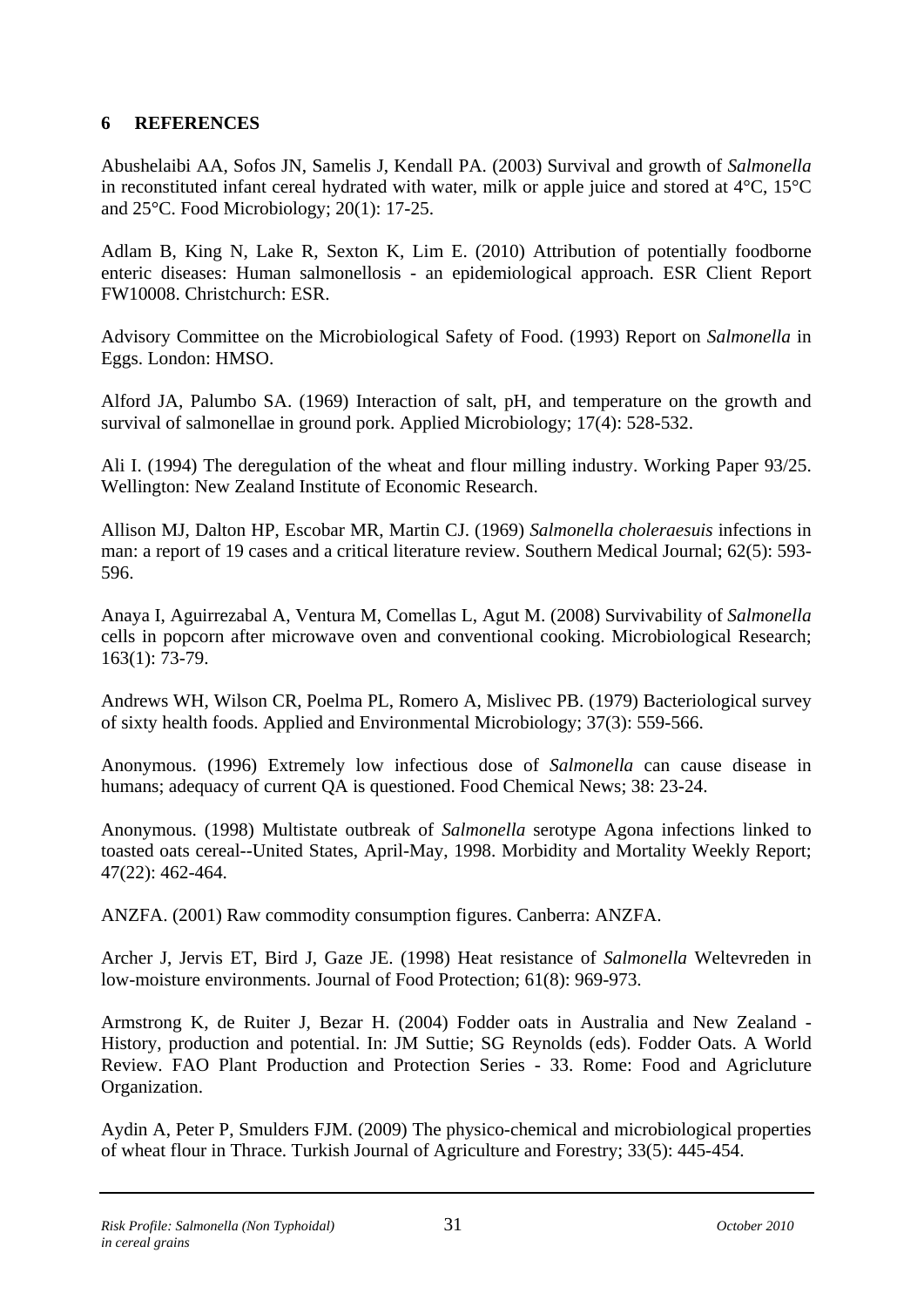Ayers LT, Williams IT, Gray S, Griffin PM. (2009) Surveillance for foodborne disease outbreaks - United States, 2006. MMWR Morbidity and Mortality Weekly Reports; 58(22): 609-615.

Baker M, Thornley C, Lopez L, Garrett N, Nicol C. (2003) Quantifying the sources of *Salmonella* and *S*. Brandenburg infection in New Zealand. ESR Client Report FW0341. Porirua: ESR.

Baker MG, Thornley CN, Lopez LD, Garrett NK, Nicol CM. (2007) A recurring salmonelloisis epidemic in New Zealand linked to contact with sheep. Epidemiology and Infection; 135: 76-83.

Berghofer L, Hocking A, Miskelly D. (2000) Microbiology of Australian wheat and the flour milling process. QWCRC Report No. 37. Sydney: Quality Wheat CRC.

Berghofer LK, Hocking AD, Miskelly D, Jansson E. (2003) Microbiology of wheat and flour milling in Australia. International Journal of Food Microbiology; 85(1-2): 137-149.

Booker JW. (2009) Production, distribution and utilisation of maize in New Zealand. Christchurch: Lincoln University.

Boyacioglu MH, Sunter MK. (2004) Effect of tempering temperature and time on wheat flour quality. Session 99B, Food Engineering. In: (eds). Proceedings of IFT Annual Meeting, July 12-16, Las Vegas, USA. pp: 99B-27.

Childers AB, Keahey EE, Kotula AW. (1977) Reduction of *Salmonella* and fecal contamination of pork during swine slaughter. Journal of the American Veterinary Medical Association; 171(11): 1161-1164.

Chiou A, Chen L-H, Chen S-K. (1991) Foodborne illness in Taiwan, 1981-1989. Food Australia; 43: 70-71.

Craven SE, Stern NJ, Line E, Bailey JS, Cox NA, Fedorka-Cray P. (2000) Determination of the incidence of *Salmonella* spp., *Campylobacter jejuni*, and *Clostridium perfringens* in wild birds near broiler chicken houses by sampling intestinal droppings. Avian Diseases; 44(3): 715-720.

Cressey P, Lake R. (2007) Risk ranking: Estimates of the burden of foodborne disease for New Zealand. ESR Client Report FW0724. Christchurch: ESR.

Cressey P, Lake R. (2008) Risk ranking: Estimates of the cost of foodborne disease for New Zealand. ESR Client Report FW07102. Christchurch: ESR.

Crop & Food Research. (2008) Cereal crop production in New Zealand. Accessed at: [http://www.crop.cri.nz/home/business/winter-nursery/arable.php.](http://www.crop.cri.nz/home/business/winter-nursery/arable.php) Accessed: 15 March 2010.

Crumrine MH, Foltz VD. (1969) Survival of *Salmonella* Montevideo on wheat stored at constant relative humidity. Applied Microbiology; 18: 911-914.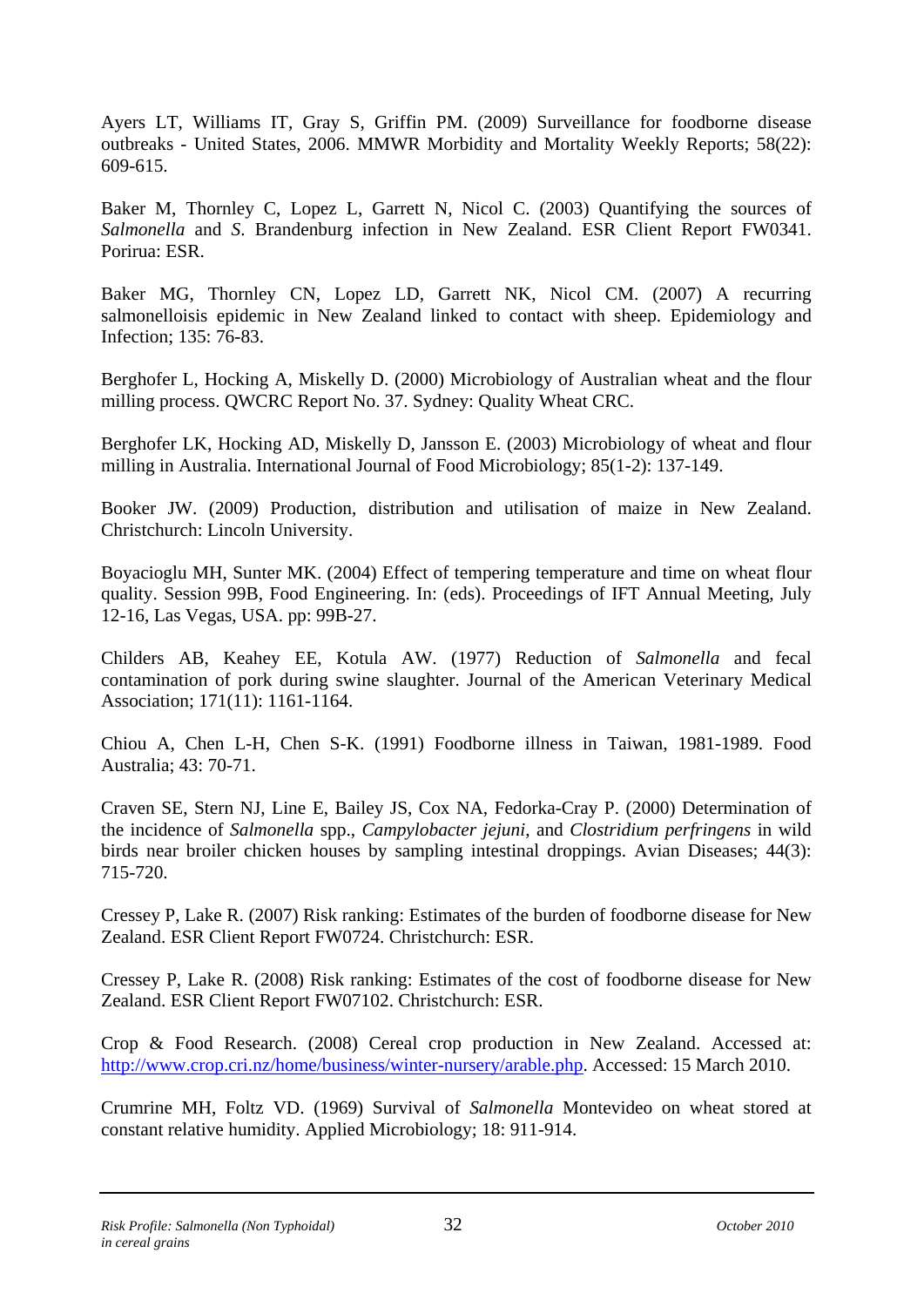Crumrine MH, Foltz VD, Harris JO. (1971) Transmission of *Salmonella montevideo* in wheat by stored-product insects. Applied Microbiology; 22(4): 578-580.

Davies RH, Wray C. (1996) Persistence of *Salmonella enteritidis* in poultry units and poultry food. British Poultry Science; 37: 589-596.

Dickson JS, Hurd HS, Rostagno MH. (2002) *Salmonella* in the pork production chain. Factsheet – Pork Information Gateway. PIG 13-05-02. Accessed at: [http://www.pork.org/PorkScience/Documents/Pork%20Production%20Chain.pdf.](http://www.pork.org/PorkScience/Documents/Pork%20Production%20Chain.pdf) Accessed: 25 November 2009.

Doyle ME, Mazzotta AS. (2000) Review of studies on the thermal resistance of salmonellae. Journal of Food Protection; 63: 779-795.

EFSA/ECDC. (2010) The Community summary report on trends and sources of zoonoses and zoonotic agents and food-borne outbreaks in the European Union in 2008. EFSA Journal; 1496: 1-288.

ESR. (2004a) Annual Summary of Outbreaks in New Zealand 2003. ESR Client Report FW0419. Porirua: ESR.

ESR. (2004b) Notifiable and other Diseases in New Zealand. Annual Report 2003. ESR Client Report FW0426. Keneperu: ESR.

ESR. (2005a) Annual Summary of Outbreaks in New Zealand 2004. ESR Client Report FW0543. Porirua: ESR.

ESR. (2005b) Notifiable and other Diseases in New Zealand. Annual Report 2004. ESR Client Report FW0532. Keneperu: ESR.

ESR. (2006a) Annual Summary of Outbreaks in New Zealand 2005. ESR Client Report FW0623. Porirua: ESR.

ESR. (2006b) Notifiable and other Diseases in New Zealand. Annual Report 2005. ESR Client Report FW0621. Keneperu: ESR.

ESR. (2007a) Annual Summary of Outbreaks in New Zealand 2006. ESR Client Report FW0741. Porirua: ESR.

ESR. (2007b) Notifiable and other Diseases in New Zealand. Annual Report 2006. ESR Client Report FW0717. Keneperu: ESR.

ESR. (2008a) Notifiable and other Diseases in New Zealand. Annual Report 2007. ESR Client Report FW08034. Keneperu: ESR.

ESR. (2008b) Annual Summary of Outbreaks in New Zealand 2007. ESR Client Report FW08035. Porirua: ESR.

ESR. (2009a) Notifiable and other Diseases in New Zealand. 2008 Annual Surveillance Report ESR Client Report FW09074. Keneperu: ESR.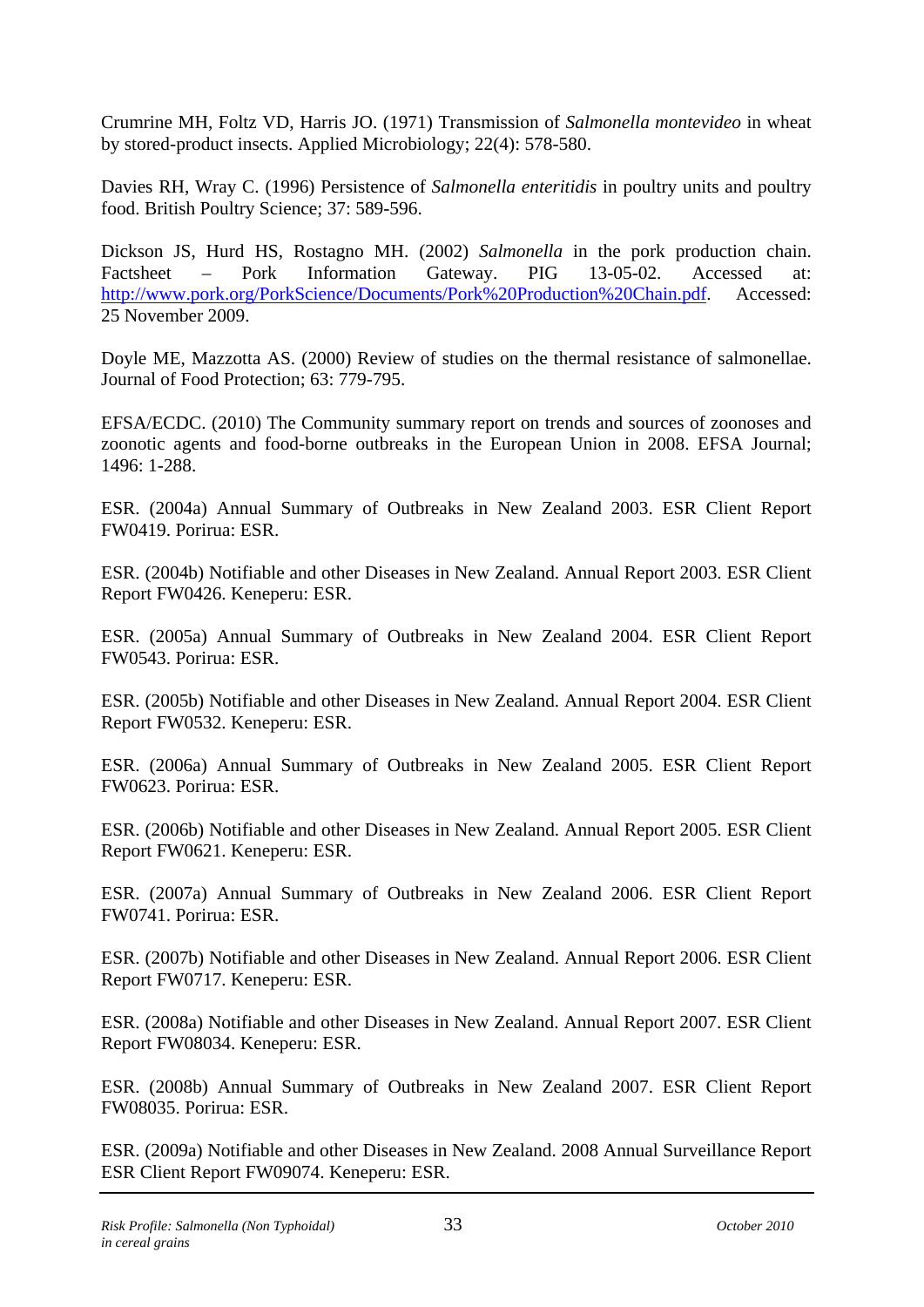ESR. (2009b) Annual Summary of Outbreaks in New Zealand 2008. ESR Client Report FW09036. Porirua: ESR.

ESR. (2010) Notifiable and other Diseases in New Zealand. 2009 Annual Surveillance Report ESR Client Report FW10043. Keneperu: ESR.

Estrada-Girón Y, Swanson BG, Barbosa-Cánovas GV. (2005) Advances in the use of high hydrostatic pressure for processing cereal grains and legumes. Trends in Food Science and Technology; 16: 194-203.

FAO/WHO. (2002) Risk assessments of *Salmonella* in eggs and broiler chickens. . Microbiological Risk Assessment Series No. 2. Geneva: World Health Organization.

Food Standards Agency. (2000) A report of the study of infectious intestinal disease in England. London: HMSO.

Foster JW. (1995) Low pH adaptation and the acid tolerance response of *Salmonella typhimurium*. Critical Reviews in Microbiology; 21(4): 215 - 237.

Gorden J, Small PL. (1993) Acid resistance in enteric bacteria. Infection and Immunity; 61(1): 364-367.

Grau FH. (1983) Growth of *Escherichia coli* and *Salmonella typhimurium* on beef tissue at 25°C. Journal of Food Science; 48: 1700-1704.

Hannu T, Inman R, Granfors K, Leirisalo-Repo M. (2006) Reactive arthritis or post-infectious arthritis? Best Practice & Research in Clinical Rheumatology; 20(3): 419-433.

Haraga A, Ohlson MB, Miller SI. (2008) Salmonellae interplay with host cells. Nature Reviews Microbiology; 6(1): 53-66.

Hazeleger WC, Bolder NM, Beumer RR, Jacobs-Reitsma WF. (2008) Darkling beetles (*Alphitobius diaperinus*) and their larvae as potential vectors for the transfer of *Campylobacter jejuni* and *Salmonella enterica* Serovar Paratyphi B Variant Java between successive broiler flocks. Applied and Environmental Microbiology; 74(22): 6887-6891.

Henzler DJ, Opitz HM. (1992) The role of mice in the epizootiology of *Salmonella enteritidis* infection on chicken layer farms. Avian Diseases; 36(3): 625-631.

Hesseltine CW, Graves RR. (1966) Microbiology of flours. Economic Botany; 20: 156-168.

Highton J, Priest D. (1996) Reactive arthritis: Characteristics in southern New Zealand. New Zealand Medical Journal; 109(1018): 93-95.

Hughes C, Gillespie IA, O'Brien SJ. (2007) Foodborne transmission of infectious intestinal disease in England and Wales, 1992-2003. Food Control; 18(7): 766-772.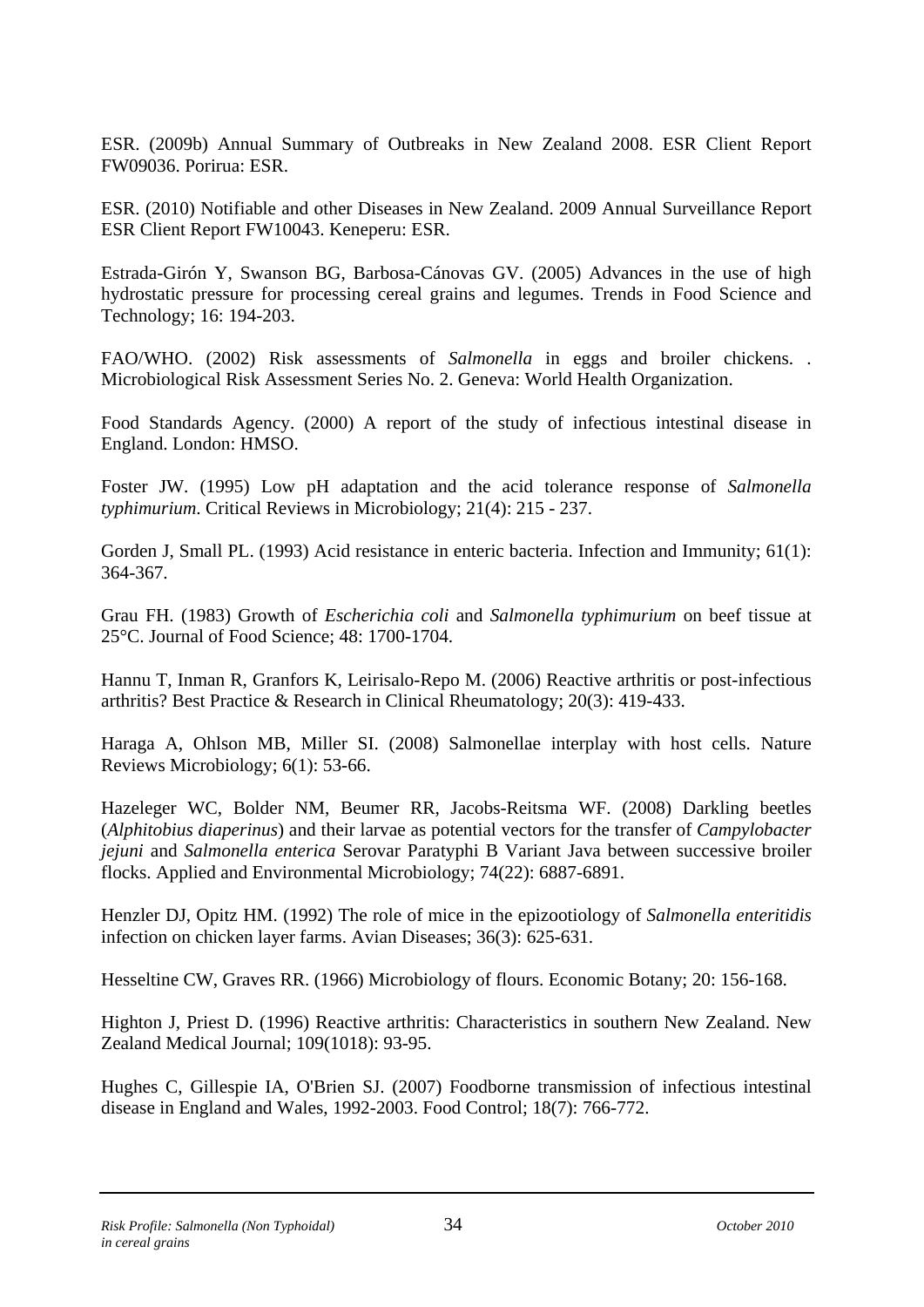Husted SR, Mills RB, Foltz VD, Crumrine MH. (1969) Transmission of *Salmonella montevideo* from contaminated to clean wheat by the rice weevil. Journal of Economic Entomology; 62(6): 1489-1491.

ICMSF. (1996) Micro-organisms in foods 5. Microbiological specifications of food pathogens. International Commission on Microbiological Specifications for Foods (ICMSF). London: Blackie Academic and Professional.

ICMSF. (2005) Microbial ecology of food commodities. Second edition. New York: Kluwer Academic/Plenum Publishers.

Jay LS, Davos D, Dundas M, Frankish E, Lightfoot D. (2003) *Salmonella*. In: AD Hocking (eds). Foodborne Microorganisms of Public Health Significance. Sixth edition. Waterloo, NSW: Australian Institute of Food Science and Technology Incorporated, NSW Branch, Food Biology Group.

Jay S, Grau FH, Smith K, Lightfoot D, Murray C, Davey GR. (1997) *Salmonella*. In: AD Hocking; G Arnold; I Jenson et al. (eds). Foodborne Microorganisms of Public Health Significance. Fifth Edition. Sydney: Australian Institute of Food Science and Technology.

Joseph CA, Mitchell EM, Cowden JM, Bruce JC, Threlfall EJ, Hine CE, Wallis R, Hall ML. (1991) A national outbreak of salmonellosis from yeast flavoured products. Communicable Disease Review; 1(2): R16-19.

Juven BJ, Cox NA, Bailey JS. (1984) Survival of *Salmonella* in dry food and feed. Journal of Food Protection; 47(6): 445-448.

Kemmeren J, Mangen M-J, van Duynhoven YT, Havelaar A. (2006) Priority setting of foodborne pathogens. 330080001/2006. National Institute for Public Health and the Environment, the Netherlands (RIVM).

Kinde H, Castellan DM, Kerr D, Campbell J, Breitmeyer R, Ardans A. (2005) Longitudinal monitoring of two commercial layer flocks and their environments for *Salmonella enterica* serovar Enteritidis and other salmonellae. Avian Diseases; 49(2): 189-194.

Kutter S, Hartmann A, Schmid M. (2006) Colonization of barley (*Hordeum vulgare*) with *Salmonella enterica* and *Listeria* spp. FEMS Microbiology Ecology; 56(2): 262-271.

Lake R, Hudson A, Cressey P, Gilbert SE. (2004a) Risk profile: *Salmonella* (non-typhoidal) in and on eggs. ESR Client Report FW0420. Christchurch: ESR.

Lake R, Hudson A, Cressey P, Wong T-L, Gilbert SE. (2004b) Risk profile: *Salmonella* (nontyphoidal) in poultry (whole and pieces). ESR Client Report FW0425. Christchurch: ESR.

Lee W-C, Lee M-J, Kim J-S, Park S-Y. (2001) Foodborne illness in Korea and Japan studied retrospectively. Journal of Food Protection; 64: 899-902.

Lin J, Lee IS, Frey J, Slonczewski JL, Foster JW. (1995) Comparative analysis of extreme acid survival in *Salmonella typhimurium, Shigella flexneri*, and *Escherichia coli*. Journal of Bacteriology; 177(14): 4097-4104.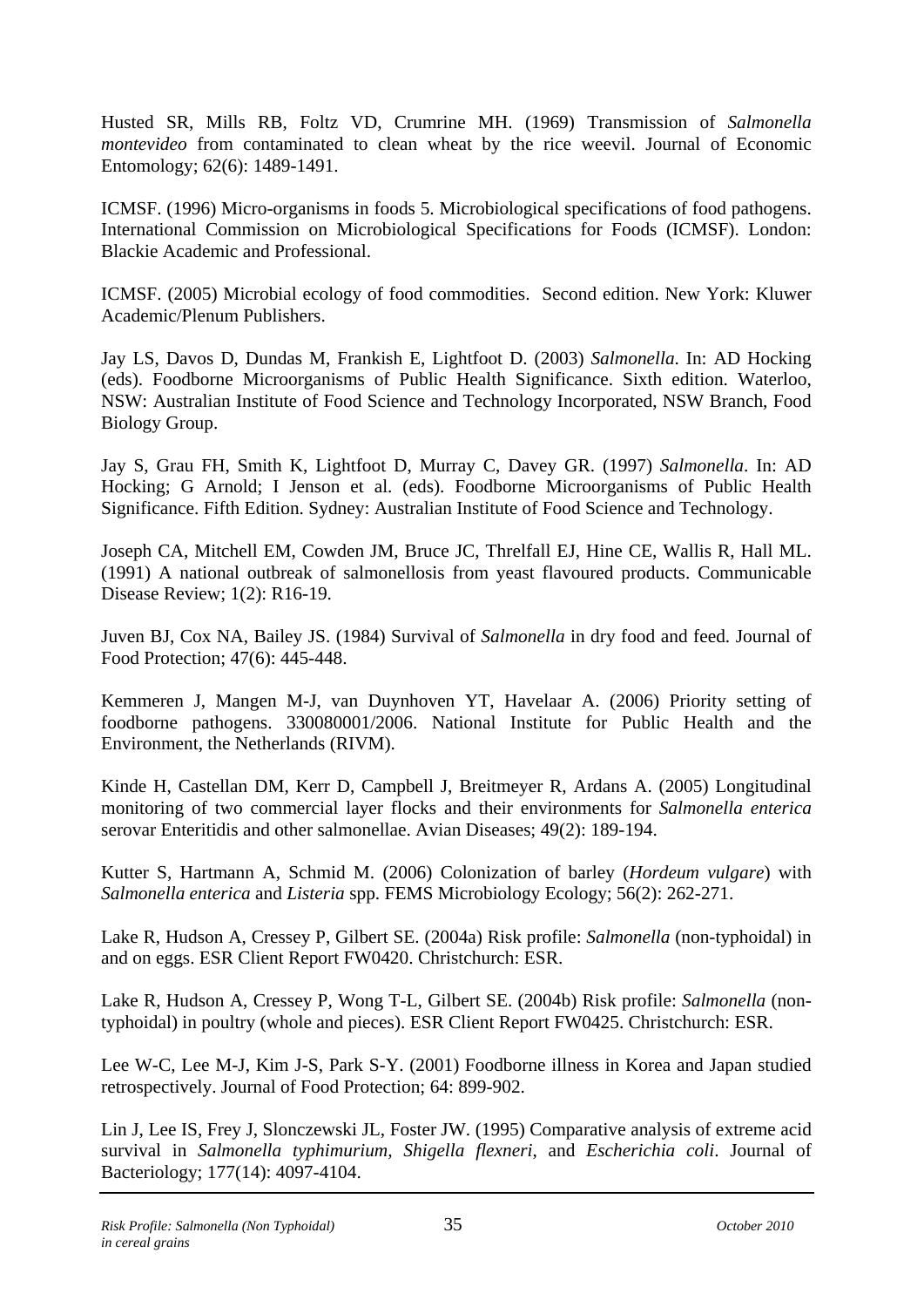Lindqvist R, Andersson Y, de Jong B, Norberg P. (2000) A summary of reported foodborne disease incidents in Sweden, 1992 to 1997. Journal of Food Protection; 63(10): 1315-1320.

Loewenstein MS. (1975) An outbreak of salmonellosis propogated by person-to-person transmission on an Indian reservation. American Journal of Epidemiology; 102: 257-262.

Luiten LS, Marchello JA, Dryden FD. (1982) Growth of *Salmonella typhimurium* and mesophilic organisms on beef steaks as influenced by type of packaging. Journal of Food Protection; 45: 263-267.

Millard G. (2006) Microbiological quality of cooked rice. Canberra: ACT Health Protection Service.

Minhas PS, Sharma N, Yadav RK, Joshi PK. (2006) Prevalence and control of pathogenic contamination in some sewage irrigated vegetable, forage and cereal grain crops. Bioresource Technology; 97(10): 1174-1178.

Ministry of Health. (2003) NZ Food NZ Children. Key results of the 2002 National Children's Nutrition Survey. Wellington: Ministry of Health.

Mullner P, Jones G, Noble A, Spencer SEF, Hathaway S, French NP. (2009) Source attribution of food-borne zoonoses in New Zealand: A modified Hald model. Risk Analysis; 29(7): 970- 984.

Murase T, Yamada M, Muto T, Matsushima A, Yamai S. (2000) Fecal excretion of *Salmonella enterica* serovar Typhimurium following a food-borne outbreak. Journal of Clinical Microbiology; 38(9): 3495-3497.

New Zealand Flour Millers Association. (2009) Information on Wheat, Milling and Flour. Accessed at: [http://www.flourinfo.co.nz/.](http://www.flourinfo.co.nz/) Accessed: 20 November 2009.

NZFSA. (2002) Project Report: Quantitative risk assessment of *Salmonella* in sheep meat produced in New Zealand. Accessed at: [http://www.nzfsa.govt.nz/science](http://www.nzfsa.govt.nz/science-technology/research-reports/salmonella-in-sheep.pdf)[technology/research-reports/salmonella-in-sheep.pdf](http://www.nzfsa.govt.nz/science-technology/research-reports/salmonella-in-sheep.pdf). Accessed: 25 November 2009.

Oscar T. (2004) Dose-response model for 13 strains of *Salmonella*. Risk Analysis; 24(1): 41- 49.

OzFoodNet. (2008) Monitoring the incidence and causes of diseases potentially transmitted by food in Australia: Annual report of the OzFoodNet network, 2007. Communicable Disease Intelligence; 32: 400.

Pangloli P, Dje Y, Ahmed O, Doane CA, Oliver SP, Draughon FA. (2008) Seasonal incidence and molecular characterization of *Salmonella* from dairy cows, calves, and farm environment. Foodborne Pathogens and Disease; 5(1): 87-96.

Paulin SM, Watson PR, Benmore AR, Stevens MP, Jones PW, Villarreal-Ramos B, Wallis TS. (2002) Analysis of *Salmonella enterica* serotype-host specificity in calves: avirulence of *S.*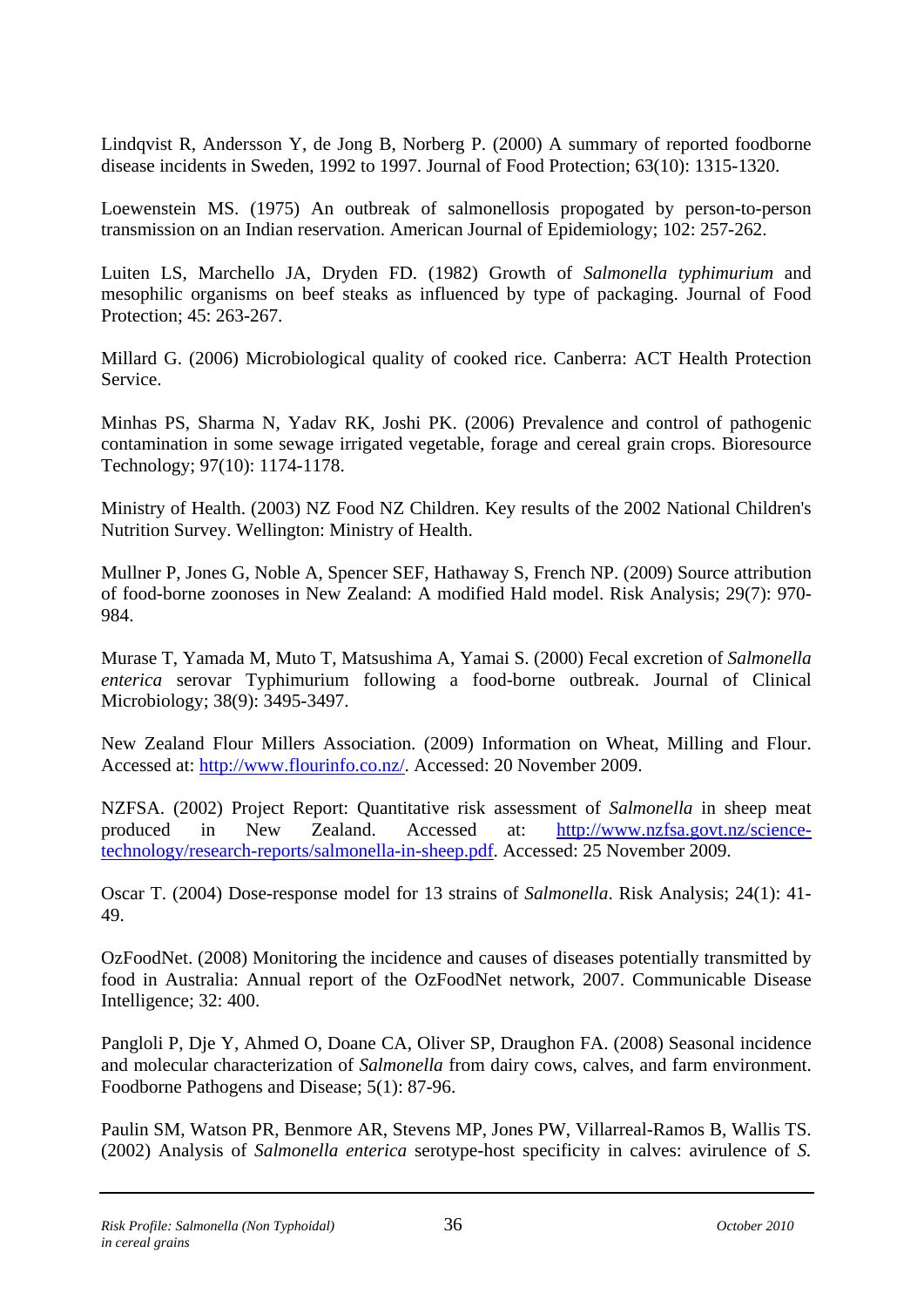*enterica* serotype gallinarum correlates with bacterial dissemination from mesenteric lymph nodes and persistence in vivo. Infection and Immunity; 70(12): 6788-6797.

Pennycott TW, Park A, Mather HA. (2006) Isolation of different serovars of *Salmonella enterica* from wild birds in Great Britain between 1995 and 2003. Veterinary Record; 158(24): 817-820.

Pether JVS, Scott RJD. (1982) *Salmonella* carriers: are they dangerous? A study to identify finger contamination with *Salmonella* by convalescent carriers. Journal of Infection; 5: 81-88.

Rayman MK, D'Aoust J-Y, Aris B, Maishment C, Wasik R. (1979) Survival of microorganisms in stored pasta. Journal of Food Protection; 44: 330-334.

Richter KS, Dorneanu E, Eskridge KM, Rao CS. (1993) Microbiological quality of flours. Cereal Foods World; 38: 367-369.

Rushdy AA, Stuart JM, Ward LR, Bruce J, Threlfall EJ, Punia P, Bailey JR. (1998) National outbreak of *Salmonella senftenberg* associated with infant food. Epidemiology and Infection; 120(2): 125-128.

Russell DG, Parnell WR, Wilson NC, Faed J, Ferguson E, Herbison P, Horwath C, Nye T, Reid P, Walker R, Wilson B, Tukuitonga C. (1999) NZ Food: NZ People. Wellington: Ministry of Health.

Scharff RL. (2010) Health-related costs from foodborne illness in the United States. Accessed at: [http://www.producesafetyproject.org/reports?id=0008.](http://www.producesafetyproject.org/reports?id=0008) Accessed: 17 March 2010.

Schnurrenberger PR, Held LJ, Martin RJ, Quist KD, Galton MM. (1968) Prevalence of *Salmonella* spp. in domestic animals and wildlife on selected Illinois farms. Journal of the American Veterinary Medical Association; 153(4): 442-445.

Silliker JH, Wolfe SK. (1980) Microbiological safety considerations in controlled-atmosphere storage of meats. Food Technology; 74: 59-63.

Silverstolpe L, Plazikowski U, Kjellander J, Vahlne G. (1961) An epidemic among infants caused by *Salmonella* Muenchen. Journal of Applied Bacteriology; 24: 134-142.

Simone E, Goosen M, Notermans SHW, Borgdorff MW. (1997) Investigation of foodborne disease by food inspection services in the Netherlands, 1991-1994. Journal of Food Protection; 60: 442-446.

Singer JT, Opitz HM, Gershman M, Hall MM, Muniz IG, Rao SV. (1992) Molecular characterization of *Salmonella enteritidis* isolates from Maine poultry and poultry farm environments. Avian Diseases; 36(2): 324-333.

Sperber WH. (2003) Microbiology of milled cereal grains: issues in customer specifications. International Association Operating Millers Technical Bulletin; 3: 7929-7931.

Sperber WH, Sperber W, DeMarchi J, Duensing W, Mennel D, Lin CJ, Pizzey T, Sullins D, Gay E, Weaver G, Pate M, Siemer R, Hagood C. (2007) Role of microbiological guidelines in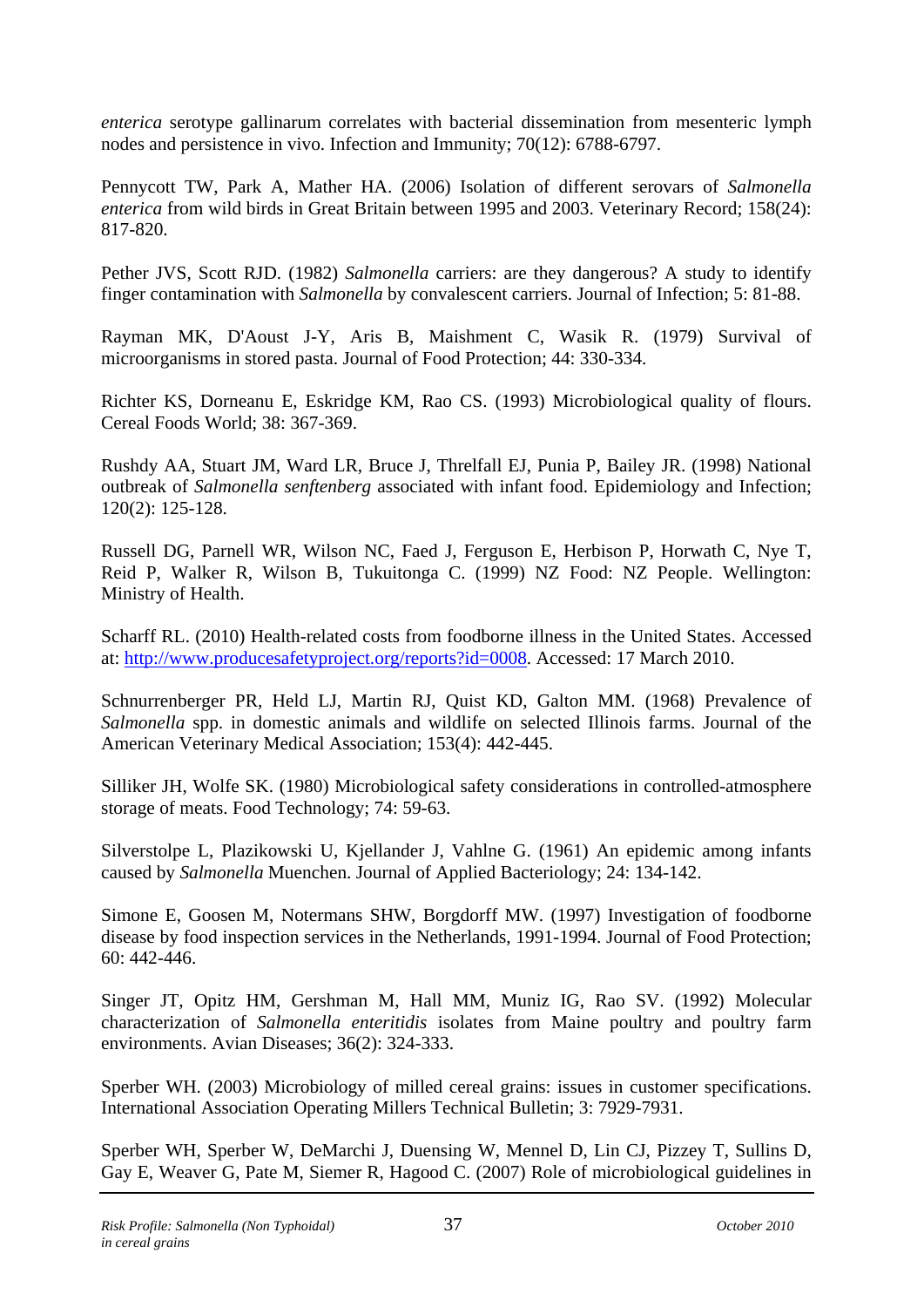the production and commercial use of milled cereal grains: A practical approach for the 21st century. Journal of Food Protection; 70(4): 1041-1053.

Sumner J. (2002) Food safety risk profile for primary industries in South Australia. Adelaide: Department of Primary Resources SA.

Tang JW. (2009) The effect of environmental parameters on the survival of airborne infectious agents. Journal of the Royal Society Interface; 6 Suppl 6: S737-746.

Thomason BM, Biddle JW, Cherry WB. (1975) Detection of salmonellae in the environment. Journal of Applied Microbiology; 30(5): 764-767.

Thomason BM, Cherry WB, Dodd DJ. (1977) Salmonellae in health foods. Applied and Environmental Microbiology; 34(5): 602-603.

Thornley C, Simmons G, Nicol C, Callaghan M, Baker M, Gilmore K, Garrett N, McLean M, Brieseman M. (2002) Investigation of an outbreak of *Salmonella* Typhimurium DT160. ESR Client Report FW0209. Porirua: ESR.

Thornley CN, Simmons GC, Callaghan ML, Nicol CM, Baker MG, Gilmore KS, Garrett NK. (2003) First incursion of *Salmonella enterica* serotype typhimurium DT160 into New Zealand. Emerging Infectious Diseases; 9(4): 493-495.

Troller JA, Christian JHB. (1978) Water Activity and Food. New York: Academic Press.

Turpin PE, Maycroft KA, Rowlands CL, Wellington EMH. (1993) Viable but non-culturable salmonellas in soil. Journal of Applied Bacteriology; 74(4): 421-427.

Ui J, Kondo K, Sawada T, Hara-Kudo Y. (2009) Survival of foodborne pathogens in grain products and the effect of catechins. Journal of the Food Hygiene Society of Japan; 50(3): 126- 130.

Unicomb LE, Simmons G, Merritt T, Gregory J, Nicol C, Jelfs P, Kirk M, Tan A, Thomson R, Adamopoulos J, Little CL, Currie A, Dalton CB. (2005) Sesame seed products contaminated with *Salmonella*: three outbreaks associated with tahini. Epidemiology and Infection; 133(6): 1065-1072.

USFDA. (2005) Bulletin to the Food Service and Retail Food Store Industry Regarding Cake Batter Ice Cream and Similar Products. Retail Food Protection Programme; August 19th 2005. Accessed at: [http://www.foodprotect.org/media/positionreport/8-05FDA5.pdf.](http://www.foodprotect.org/media/positionreport/8-05FDA5.pdf) Accessed: 25 November 2009.

VanCauwenberge JE, Bothast RJ, Kwolek WF. (1981) Thermal inactivation of eight *Salmonella* serotypes on dry corn flour. Applied and Environmental Microbiology; 42(4): 688- 691.

Waterman SR, Small PL. (1998) Acid-sensitive enteric pathogens are protected from killing under extremely acidic conditions of pH 2.5 when they are inoculated onto certain solid food sources. Applied and Environmental Microbiology; 64(10): 3882-3886.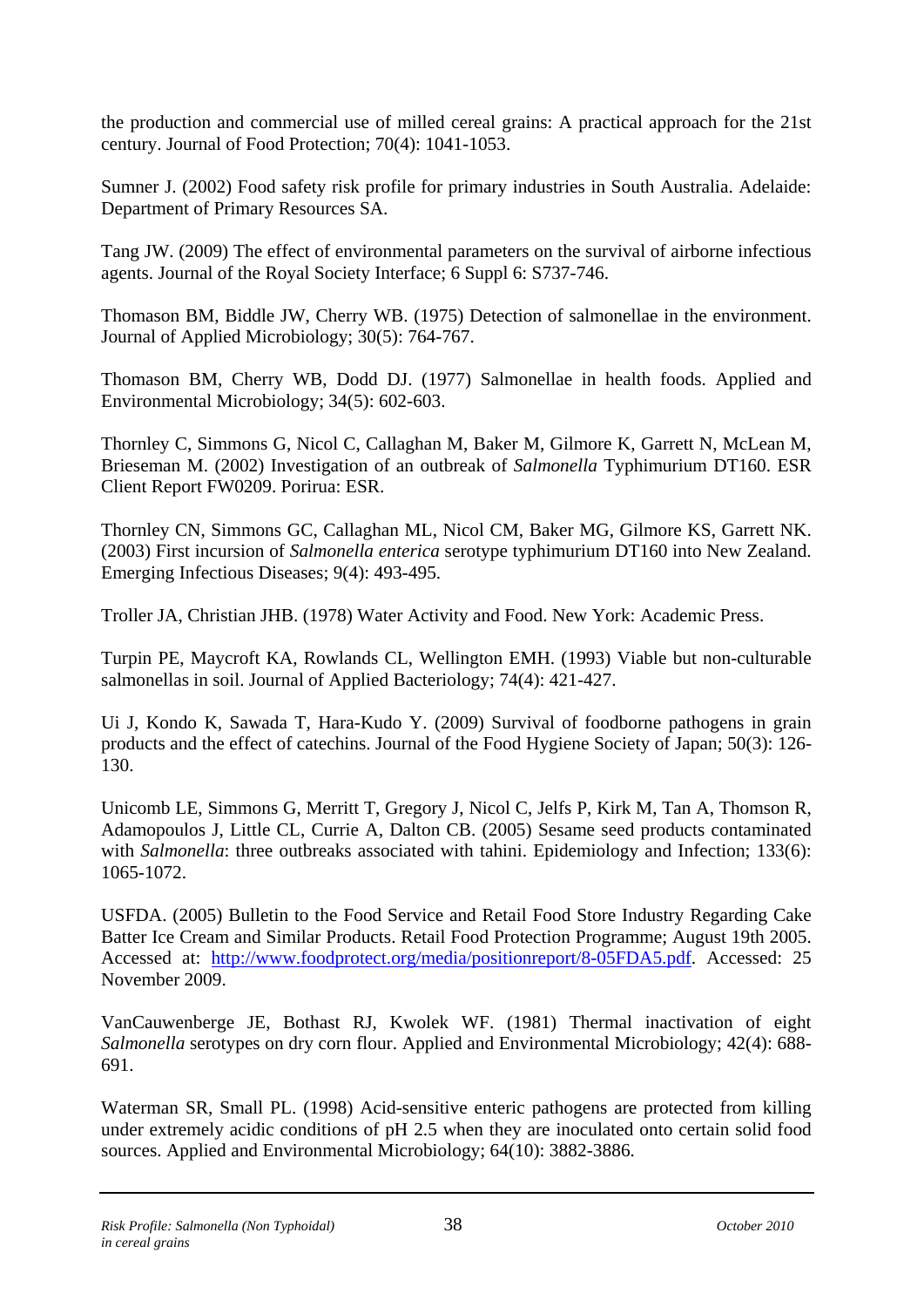Weigel RM, Nucera D, Qiao B, Teferedegne B, Suh DK, Barber DA, Bahnson PB, Isaacson RE, White BA. (2007) Testing an ecological model for transmission of *Salmonella enterica* in swine production ecosystems using genotyping data. Preventive Veterinary Medicine; 81(4): 274-289.

Whyte P, McGill K, Collins JD. (2003) A survey of the prevalence of *Salmonella* and other enteric pathogens in a commercial poultry feed mill. Journal of Food Safety; 23: 13-24.

Williman J, Lim E, Pirie R, Cressey P, Lake R. (2009) Annual report concerning foodborne disease in New Zealand 2008. ESR Client Report FW09062. Christchurch: ESR.

Wilson MW, Lake RJ, Kieft CJ. (2000) Background for risk assessment of imported poultry products. ESR Client Report FW0078. Auckland: ESR.

Wilson MW. (2007) Survey of retail eggs for *Salmonella*. ESR Client Report FW0779. Auckland: ESR.

Zhang G, Ma L, Patel N, Swaminathan B, Wedel S, Doyle MP. (2007) Isolation of *Salmonella*  typhimurium from outbreak-associated cake mix. Journal of Food Protection; 70(4): 997-1001.

Zibilske LM, Weaver RW. (1978) Effect of environmental factors in survival of *Salmonella typhimurium* in soil. Journal of Environmental Quality; 7(4): 593-597.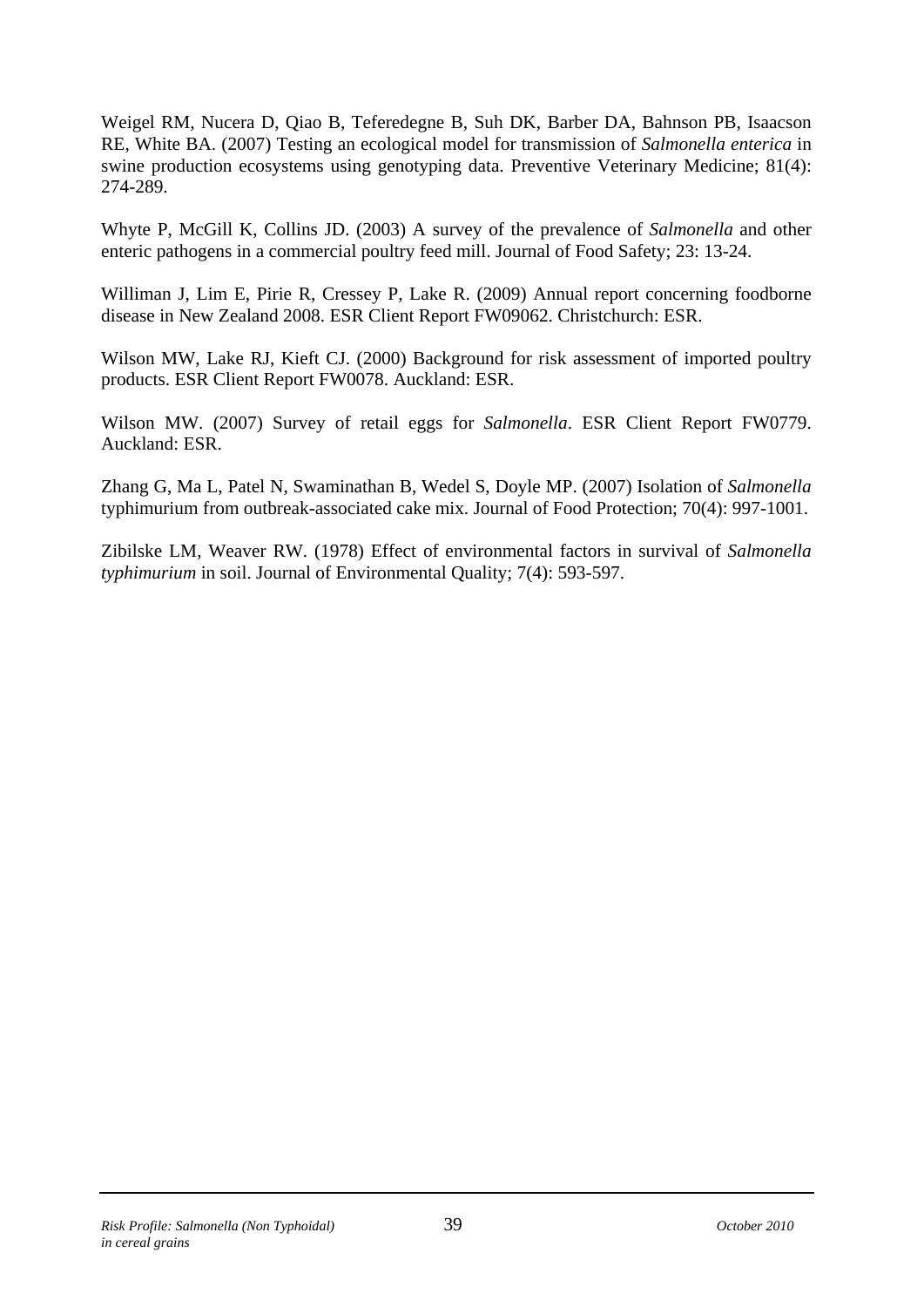## <span id="page-46-0"></span>**7 APPENDIX 1: HAZARD AND FOOD**

The information contained in this Risk Profile is current to the date of publication. Please be aware that new information on the subject may have arisen since the document was finalised.

The following information is taken from a number of different sources but, unless otherwise referenced, is primarily derived from a data sheet prepared by ESR under a contract for the Ministry of Health in 2000-2001. The data sheets are located on the NZFSA website and are intended for use by regional public health units. The datasheets will be updated from time to time, and placed on this website: http://www.nzfsa.govt.nz/science/data-sheets/index.htm

## **7.1 Salmonella**

#### 7.1.1 Growth and survival

## **Growth:**

Temperature: Minimum  $7^{\circ}$ C, growth greatly reduced at <15 $^{\circ}$ C. Maximum 49.5 $^{\circ}$ C. Optimum 35-37°C. Some evidence for growth at temperatures  $\langle 7^{\circ}$ C exists, but this is serotype specific, the data are still not universally accepted and doubts surrounding the experimentation exist.

pH: Minimum 3.8, optimum, 7-7.5, maximum 9.5. The minimum pH is influenced by other factors such as temperature, acid present, and the presence of nitrite etc.

Atmosphere: Can grow in the presence or absence of air as a facultative anaerobe. The growth rate on beef muscle stored at  $20^{\circ}$ C under nitrogen is only slightly less than that obtained when stored under air (Grau, 1983). At high concentrations of  $CO<sub>2</sub>$  (50-60%), growth is strongly inhibited on beef steak and minced beef at 10-11°C, but at 20°C there is little inhibition (Luiten *et al.*, 1982; Silliker and Wolfe, 1980).

Water activity: Minimum 0.94, optimum 0.99, maximum >0.99.

## **Survival:**

*Salmonella* are known to survive well in foods and on surfaces. Particularly in foods with low water activity e.g. flour.

Temperature: *Salmonella* can survive well in foods for long periods at low refrigeration temperatures. In frozen foods, although *Salmonella* numbers are considerably reduced, some survive for long periods. Some foods, including meat, ice-cream and butter, appear to be protective of *Salmonella* during freezing and frozen storage. Rapid freezing promotes survival with lower frozen storage temperatures and less fluctuation giving greater survival (Jay *et al.*, 2003).

Frozen storage temperatures near  $0^{\circ}$ C result in greater death or injury to bacterial cells. In minced chicken breast (pH 5.8), 60-83% of *Salmonella* cells survived storage at -20°C for 126 days, whereas at -2 $^{\circ}$ C and -5 $^{\circ}$ C only 1.3% to 5.8% of cells respectively were still viable after 5 days.

pH: *Salmonella* appear to be significantly less tolerant of low pH (pH 2.5; hydrochloric acid)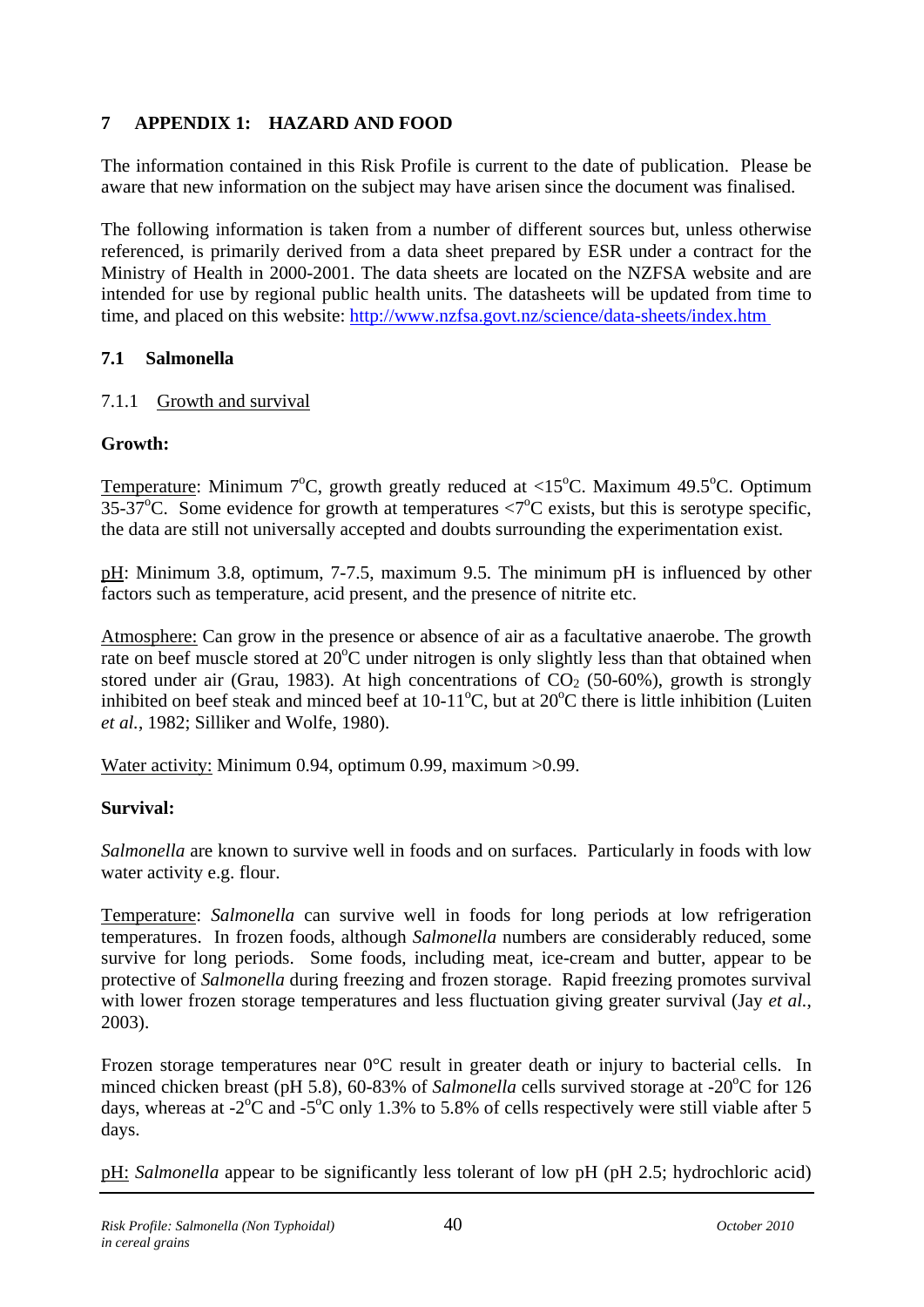<span id="page-47-0"></span>than *Shigella* spp. or *Escherichia coli*. These last two organisms possess additional acid survival systems that are not present in salmonellae (Gorden and Small, 1993; Lin *et al.*, 1995).

Water Activity: Survival in dry environments is a characteristic of these organisms. For example, they can survive in bitter chocolate ( $a_w$  0.3-0.5) for months. Exposure to low  $a_w$ environments can greatly increase the heat resistance of these organisms.

## 7.1.2 Inactivation

Note that in microbiological terms "D" refers to a 90% (a decimal or  $1 \log_{10}$  cycle) reduction in the number of organisms.

Temperature: Inactivation is greater during the freezing process rather than subsequent frozen storage, but those cells that survive remain viable. Freezing does not ensure the inactivation of salmonellae in foods.

D times: at 60°C usually 2-6 min; at 70°C usually 1 min or less. Some rare serotypes (e.g. S. Senftenberg) are significantly more heat resistant than the others, but this organism is not considered to be important as a food pathogen (Doyle and Mazzotta, 2000).

D times for *Salmonella* can depend on the type of food involved. Long D times have been reported for experiments with *Salmonella* Typhimurium in milk chocolate. Values reported were up to 1050 min at 70°C, 222 min at 80°C and 78 min at 90°C.

pH: Low pH values and the nature of the acidulant determines the rate of death. Temperature is also a factor.

In the studies by Alford and Palumbo, the authors demonstrated how decreasing temperature increases the inhibitory effects of pH and NaCl. In broth, at 10°C, growth of 22/23 strains were inhibited by pH 5 and 2% NaCl (Alford and Palumbo, 1969). At pH 5.8, (more representative of meat), 5% NaCl at 10°C was required to inhibit growth. Increasing the salt concentration slightly decreased survival time at 10°C.

Water activity: At  $a_w$  levels below those allowing growth, salmonellae die slowly. The rate of death decreases as the  $a_w$  is lowered and also decreases as the temperature is reduced (Troller and Christian, 1978).

Radiation: The effect of gamma or beta radiation on *Salmonella* DT104 in ground pork has been researched (Rajkowski *et al.*, 2006). A mixture of six strains was used to inoculate three ground pork products (of varying fat content). The amount of beta radiation to achieve a 90% reduction was around 0.43 kGy regardless of fat content.

Disinfectants: Sanitisers appear to have some effectiveness against *Salmonella* during pork primary processing (Childers *et al.*, 1977). Sanitising the transport vehicle and lairage with chlorine or quaternary ammonium compounds was not effective in reducing *Salmonella*  contamination of the carcass. However, altering the procedures during evisceration had a significant effect. For example, the wearing of plastic gloves and disinfecting the knife in 82<sup>°</sup>C water before each carcass reduced contamination of the carcass by 50%. Dipping the knife into 500ppm chlorine solution (pH 6) or in 25-ppm iodine solution reduced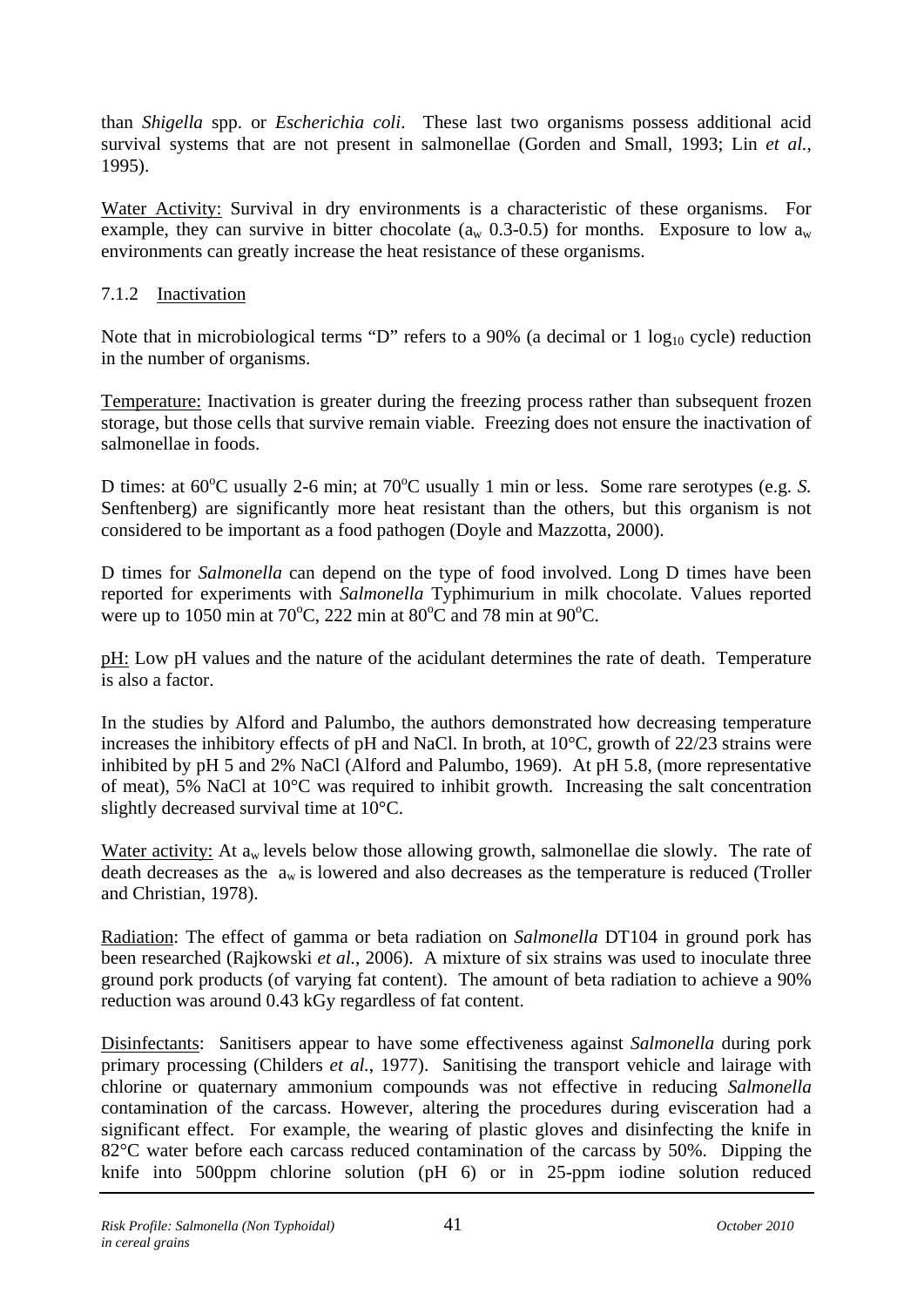<span id="page-48-0"></span>contamination by 75%.

## **7.2 The Food Supply: Cereal Grains**

## 7.2.1 Cereal grain production

Cereals are grasses, typically of the monocotyledonous families *Poaceae* or *Gramineae* and include wheat, oats, rye, sorghum, barley, millet, rice, maize and triticale (a hybrid of wheat and rye). All are annual plants<sup>[1](#page-48-0)</sup>. Cereal grains are the edible starchy fruit of these cereals. The bulk of the cereal grain is made up of the endocarp or endosperm, composed mainly of carbohydrate and protein. The germ is the reproductive embryo of the fruit and is high in vitamins B and E, minerals and antioxidants. The bran layer is the protective outer shell that is partly waterproof and contains fibre, B vitamins and minerals. Bran is composed of a hard outer layer (pericarp) and a softer underlying layer (aleurone).

Wheat can be further categorised into several species, these include<sup>[2](#page-48-0)</sup>:

- Bread, modern cultivated hexaploid cultivars (*Triticum aestivum*)
- Durum, hard tetraploid wheat used to make semolina and pasta (*T. durum*)
- Spelt, an ancient hexaploid wheat species (*T. spelta*)
- Einkorn, a diploid wheat. The name can refer to a wild (*T. boeoticum*) or a domesticated (*T. monococcum*) species
- Emmer, a tetraploid wheat. The name can refer to a wild (*T. dicoccoides*) or a domesticated (*T. dicoccum*) form.

Maize (corn), wheat and rice account for 87% of the world's grain harvest. People primarily consume rice as intact grains (usually with the bran removed), whereas wheat, barley, oats and rye are commonly consumed in a processed form. In the production of refined grains, such as white flour, the bran and germ are removed. In general, high protein wheat ("hard" wheat) is better for breadmaking and low protein wheat ("soft" wheat) for cakes and biscuits. Pasta requires very high protein flour, such as durum wheat varieties. Durum wheat is not grown in New Zealand (New Zealand Flour Millers Association, 2009).

Pasta dough is produced primarily from wheat flour and has 30% moisture content. When dried (at approximately 40°C), the moisture content lowers to 10-12% (ICMSF, 1996). *Salmonella* spp. can survive and grow in pasta dough during manufacture, particularly if there are 'wet spots' due to uneven mixing. *Salmonella* spp. will not grow in dry pasta, but may survive for long periods (up to a year) in dry pasta stored at room temperature (Rayman *et al.*, 1979). Noodles are predominately produced from rice flour and egg (or egg yolk) can be added to the dough to make egg noodles.

#### **7.3 Prevalence of Salmonella in Cereals Grains Overseas**

Overseas prevalence data for *Salmonella* in cereal grains and their products from individual countries is collated in [Table 7.](#page-49-1)

1

<sup>1</sup> Accessed at: <http://en.wikipedia.org/wiki/Cereal>. Accessed: 19 March 2010

<sup>&</sup>lt;sup>2</sup> Accessed at: <http://en.wikipedia.org/wiki/Wheat>. Accessed: 19 March 2010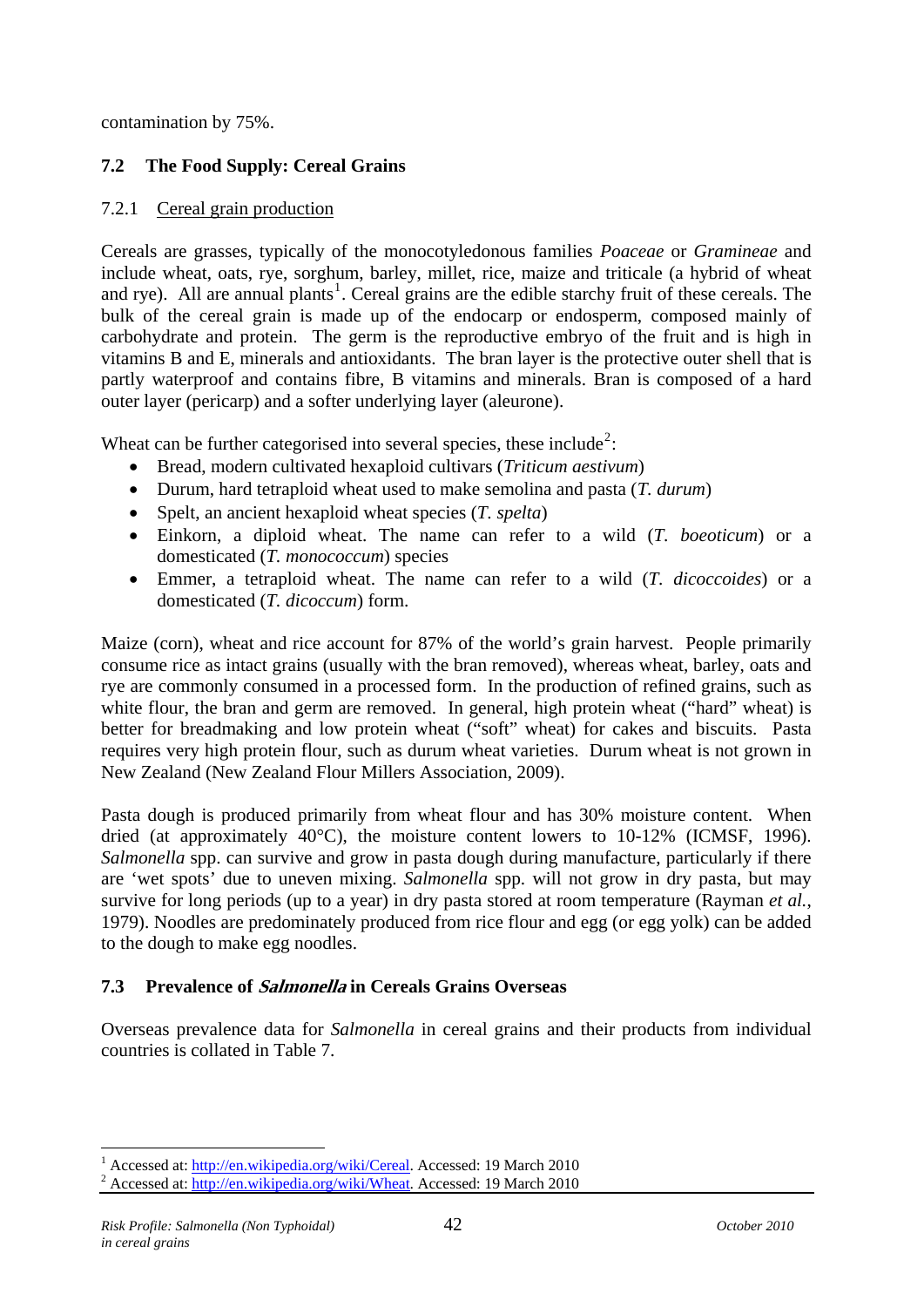<span id="page-49-1"></span><span id="page-49-0"></span>

| Country                                                     | Year                                           | <b>Samples tested</b>                                                                                                                                                                                                                 | Number (%) positive                                                                                                                                                                     | <b>Reference</b>                                      |
|-------------------------------------------------------------|------------------------------------------------|---------------------------------------------------------------------------------------------------------------------------------------------------------------------------------------------------------------------------------------|-----------------------------------------------------------------------------------------------------------------------------------------------------------------------------------------|-------------------------------------------------------|
| <b>Australasia</b>                                          |                                                |                                                                                                                                                                                                                                       |                                                                                                                                                                                         |                                                       |
| Australia<br>$-$ NSW<br>- Queensland<br>- Victoria<br>$-WA$ | 1997-1998<br>and<br>1998-1999<br>wheat seasons | Milling process and end product from 9 wheat<br>flour mills - total 650 samples of which 412<br>tested for Salmonella                                                                                                                 | $2/412(0.5\%)$<br>The point in the milling<br>process at which<br>Salmonella positive<br>samples were detected<br>was not specified, but was<br>not incoming wheat or<br>finished flour | (Berghofer et al.,<br>2003)                           |
| <b>Europe</b>                                               |                                                |                                                                                                                                                                                                                                       |                                                                                                                                                                                         |                                                       |
| Spain                                                       | 2008                                           | Raw popcorn (number not stated)                                                                                                                                                                                                       | 8-13%                                                                                                                                                                                   | (Anaya et al., 2008)<br>(citing unpublished)<br>data) |
| Turkey                                                      | 2006                                           | Wheat, moisture range 12.3 to 14.2%                                                                                                                                                                                                   | $0/142$ (not detected)                                                                                                                                                                  | (Aydin et al., 2009)                                  |
| <b>North America</b>                                        |                                                |                                                                                                                                                                                                                                       |                                                                                                                                                                                         |                                                       |
| <b>USA</b>                                                  | 1977                                           | Rye flour<br>Brown rice<br>Other cereals included in this survey but no<br>Salmonella detected:<br>Rice flour, Barley flour, Wheat flour, Millet<br>flour, Oat flour, Barley, Oats, Rye, Wheat,<br>Coarse bran, Corn meal, Wheat germ | 1/3 S. Molade (33%)<br>$1/3$ S. Anatum (33%)                                                                                                                                            | (Andrews et al.,<br>1979)                             |
| <b>USA</b>                                                  | 1977                                           | 1 bottle x 25g sample wheat bran tablets                                                                                                                                                                                              | $0$ (not detected)                                                                                                                                                                      | (Thomason et al.,<br>1977)                            |
| <b>USA</b>                                                  | 1984-1991                                      | Wheat flour                                                                                                                                                                                                                           | $4/1,170(0.34\%)$                                                                                                                                                                       | (Sperber, 2003)                                       |

## **Table 7: Prevalence of** *Salmonella* **spp. in cereal grains overseas**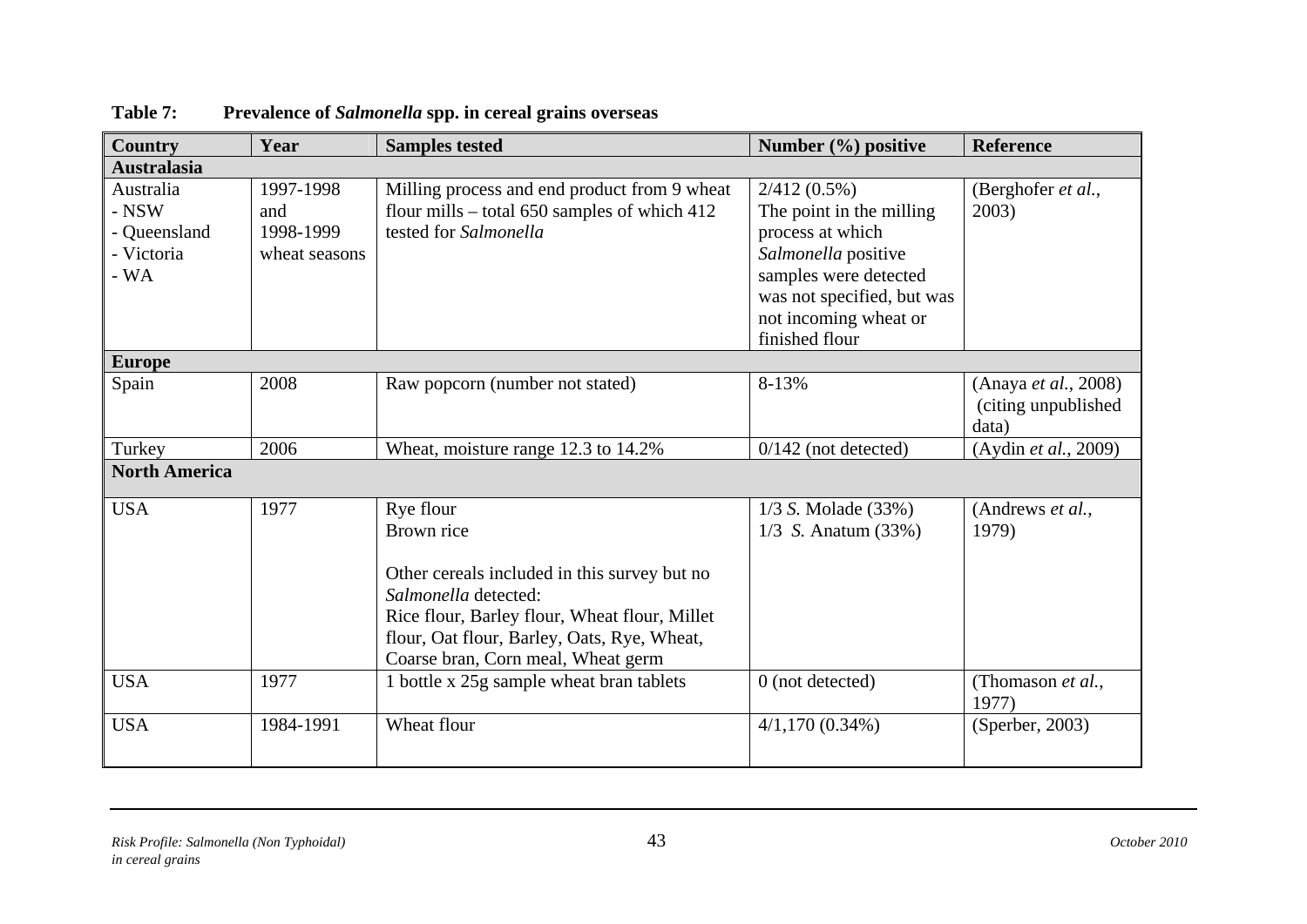| Country    | Year | <b>Samples tested</b>               | Number $(\% )$ positive    | <b>Reference</b>               |
|------------|------|-------------------------------------|----------------------------|--------------------------------|
| <b>USA</b> | 1989 | Wheat flour samples consisting of:  | $40/3,040$ $(1.3\%)*$      | (Richter <i>et al.</i> , 1993) |
|            |      | - 681 hard red winter               |                            |                                |
|            |      | - 1,355 soft red winter             |                            |                                |
|            |      | $-188$ spring                       |                            |                                |
|            |      | $-816$ durum                        |                            |                                |
| <b>USA</b> | 2007 | Milled cereal grains consisting of: | $6/7,310(0.08\%)$          | (Sperber <i>et al.</i> , 2007) |
|            |      | $-4,358$ wheat                      | - All were wheat $(0.14\%$ |                                |
|            |      | $-1,772$ maize                      | of wheat samples)          |                                |
|            |      | $-714 \text{ oats}$                 |                            |                                |
|            |      | - 286 whole wheat                   |                            |                                |
|            |      | - 180 durum wheat                   |                            |                                |

\* Highest frequency occurring in the autumn and winter months, lowest frequency in summer, see Table 12.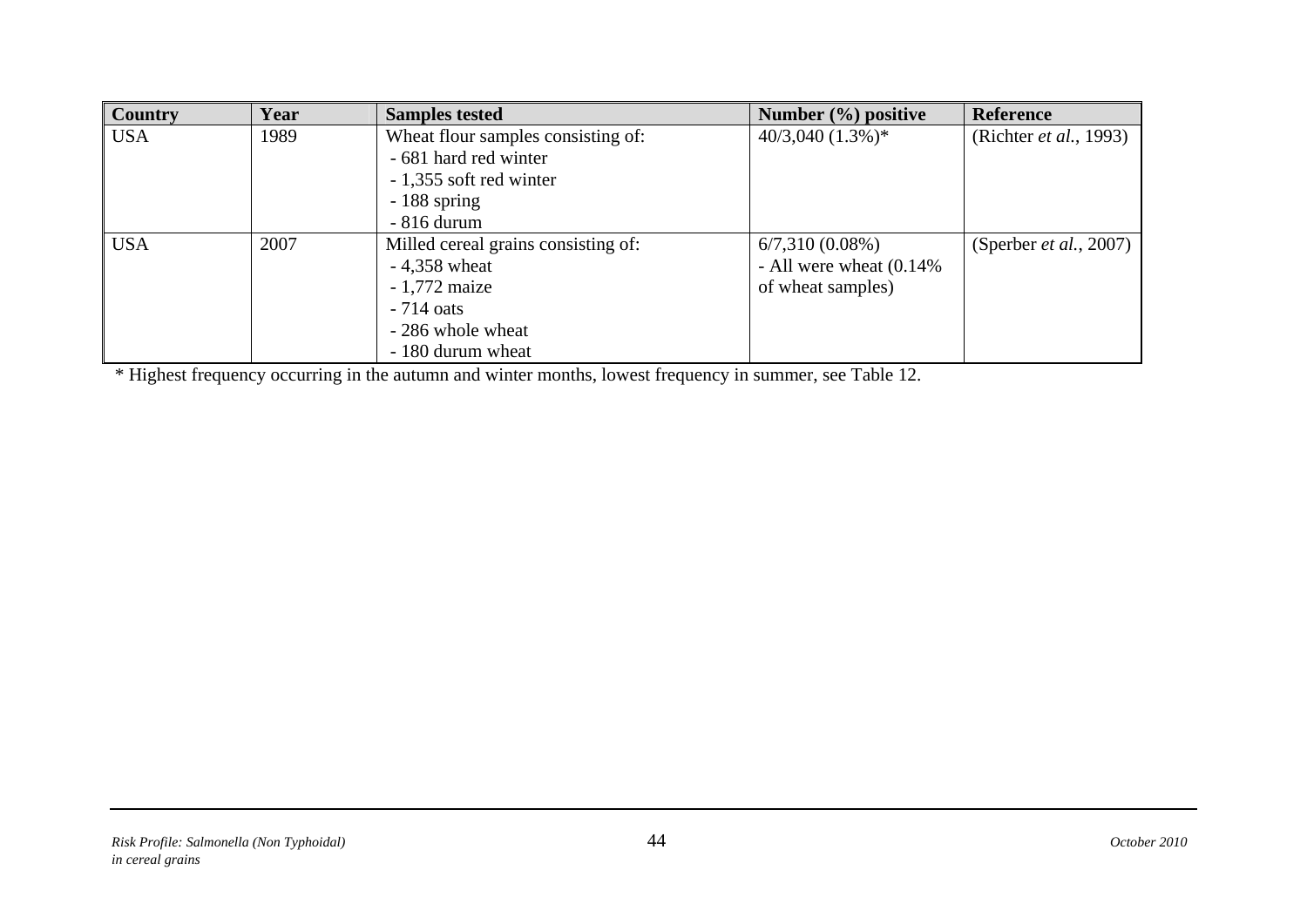<span id="page-51-0"></span>Richter *et al* examined seasonal differences in the prevalence of *Salmonella* in wheat ([Table](#page-51-1)  [8](#page-51-1)). Soft red winter wheat had the highest percentage of positive samples (2.29%) and durum wheat the lowest (0.25%). The highest frequency of salmonellae contamination occurred (for all wheat types) in the winter season (2.98% positive) and lowest in the summer months (0.25% positive) (Richter *et al.*, 1993).

| <b>Wheat type</b> | Winter        |                  | <b>Spring</b> |                  | <b>Summer</b> |                  | <b>Autumn</b> |                  |               | <b>Total</b>     |
|-------------------|---------------|------------------|---------------|------------------|---------------|------------------|---------------|------------------|---------------|------------------|
|                   | $\frac{1}{2}$ | $\boldsymbol{n}$ | $\frac{0}{0}$ | $\boldsymbol{n}$ | $\frac{0}{0}$ | $\boldsymbol{n}$ | $\frac{0}{0}$ | $\boldsymbol{n}$ | $\frac{0}{0}$ | $\boldsymbol{n}$ |
| Hard red winter   | 0.74          | 36               | .79           | 223              |               | 181              |               | l41              | 0.73          | 681              |
| Spring            |               | 32               | .33           | 75               | .79           | 56               |               | 25               | 1.06          | 188              |
| Soft red winter   | 6.13          | 310              | .42           | 422              | 0.30          | 338              | 1.75          | 285              | 2.29          | 1,355            |
| Durum             |               | 94               | 0.90          | 222              |               | 220              |               | 180              | 0.25          | 816              |
| <b>Total</b>      | 2.98          | 672              | 1.38          | 942              | 0.25          | 795              | 0.79          | 631              | 1.32          | 3,040            |

<span id="page-51-1"></span>

| Table 8: | Percentage and number of wheat samples positive for Salmonella, by |
|----------|--------------------------------------------------------------------|
|          | season                                                             |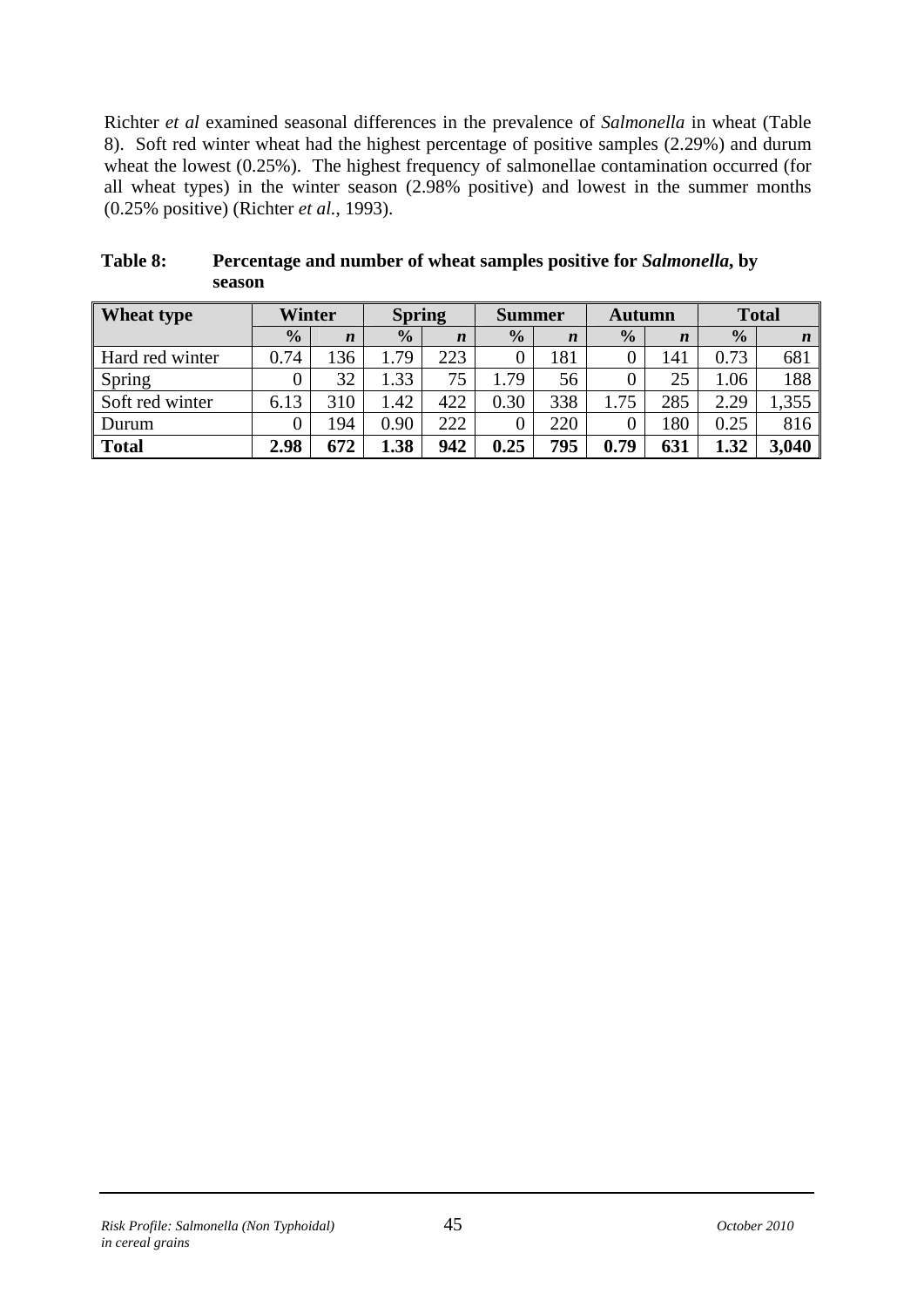## <span id="page-52-0"></span>**8 APPENDIX 2: EVALUATION OF ADVERSE HEALTH EFFECTS**

Salmonellae possess virulence determinants that enable them to adhere to small intestinal epithelial cells, provided they survive the low pH of the stomach and other innate immune host defence mechanisms (Jay *et al.*, 2003). After entering epithelial cells, pathogenic salmonellae may multiply within a protective vacuole. Disruption of cellular tight junctions, leading to paracellular passage of ions, water and immune cells together with induction of host inflammatory cells is likely to contribute to the production of diarrhoea (Haraga *et al.*, 2008).

Two serotypes that have caused major problems overseas are *S.* Enteritidis which is capable of transovarian transmission into eggs (especially phage type 4 (PT4)) and the antibiotic resistant *S.* Typhimurium definitive phage type 104 (DT104).

*S*. Enteritidis PT4 became the most prevalent *Salmonella* causing human infection in the United Kingdom during the 1980s and 1990s. This was, in part, due to the fact that chicken eggs can be infected with *S.* Enteritidis PT4 internally or externally by the time they are laid, or can subsequently become contaminated after lay (Advisory Committee on the Microbiological Safety of Food, 1993). Similar problems occurred in the USA, but involved a wider range of phage types.

New Zealand does not appear to have a reservoir of the phage types associated with transovarian egg contamination. The notified human cases of salmonellosis infected with *S*. Enteritidis PT4 have usually recently travelled overseas.

Antibiotic resistant *S.* Typhimurium DT104 is infrequently isolated from humans in New Zealand (39 isolates since 1992, including a small 3 case outbreak in 1997). Of the 39 human isolates 37 were multi-resistant. During the period since 1997 this serotype has only been isolated on 7 occasions from non-human sources (4 bovine, 1 environmental, 1 poultry feed and 1 poultry environment) (Wilson *et al.*, 2000). Three of the non-human isolates have been multi-resistant strains (Carolyn Nicol, ERL, personal communication).

#### **8.1 New Zealand Outbreaks Where a Cereal Grain-containing Product was Listed as a Suspected Food**

Relevant outbreaks are summarised in Table 9.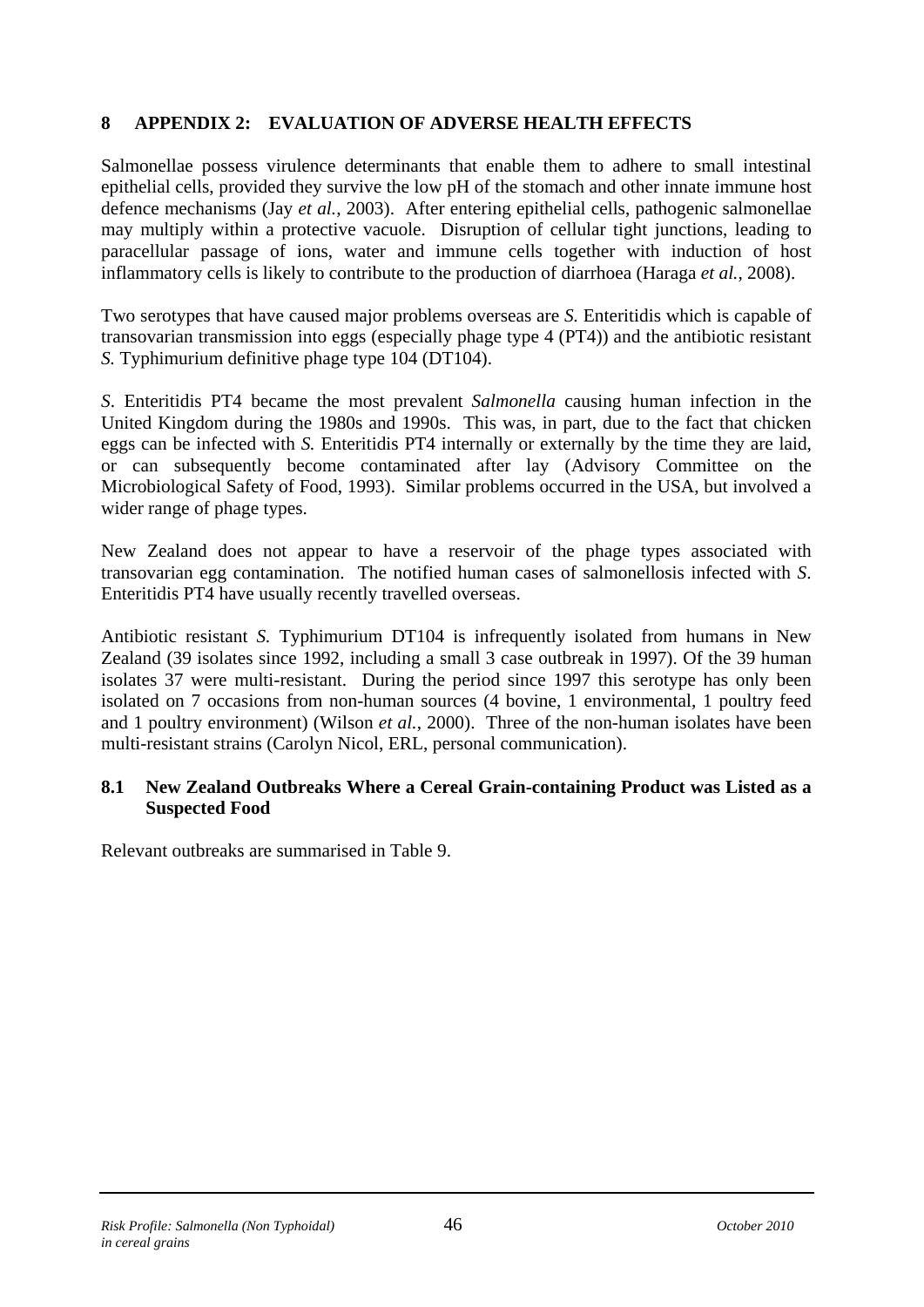<span id="page-53-0"></span>**Table 9: New Zealand outbreaks of salmonellosis with either epidemiological (suspected) links or laboratory confirmation linked with cereal grain or cereal grain product consumption 1999 – November 2009** 

| Year | <b>Food Implicated</b>                                                                                                                                                      | <b>Setting</b>                                      | <b>Number</b><br>Ill | <b>Confirmation</b> |
|------|-----------------------------------------------------------------------------------------------------------------------------------------------------------------------------|-----------------------------------------------------|----------------------|---------------------|
| 2000 | Chicken burritos                                                                                                                                                            | Restaurant/café                                     | 2P                   | 1                   |
| 2000 | Country fried chicken, chicken rolls<br>and sandwiches                                                                                                                      | <b>Bakery</b>                                       | 11C                  | 1                   |
| 2000 | Chicken, apple pie                                                                                                                                                          | Home                                                | 7C,7P                | 1                   |
| 2000 | Fish and chips (batter)                                                                                                                                                     | Takeaway,<br>home                                   | 5P                   | 1                   |
| 2000 | Ham in filled rolls provided to bus<br>tour                                                                                                                                 | Caterers                                            | 4C,6P                | $\mathbf{1}$        |
| 2000 | Chicken and lamb kebabs                                                                                                                                                     | Takeaway                                            | 11C                  | $\mathfrak{S}$      |
| 2000 | Honey chicken, barbequed pork and<br>rice                                                                                                                                   | Restaurant                                          | 11C                  | 5                   |
| 2001 | Chicken panini, infected person                                                                                                                                             | Restaurant,<br>home                                 | 2C,1P                | $\mathbf{1}$        |
| 2001 | Lasagne, ducks, infected food handler                                                                                                                                       | Camp                                                | 16C                  | $\mathbf{2}$        |
| 2001 | Egg and salmon sandwiches                                                                                                                                                   | RSA afternoon<br>tea                                | 11C, 10P             | 5                   |
| 2001 | Egg fu yong, curry beef, chicken fried<br>rice                                                                                                                              | Takeaway                                            | 1C,1P                | $\overline{4}$      |
| 2002 | Ham roll                                                                                                                                                                    | Takeaway                                            | 2C                   | $\mathbf{1}$        |
| 2002 | Beef schnitzel with egg batter, home-<br>vegetables<br>possibly<br>grown<br>contaminated with animal faeces                                                                 | Home                                                | 1C,2P                | $\mathbf{1}$        |
| 2002 | Club sandwiches with mayonnaise                                                                                                                                             | Cruise ship                                         | 23C                  | $\mathbf{1}$        |
| 2002 | Potato-topped savories, infected food<br>handler                                                                                                                            | Bakery,<br>manufacturer<br>οf<br>bakery<br>products | 24C,1P               | $\overline{4}$      |
| 2002 | sandwiches<br>with<br>Tuna<br>raw<br>egg<br>asymptomatic<br>food<br>mayonnaise,<br>handler                                                                                  | Workplace                                           | 6C,7P                | $\overline{4}$      |
| 2002 | Various bakery goods                                                                                                                                                        | <b>Bakery</b>                                       | 7C, 4P               | 5                   |
| 2003 | filo<br>Untreated roof water supply,<br>pastry pie                                                                                                                          | Holiday home                                        | 2C                   | 1                   |
| 2003 | Shanghai style sliced chicken, braised<br>gluten, salty pork and winter melon<br>Shanghai<br>style<br>rice<br>with<br>soup,<br>vegetables in soup, deep fried pork<br>chops | Restaurant/café                                     | 3C,2P                | $\overline{4}$      |
| 2005 | Shredded<br>chicken<br>noodle<br>salad,<br>chocolate cake                                                                                                                   | Unknown                                             | 2C                   | 1                   |
| 2005 | Club sandwiches                                                                                                                                                             | Restaurant/café                                     | 3C                   | $\mathbf{1}$        |
| 2005 | Smoked chicken lettuce and tomato<br>sandwich                                                                                                                               | Restaurant/café                                     | 2C                   | $\mathbf{1}$        |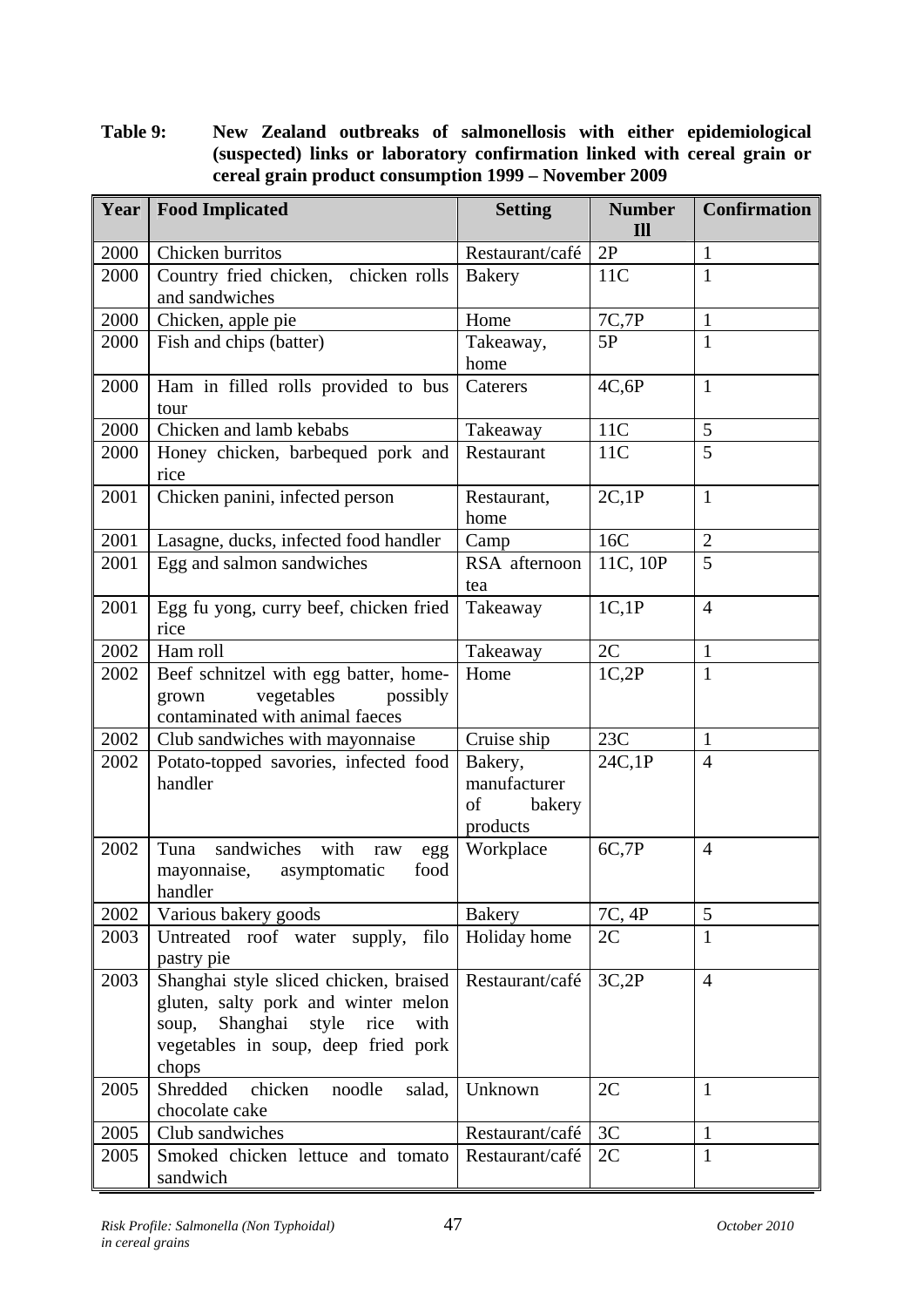| Year | <b>Food Implicated</b>                                                                                  | <b>Setting</b>       | <b>Number</b><br>I <sub>II</sub> | <b>Confirmation</b> |
|------|---------------------------------------------------------------------------------------------------------|----------------------|----------------------------------|---------------------|
| 2005 | Middle<br>food:<br>chicken,<br>Eastern<br>hummus, flat bread, lettuce, tomato,<br>onions, cabbage       | Takeaway             | 25C                              | $\overline{2}$      |
| 2005 | Chicken sandwich, bacon and egg pie,<br>panini, fried chicken, chicken roll                             | Café/bakery          | 9C, 4P                           | 3                   |
| 2005 | Beef lasagne                                                                                            | Restaurant/café      | 2C                               | 4                   |
| 2006 | Pizza                                                                                                   | Takeaway             | 1C,1P                            |                     |
| 2006 | Taro in coconut cream, BBQ lamb<br>flaps, chop suey in coconut cream, taro<br>and vermicelli, pork buns | Market               | 11C,4P                           |                     |
| 2006 | Egg sandwiches                                                                                          | Restaurant/café      | 1C,1P                            | $\overline{4}$      |
| 2007 | BBQ chicken bacon pizza                                                                                 | Takeaway             | 1C,1P                            |                     |
| 2007 | chicken kebabs, lamb kebabs or<br>vegetarian falafels                                                   | Takeaway             | 10 <sub>C</sub>                  |                     |
| 2007 | Chicken, taro, chop suey, sweet and<br>sour mince, egg fu yong                                          | Fundraising<br>event | 11C,8P                           | 1                   |
| 2007 | Savories, Chicken Nibbles, Bacon &<br>Egg Pies & Sandwiches                                             | Home                 | 1C,3P                            | 1                   |
| 2008 | Flour                                                                                                   | Home                 | 67C                              | 3                   |

1 epidemiological (suspected) links– cases had history of exposure to implicated source

2 epidemiological (suspected) links– case control or cohort study showed elevated risk for cases exposed to implicated source

3 laboratory – pathogen suspected to have caused illness identified in implicated source

4 environmental investigation (suspected) links – identified critical control point failures linked to implicated source

5 pathogen identified in food handler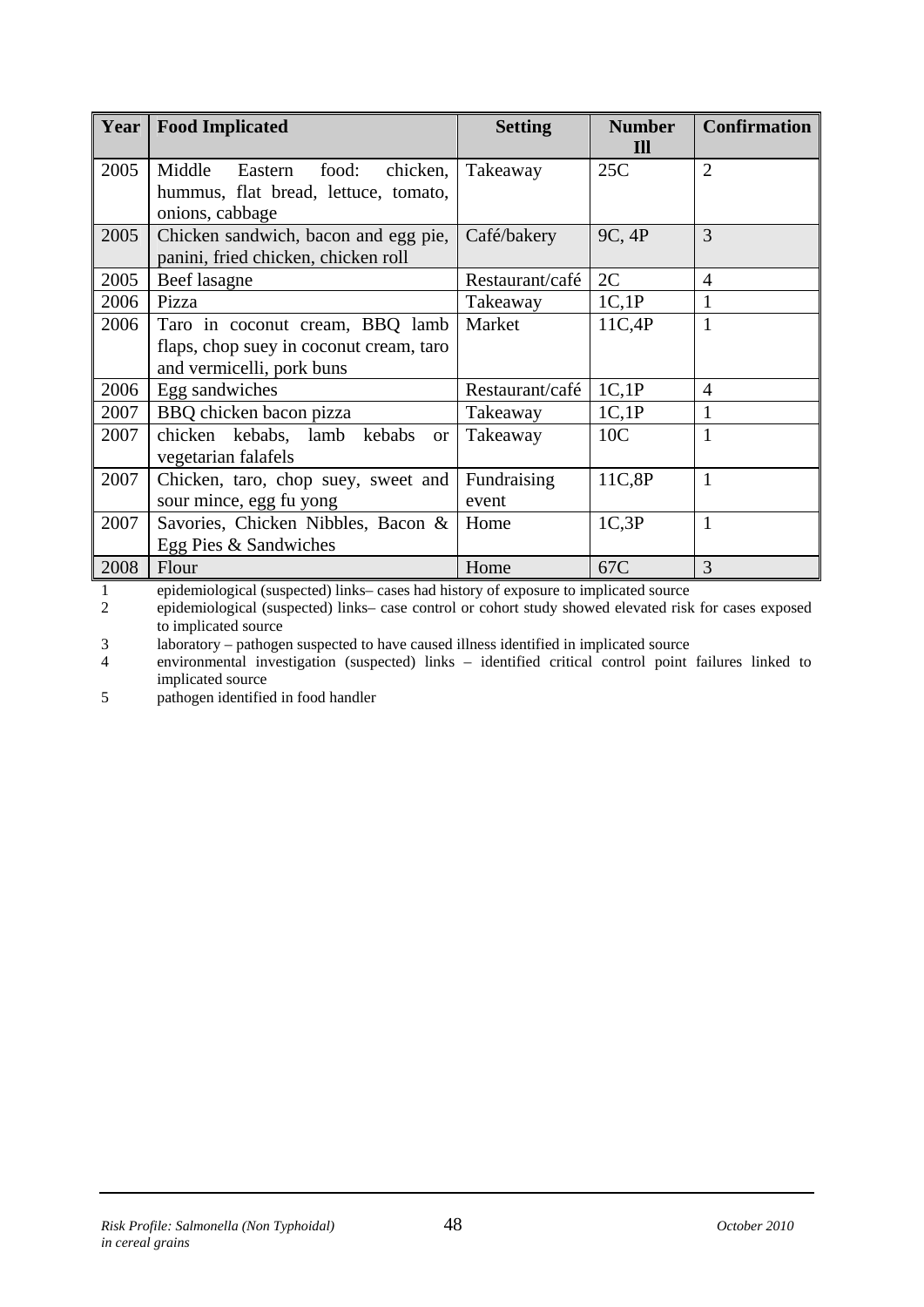## <span id="page-55-0"></span>**8.2 Adverse Health Effects Overseas**

[Table 10](#page-55-1) shows the reported incidence of salmonellosis in several countries.

<span id="page-55-1"></span>

| Country        | <b>Incidence</b><br>(cases/100,000) | Year | <b>Reference</b> |
|----------------|-------------------------------------|------|------------------|
| Australia      | 43.6                                | 2009 |                  |
| Canada         | 18.0                                | 2006 |                  |
| EU total       | 34.3                                | 2007 |                  |
| United Kingdom | 22                                  | 2007 |                  |
| <b>USA</b>     | 15.2                                | 2009 |                  |

**Table 10: Reported incidence data for notified cases of salmonellosis overseas\*** 

\* Does not include *S.* Typhi or *S*. Paratyphi

1 National Notifiable Diseases Surveillance System (NNDSS) [http://www9.health.gov.au/cda/source/CDA](http://www9.health.gov.au/cda/source/CDA-index.cfm)[index.cfm](http://www9.health.gov.au/cda/source/CDA-index.cfm)

2 National Enteric Surveillance Program (NESP) <http://www.nml-lnm.gc.ca/NESP-PNSME/index-eng.htm>

3 European Centre for Disease Prevention and Control (ECDC). Annual epidemiological report on

communicable diseases in Europe <http://ecdc.europa.eu/en/Pages/home.aspx>(ECDC data presented here relate to the 2007 year)

4 FoodNet – Foodborne Diseases Active Surveillance Network <http://www.cdc.gov/foodnet/>

In terms of the serotypes causing disease overseas, the European Union have collated information on the ten most frequently reported serotypes in 2007 (according to The European Surveillance System "TESSy" for infectious diseases), see [Table 11.](#page-55-2) TESSy represents uploaded case-based and aggregated data that have been approved by each member state and is preferred over the Enter-net method that relies directly on Reference Laboratories or epidemiologists reports.

<span id="page-55-2"></span>**Table 11: Ten most commonly confirmed human salmonellosis serotypes in the EU, 2007** 

| <b>Serotype</b> | N       | $\frac{0}{0}$ |
|-----------------|---------|---------------|
| Enteritidis     | 81,472  | 64.5          |
| Typhimurium     | 20,781  | 16.5          |
| Infantis        | 1,310   | 1.0           |
| <b>Virchow</b>  | 1,068   | 0.8           |
| Newport         | 733     | 0.6           |
| Hadar           | 479     | 0.4           |
| Stanley         | 589     | 0.5           |
| Derby           | 469     | 0.4           |
| Agona           | 387     | 0.3           |
| Kentucky        | 431     | 0.3           |
| Other           | 18,562  | 14.7          |
| Total           | 126,281 |               |

Source; EFSA (2009)

The most frequently isolated serotype in Australia during 2007 was *S.* Typhimurium DT135 (722/8,495, or 8.5% of all phage-typed *Salmonella* notifications) followed by *S*. Typhimurium 9 (674, 7.9%), *S*. Typhimurium 44 (460, 5.4%), *S.* Typhimurium 170/180 (337, 4.0%) and *S*. Saintpaul (329, 3.9%). Note that these figures exclude Western Australia as this state ceased routine phage-typing in July 2007 (OzFoodNet, 2008).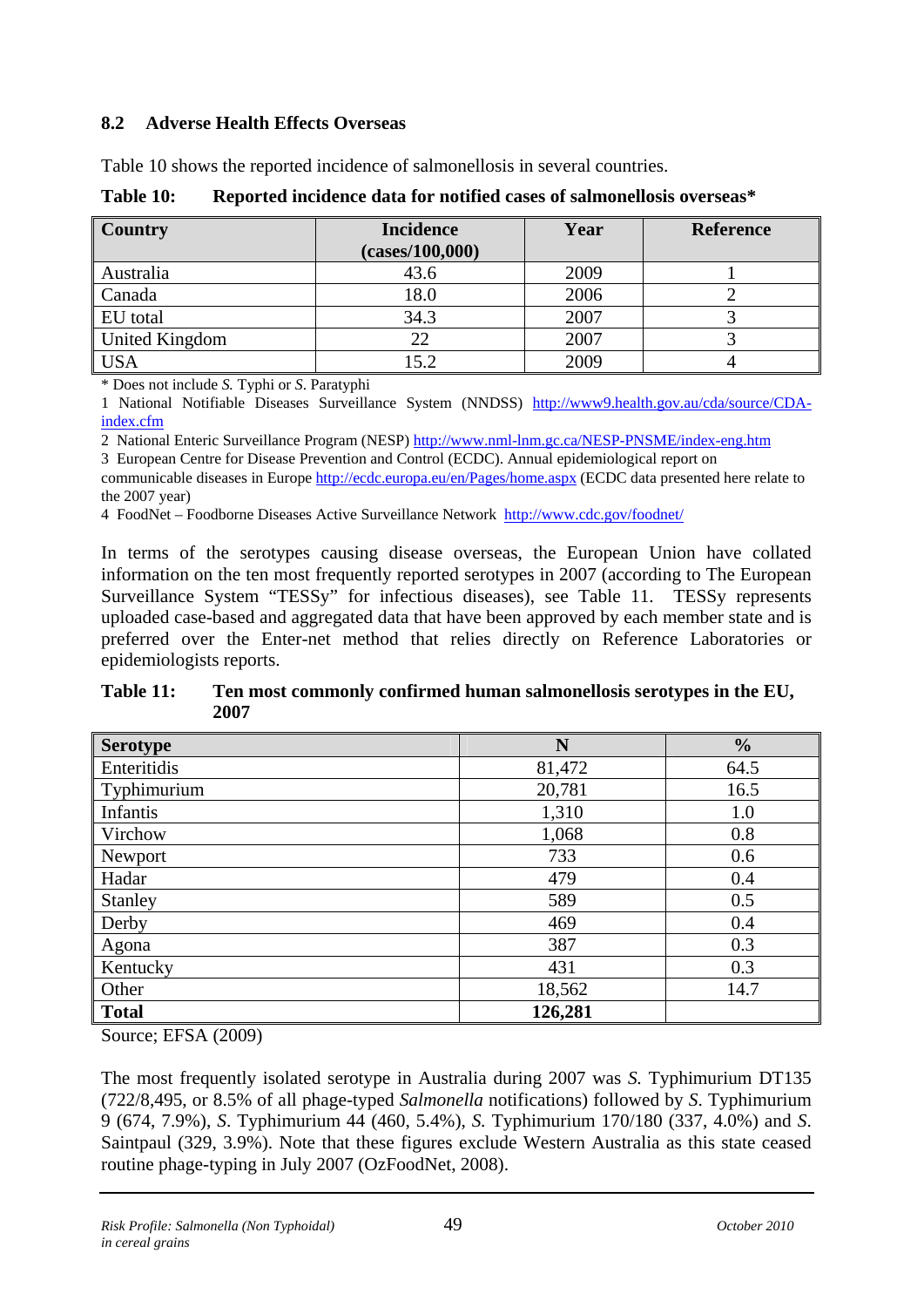#### <span id="page-56-0"></span>8.2.1 Contributions to outbreaks and incidents

Salmonellosis is a significant contributor to infectious intestinal disease incidents and outbreaks in many countries as shown by the data summarised in Table 12.

It is clear from these overseas data that salmonellosis is a significant contributor to foodborne disease, and significant vehicles are poultry meat and eggs.

| <b>Country</b>       | <b>Incidents</b>                                                                                          | <b>Outbreaks</b>                                                                                                | Year(s)                  | Reference                     |
|----------------------|-----------------------------------------------------------------------------------------------------------|-----------------------------------------------------------------------------------------------------------------|--------------------------|-------------------------------|
| Australia            |                                                                                                           | 50/149 (34%)                                                                                                    | 2007                     | (OzFoodNet,<br>2008)          |
| England<br>and Wales | <b>NS</b>                                                                                                 | 910/1729 (53%)                                                                                                  | 1992-<br>2003            | (Hughes et al.,<br>2007)      |
| European<br>Union    | <b>NS</b>                                                                                                 | 490/890 (55%) Verified<br>1,888/5,332 (35%) All                                                                 | 2008                     | (EFSA/ECDC,<br>2010)          |
| Japan                | <b>NS</b>                                                                                                 | 17.2% of cases of known<br>cause, 23.8% of outbreak<br>cases (16.2% were of<br>unknown cause)                   | 1981-95                  | (Lee $et al.,$<br>2001)       |
| Korea                | <b>NS</b>                                                                                                 | 28.3% of outbreaks of<br>known cause, 31.2% of<br>outbreak cases (26.6%)<br>were of unknown cause)              | 1981-95                  | (Lee <i>et al.</i> ,<br>2001) |
| Netherlands          | 14.2% of incidents<br>with known cause<br>$(91.7\%$ were of<br>unknown cause)                             | 15.5% of outbreaks of<br>known cause (90.4% were<br>of unknown cause)                                           | 1991-94                  | (Simone et al.,<br>1997)      |
| Sweden               | 17.6% of incidents of<br>known cause, 14.5%<br>incident cases (66%<br>incidents were of<br>unknown cause) | 17.8% of outbreaks of<br>known cause, 14.5% of<br>outbreak cases (61% of<br>outbreaks were of unknown<br>cause) | 1992-97                  | (Lindqvist et<br>al., 2000)   |
| Taiwan               | <b>NS</b>                                                                                                 | 3.7% of outbreaks of<br>known cause (51.4% were<br>of unknown cause)                                            | 1981-89                  | (Chiou et al.,<br>1991)       |
| <b>USA</b>           | <b>NS</b>                                                                                                 | 117/1,270 (9.2%)<br>127/1,179 (11%)                                                                             | 2006<br>$2001 -$<br>2005 | (Ayers et al.,<br>2009)       |

| Table 12: | Proportion of foodborne disease in other countries attributed to infection |
|-----------|----------------------------------------------------------------------------|
|           | with Salmonella                                                            |

 $NS = Not State$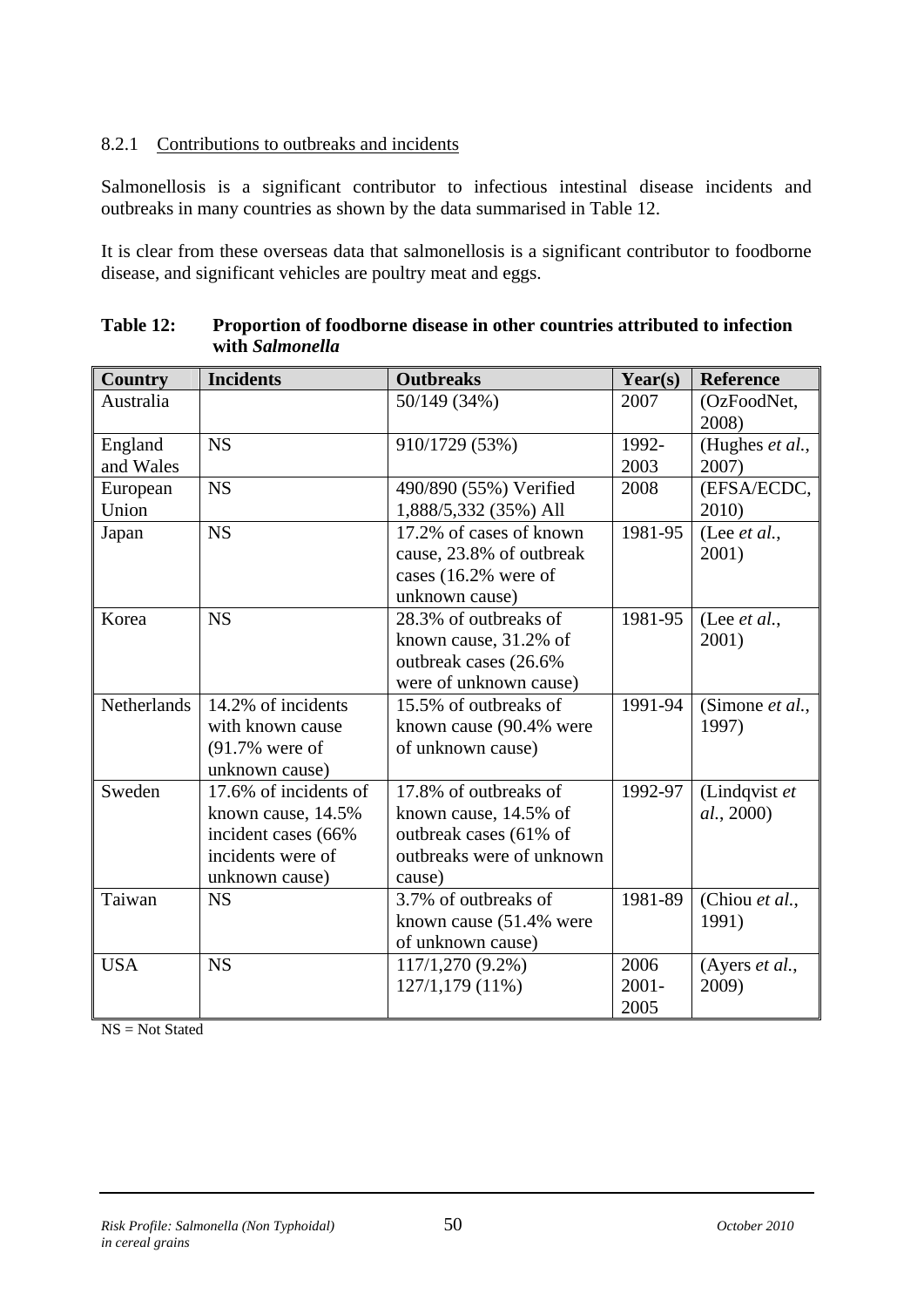<span id="page-57-0"></span>[Table 13](#page-57-1) gives some examples of salmonellosis outbreaks associated with cereal that have been reported in the literature.

| <b>Country</b>       | <b>Number</b><br>involved | <b>Implicated Food and serotype</b>                                                                                                         | Year(s) | <b>Reference</b>                 |
|----------------------|---------------------------|---------------------------------------------------------------------------------------------------------------------------------------------|---------|----------------------------------|
| <b>Europe</b>        |                           |                                                                                                                                             |         |                                  |
| England              | 40                        | Statistical association with yeast<br>flavoured corn snack, S. Manchester                                                                   | 1989    | (Joseph <i>et al.</i> ,<br>1991) |
| England              | 8                         | Infant rice cereal, S. Senftenberg                                                                                                          | 1995    | (Rushdy et al.,<br>1998)         |
| Sweden               | 110                       | Dried infant cereal*, consisting of<br>dried milk, flour, oatmeal, potato<br>meal, malt diastase, sugar, salts and<br>vitamins. S. Muenchen | 1955    | (Silverstolpe et<br>al., 1961)   |
| <b>North America</b> |                           |                                                                                                                                             |         |                                  |
| <b>USA</b>           | 209                       | Toasted oats cereal, S. Agona                                                                                                               | 1998    | (Anonymous,<br>1998)             |
| <b>USA</b>           | 26                        | Cake batter ice cream, S.<br>Typhimurium                                                                                                    | 2005    | (Zhang <i>et al.</i> ,<br>2007   |

<span id="page-57-1"></span>

| <b>Table 13:</b> | <b>Examples of outbreaks of salmonellosis from consumption of cereal grain</b> |
|------------------|--------------------------------------------------------------------------------|
|                  | products overseas                                                              |

\* The proposed source of contamination was a consignment of African barley which, during malting, contaminated a Swedish barley consignment. The Swedish consignment contaminated the mill where the oatmeal for the infant cereal was ground. The oatmeal, with no heat treatment, was mixed with the other infant cereal ingredients.

## 8.2.2 Case control studies

Two case-control studies of salmonellosis in New Zealand have linked increased incidence of the disease to contact with infected animals. One concerned *S.* Typhimurium DT160 (Thornley *et al.*, 2002; Thornley *et al.*, 2003) and the other *S*. Brandenburg (NZFSA, 2002).

The study of *S*. Typhimurium DT160 was prompted by a marked increase in the number of DT160 human isolates which began in May 2001. The epidemic of *S*. Typhimurium DT160 infection among humans occurred in parallel with illness due to the same pathogen in wild birds, particularly sparrows. The organism was also isolated from poultry during 2001.

In addition to telephone interviews of cases (119, median age 8 years and 57% female) and controls (235), environmental sampling was carried out on roof-collected rainwater supplies from the homes of cases, and egg brands consumed by cases. The strongest finding was that there was an association between infection with *S.* Typhimurium and direct contact with wild birds (mOR = 12.3, CI: 2.8-54.6). However, this high risk activity was associated with only a few cases. Questions regarding consumption of a number of pork products were asked, but none were statistically associated with increased risk.

The second case-control study was conducted by ESR in late January 2002 as a component of the NZFSA quantitative risk assessment of *Salmonella* in New Zealand sheep meat (NZFSA, 2002). The aim of the study was to quantify the incidence of human infection with *Salmonella*  species, in particular *S.* Brandenburg, and to estimate the contribution of New Zealand sheep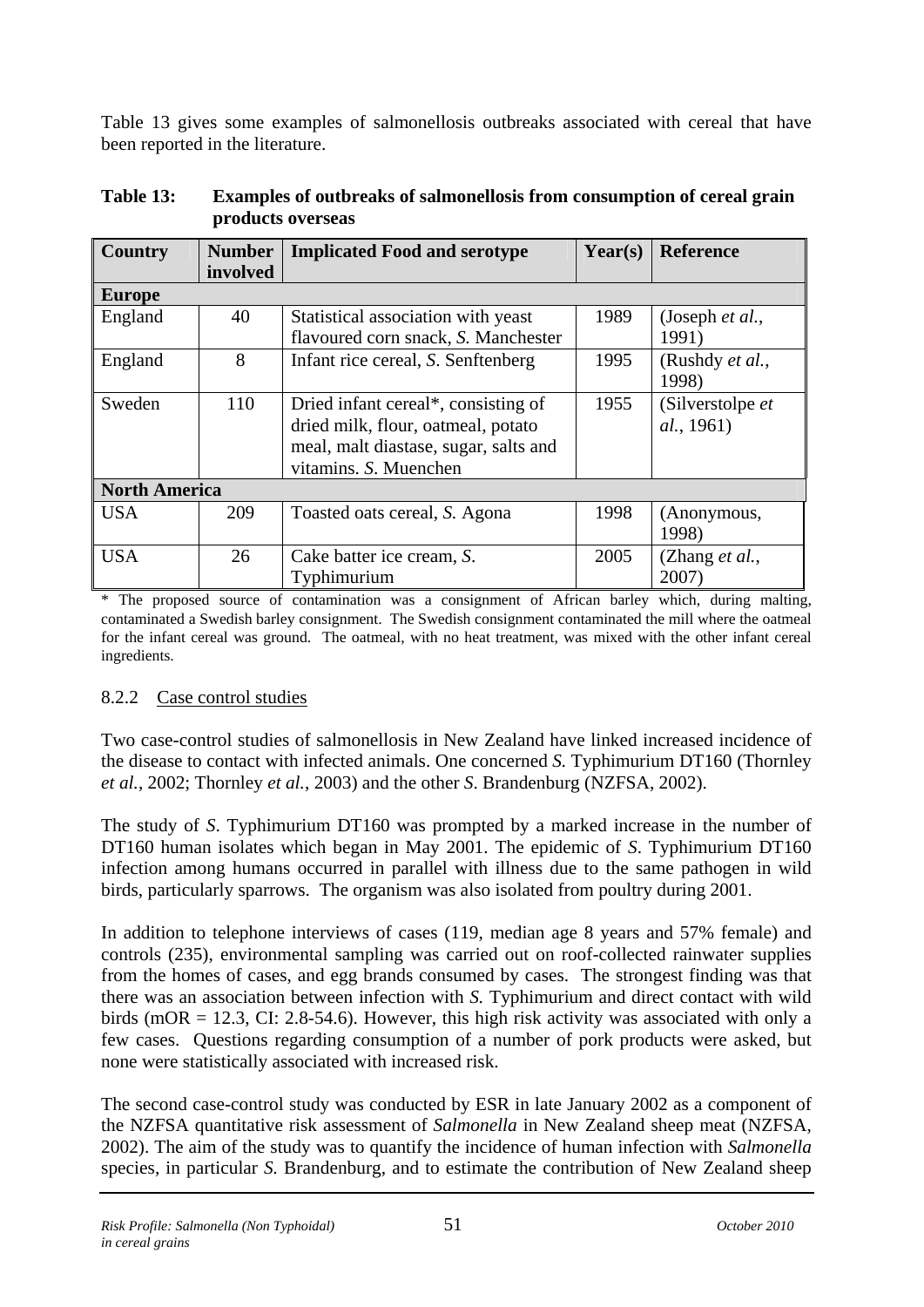<span id="page-58-0"></span>meat consumption to this incidence. The results of the study have now been reported (Baker *et al.*, 2003; Baker *et al.*, 2007). The study recruited 182 cases of salmonellosis, including 43 cases of *S*. Brandenburg infection, with the same number of matched controls.

Factors occurring in the three days prior to illness (or interview) that were significantly associated with an elevated risk of salmonellosis in general were:

- Contact with bird faeces (OR 4.87, 95% CI 1.71, 17.17);
- Contact with other sick people (OR 8.73, 95% CI 2.08, 62.91);
- Consumption of pork steak (OR 5.60, 95% CI 1.11, 72.80);
- Overseas travel (OR 9.97, 95% CI 1.72, 167.46);
- Touching of pet puppies. (OR 6.79, 95% CI 1.33, 73.03); and,
- Use of a kitchen bench, table, or sink for chopping (OR 5.47, 95% CI 1.47, 31.42).

For *S*. Brandenburg infection, two exposures were associated with a significant increase in disease risk:

- Occupational contact with live or dead sheep or lambs (OR 9.97, 95% CI 1.62, 196.29); and,
- Having a household member who had occupational contact with sheep or lamb (OR 4.28, 95% CI 1.23, 21.31).

Overall the study indicated that infection with *S*. Brandenburg had not become a foodborne disease, and instead was an important zoonotic disease representing a risk to farmers and others with direct occupational contact with infected sheep.

## 8.2.3 Risk assessments and other activity overseas

There were no overseas risk assessments regarding *Salmonella* spp. in cereal grains located. An Australian publication includes a Risk Profile of grains and grain-based products (Sumner, 2002). The author concluded that in general, and as borne out by the epidemiology, the risk of illness from grains products is extremely low. Mycological and chemical hazards were identified and all of these are risk ranked as low. The risk of salmonellosis is not mentioned, but the report recommended surveillance of microbial hazards associated with grain products in the absence of epidemiological evidence linking these products with foodborne disease in Australia.